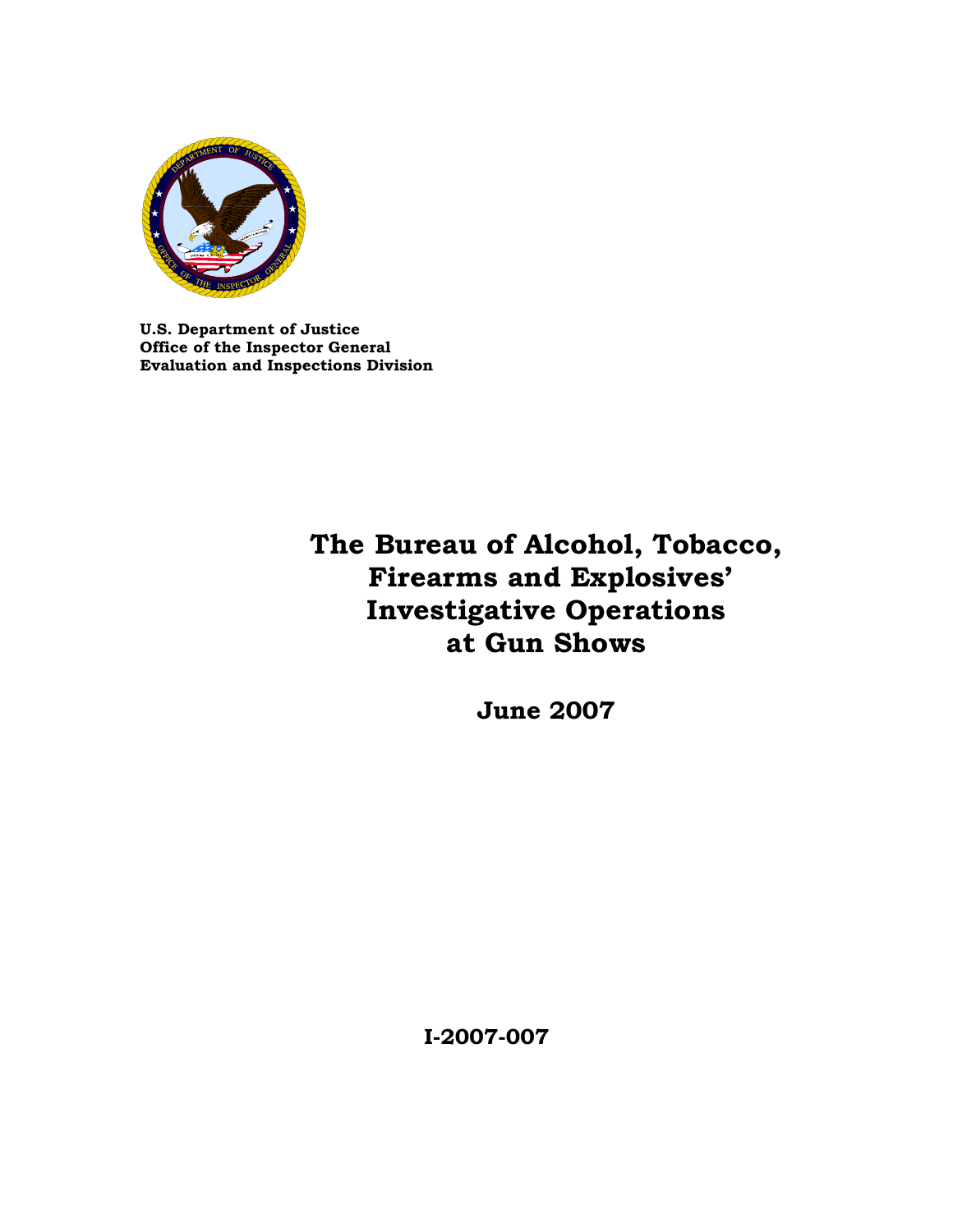#### **INT RODUCTION**

The Bureau of Alcohol, Tobacco, Firearms and Explosives (ATF) has the dual responsibilities of enforcing federal criminal laws regarding the possession and use of firearms and explosives, as well as regulating the firearms and explosives industries. ATF works to investigate and reduce crime involving firearms and explosives, acts of arson, and illegal federal firearms laws, ATF has conducted operations at gun shows to . investigate whether firearms are being sold or bought illegally trafficking of alcohol and tobacco products. As part of its enforcement of

A gun show is an exhibition or gathering where guns, gun parts, ammunition, gun accessories, and literature are displayed, bought, sold, traded, and discussed. The types of guns displayed and sold at gun shows include new and used handguns, semi-automatic assault weapons, shotguns, rifles, and curio or relic firearms. The estimated number of gun shows held each year in the United States can range from  $2,000$  to  $5,200$ .<sup>[1](#page-1-0)</sup> These shows provide a venue for the sale and exchange of firearms by federal firearms licensees (FFL) who are licensed by the federal government through ATF to manufacture, import, or deal in firearms. Such shows also are a venue for private sellers who buy and sell firearms for their personal collections or as a hobby. In these situations, the sellers are not required to have a federal firearms license. Although federal firearms laws apply to both FFLs and private sellers at gun shows, private sellers, unlike FFLs, are under no legal obligation to ask purchasers whether they are legally eligible to buy guns or to verify purchasers' legal status through background checks.<sup>2</sup> This mix of licensed and private firearms sellers makes gun shows a unique forum for gun sales.

attention in February 2006 when Congress held two hearings to examine ATF's investigative operations at gun shows received widespread

<span id="page-1-0"></span>1

<sup>&</sup>lt;sup>1</sup> We found no definitive source for the number of gun shows held annually.

<sup>2</sup> Background checks on individuals who purchase firearms from an FFL have been required since passage of the Brady Handgun Violence Prevention Act in November 1993.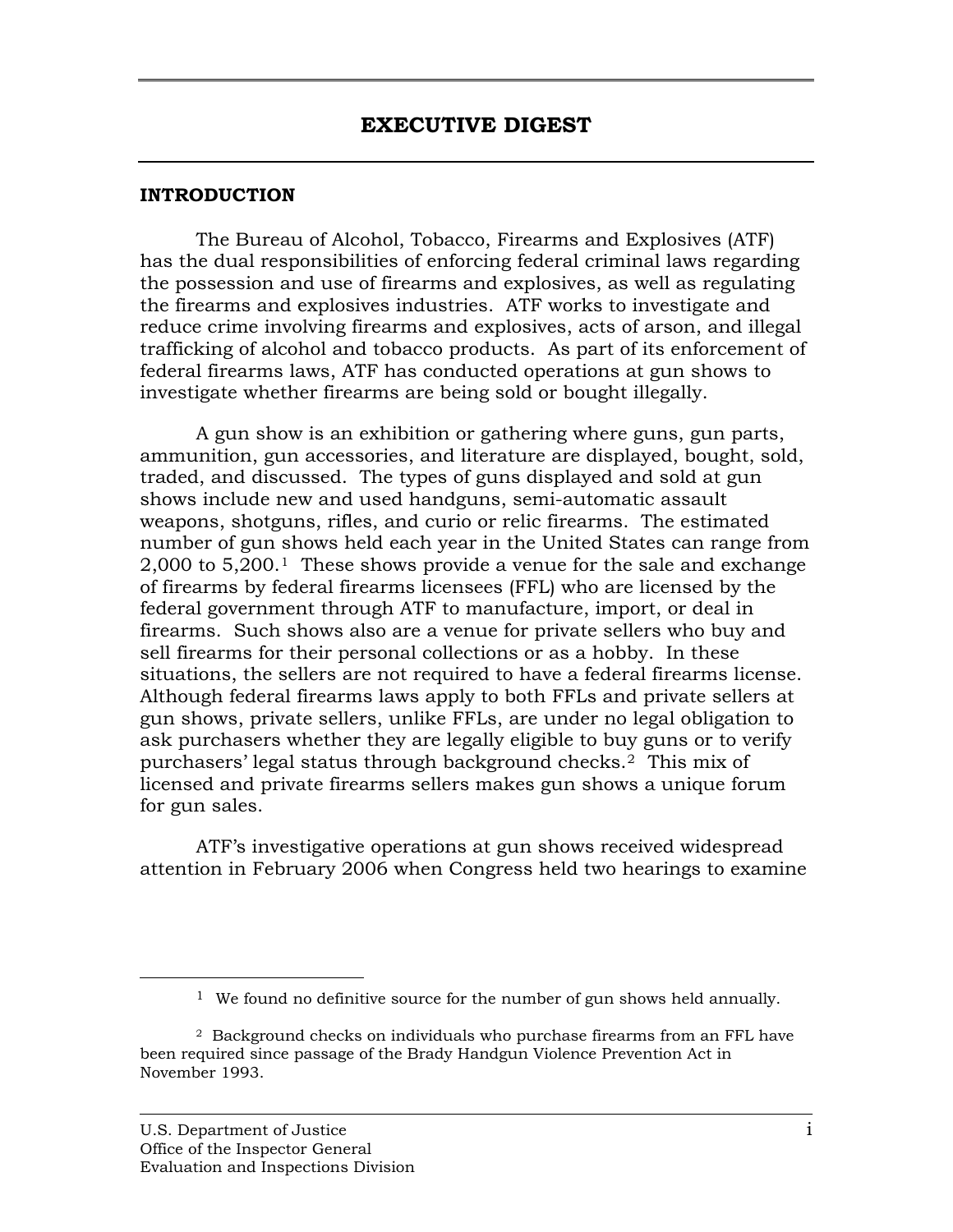the law enforcement techniques used by ATF agents at eight gun shows held in Richmond, Virginia, from May 2004 through August 2005.<sup>3</sup>

The first hearing presented testimony from four witnesses who alleged that ATF agents used aggressive and harassing techniques primarily at a gun show held on August 13 and 14, 2005, at the Richmond International Raceway in Virginia. Three of the witnesses were present at the gun show: the gun show promoter, a gun salesman who worked for a federally licensed dealer but represented himself as a private seller at the show, and a federally licensed dealer who had exhibited his firearms collection for sale at the Richmond gun show. The fourth witness was a private investigator who was hired by the National Rifle Association (NRA) to conduct an investigation of ATF enforcement activity at the August 2005 gun show. The witnesses alleged that ATF Special Agents and state and local police interrogated and intimidated gun buyers, targeted women and minorities as potential straw purchasers, visited the homes of buyers to verify their addresses, and detained some gun buyers after they left the gun show and seized their weapons without cause.[4](#page-2-0)

At the second congressional hearing, representatives from ATF, the City of Richmond Police Department, and the Henrico County Division of in a manner consistent with ATF's best practices but that the "focus at the Richmond-area gun shows was on indicators of criminal activity, not representative from the City of Richmond Police Department stated that Police responded to the allegations.<sup>[5](#page-2-1)</sup> The ATF representative acknowledged that some investigative techniques were not implemented on the color of skin or the gender of potential suspects."6 The

<span id="page-2-1"></span><span id="page-2-0"></span>5 The following individuals testified at the second hearing: the ATF Assistant Director for Field Operations, a Major in the City of Richmond Police Department, and the Deputy Chief of Police for the Henrico County Division of Police. Henrico County, Virginia, is adjacent to the City of Richmond.

6 Hearing transcript, p. 43.

 $\overline{a}$ 

<sup>&</sup>lt;sup>3</sup> The Subcommittee on Crime, Terrorism, and Homeland Security, Committee on the Judiciary, House of Representatives, conducted the hearings on Fe bruary 15 and 28, 2006. (See Government Printing Office website for a full tr anscript of the hearings, 109<sup>th</sup> Congress, Serial No. 109-123; or the U.S. House of Representatives website,  $109<sup>th</sup>$  Congress for Part I on February 15, 2006, and Part II on February 28, 2006, for the transcripts of the hearings.)

 $4$  ATF defines a straw purchase as "the acquisition of a firearm(s) from an FFL by an individual (the "straw") done for the purpose of concealing the identity of the true intended receiver of the firearms." (ATF Order 3310.4B, Firearms Enforcement Program, Chapter K, Section 143(ee).)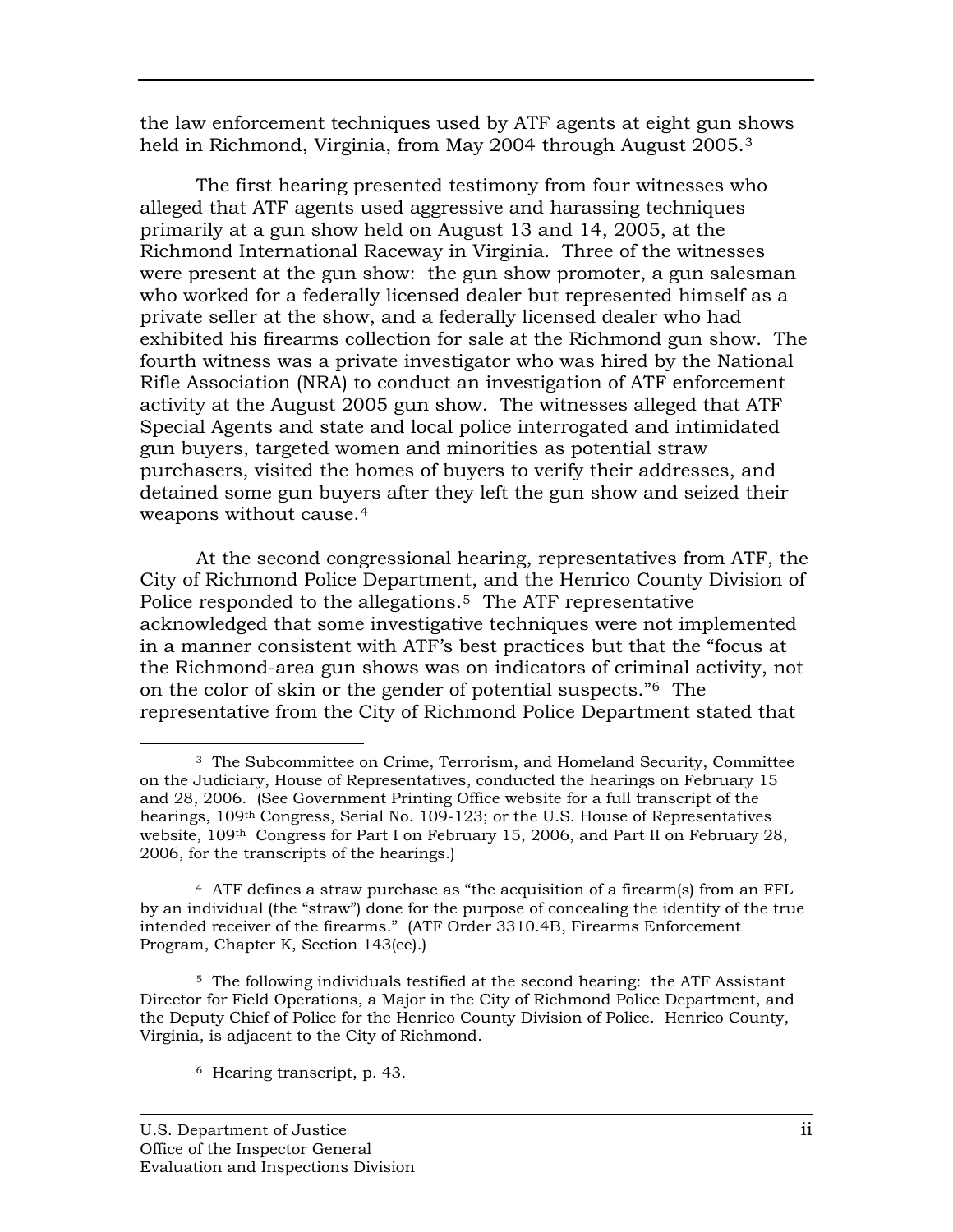the Police Department had no intent to deny any citizen the ability to purchase a firearm, but rather to prevent the acquisition of a firearm in an illegal manner, and thereby reduce crime in the City of Ric hmond. The representative from the Henrico County Division of Polic e stated that county police officers conducted only six residency checks r elated to the Richmond gun show, and that each check took less than 2 0 minutes. The Henrico police official testified that no gun purchases by Henrico County residents were denied or delayed due to the checks.

Subsequent to the congressional hearings, the House of Representatives passed a bill, H.R. 5092, known as the Bureau of Alcohol, Tobacco, Firearms and Explosives Modernization and Reform Act of 2006. The bill included language requesting that the Office of the Inspector General (OIG) assess how ATF conducts "the gun show enforcement program and blanket residency checks of prospective and actual firearms purchasers."7 The bill was subsequently forwarded to the Senate for consideration, but no vote was taken by the Senate in the 109<sup>th</sup> Congress and the proposed legislation was not enacted.

In light of the congressional interest in this issue, the OIG conducted this review to examine the policies, procedures, and oversight mechanisms that guide ATF's investigative operations at gun shows.

## **RESULTS IN BRIEF**

We found that ATF does not have a formal gun show enforcement program, but conducts investigative operations at gun shows when it has law enforcement intelligence that illegal firearms activity has occurred or is likely to occur at specific gun shows. We also found that ATF's operations at gun shows constitute a small percentage of its overall investigative activities. Past operations at gun shows have yielded multiple arrests and convictions of individuals engaging in firearms trafficking, as well as seizures of firearms that were purchased or offered for sale illegally. In addition, we found that ATF conducted most of its investigative operations at gun shows as part of ongoing investigations of specific suspects whose illegal activity happened to occur at gun shows. Other ATF investigative operations were aimed at widespread illegal firearms activity occurring specifically at gun shows in certain cities, states, or geographic regions.

 $\overline{a}$ 7 As discussed in this review, a blanket residency check is an investigative technique that involves verifying the residences of all potential gun purchasers who provide addresses that fall within a targeted geographical area to determine whether they have provided false addresses on their federal firearms transaction documents.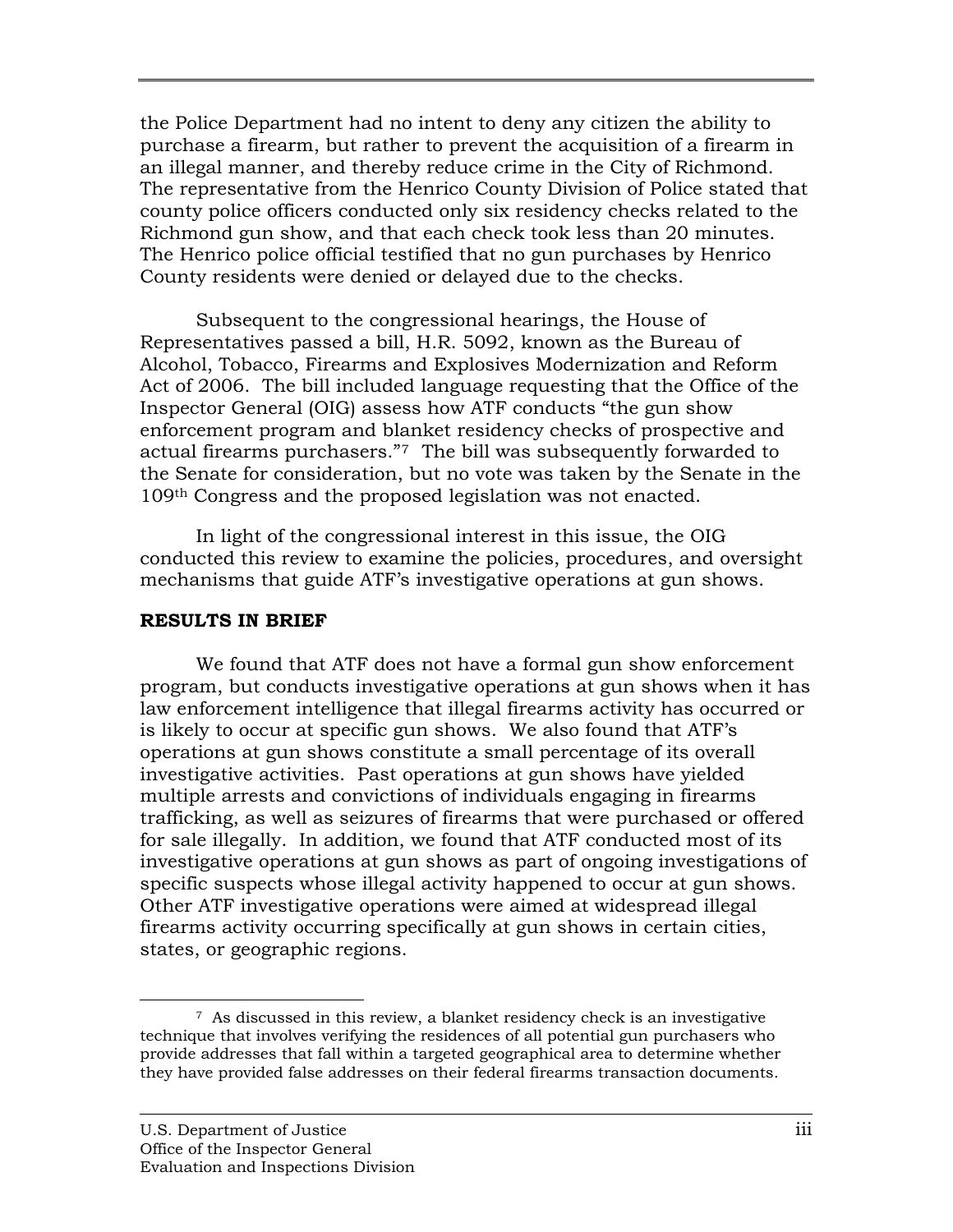Based on the 121 operational plans that we reviewed fo r investigative operations at gun shows, we found that AT F Special Agents had complied with AT F Headquarters' policies and procedures for pla nning such operations.

In addition, most gun show promoters and all state and local law enforcement personnel we interviewed were supportive of ATF operations at gun shows. All gun show promoters told us that they were concerned about illegal gun sales and purchases at gun shows and that they expected ATF to enforce federal gun laws. Only the two Richmond-area gun show promoters whose shows were a focus of the congressional hearings expressed concern about ATF's activities at their gun shows. State and local law enforcement personnel told us that ATF was an important partner in fighting local gun crimes and that they support ATF's law enforcement activities at gun shows.

The following sections provide additional details on these findings.

# ATF conducted investigative operations at gun shows based on law **enforcement intelligence.**

ATF conducts operations at gun shows when law enforcement intelligence indicates illegal firearms activity has occurred or is likely to occur at specific gun shows. However, ATF has no specific enforcement program directed at gun shows. ATF personnel we interviewed in 11 of ATF's 23 field divisions stated that they routinely analyze intelligence regarding criminal activity and forward the results, including biweekly crime reports, to various field offices. $8$  The field offices use the information, along with intelligence from local law enforcement agencies and confidential informants, to develop investigative priorities, manage resources, and plan operations, which sometimes include operations at gun shows.

# Although the number of operations at gun shows was low, the **operations resulted in multiple arrests, convictions, and firearms sei zures.**

From fiscal year (FY) 2004 through FY 2006, ATF opened approximately 6,233 firearms trafficking investigations. During this 3-year period, ATF Special Agents conducted 202 operations at 195 gun

<sup>1</sup> 8 We interviewed personnel in 12 divisions, but one division did not conduct any investigative operations at gun shows during our review period, but had conducted outreach (educational) programs at gun shows.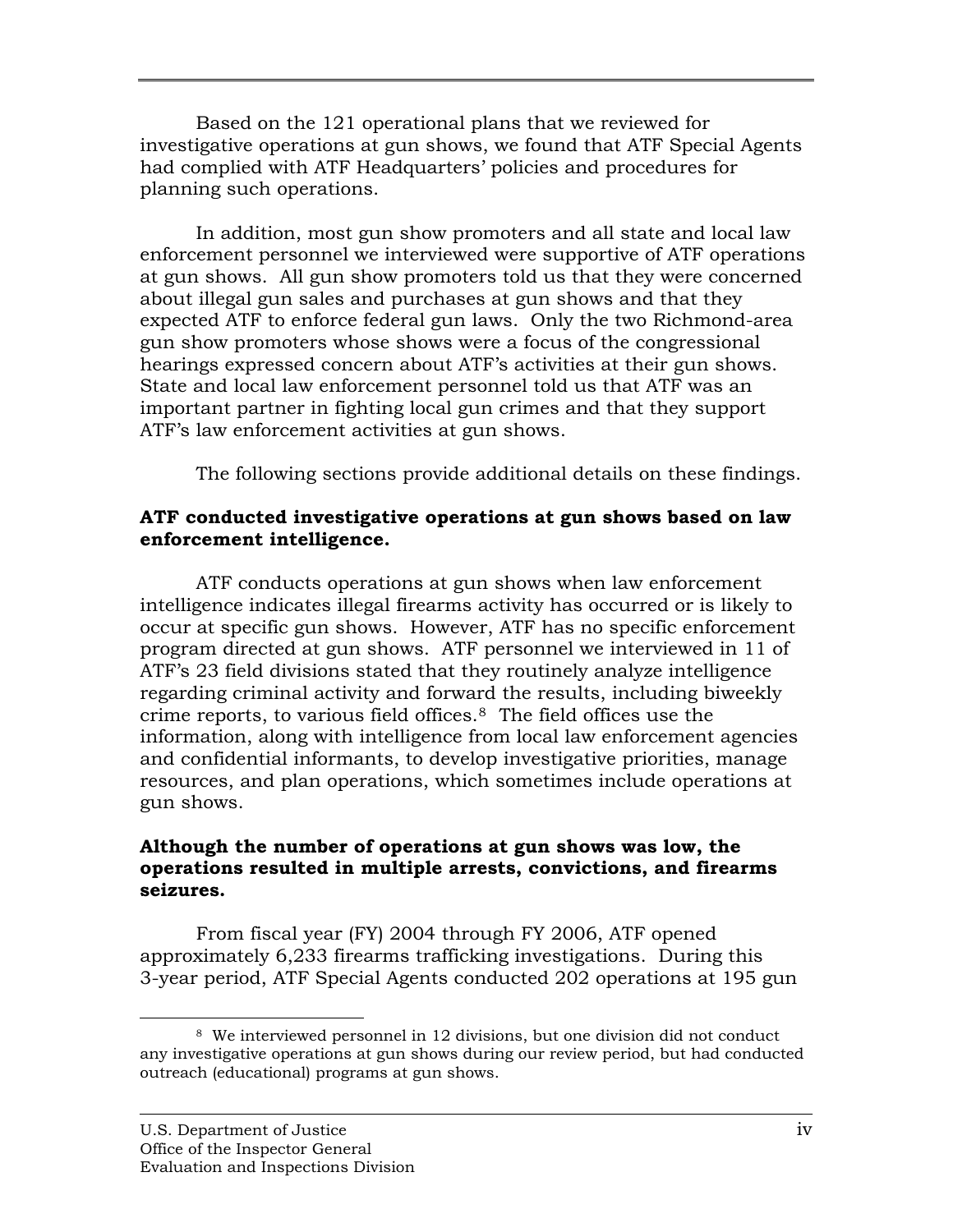shows, or 3.3 percent of the estimated 6,000 gun show s held during this period.<sup>[9](#page-5-0)</sup> ATF's operations at these gun shows led to 121 arrests, resulting in 83 convictions. (Some cases are still pending, so their final dispositions are unknown.) Additionally, ATF seized 5,345 firearms during investigative operations related to these shows.

# **Seventy-seven percent of ATF's investigative operations at gun shows were covert operations that targeted specific individuals sus pected of firearms trafficking.**

Seventy-seven percent (156 of 202) of ATF's investigative operations at gun shows, during the 3-year period covered by our review, targeted specific individuals suspected of a variety of firearms trafficking crimes.<sup>[10](#page-5-1)</sup> The offenses included convicted felons suspected of buying guns; suspected straw purchasers; individuals selling firearms as a business without a license; persons possessing prohibited firearms such as unregistered machine guns and sawed-off shotguns; and FFLs that required by federal law.<sup>11</sup> When conducting specific target operations, ATF Special Agents worked covertly, without the knowledge of the suspects, promoters, or other gun show attendees. were not documenting transactions or requesting background checks as

# Twenty-three percent of ATF's investigative operations at gun shows **g at the targeted widespread local or regional firearms traffickin shows.**

Of the 202 investigative operations conducted by ATF at gun shows, only 23 percent (46) targeted general firearms trafficking at the shows. Further, only 6 of the ATF's 23 field divisions – Columbus, Houston, New Orleans, Phoenix, San Francisco, and Washington, D.C. – conducted these types of operations. The operations were not part of investigations of specific individuals, but rather were initiated based on

 $\overline{a}$ 

<span id="page-5-0"></span> $9$  Available estimates of the number of gun shows in the United States ranged from  $2,000$  to  $5,200$  annually. We have used the most conservative estimate,  $2,000$ , to characterize the percentage of total gun shows at which ATF conducted investigative operations.

<span id="page-5-1"></span><sup>10</sup> ATF also conducted six operations at gun shows in support of other law enforcement agencies' investigations.

<sup>11</sup> The National Firearms Act (NFA) of 1934, as amended, limits the availability of machine guns, short-barreled shotguns, short-barreled rifles, sound suppressors (silencers), and other similar weapons. The NFA requires a registry of "all NFA firearms in the United States that were not under the control of the United States [government]." (26 U.S.C. § 5845 (1986).)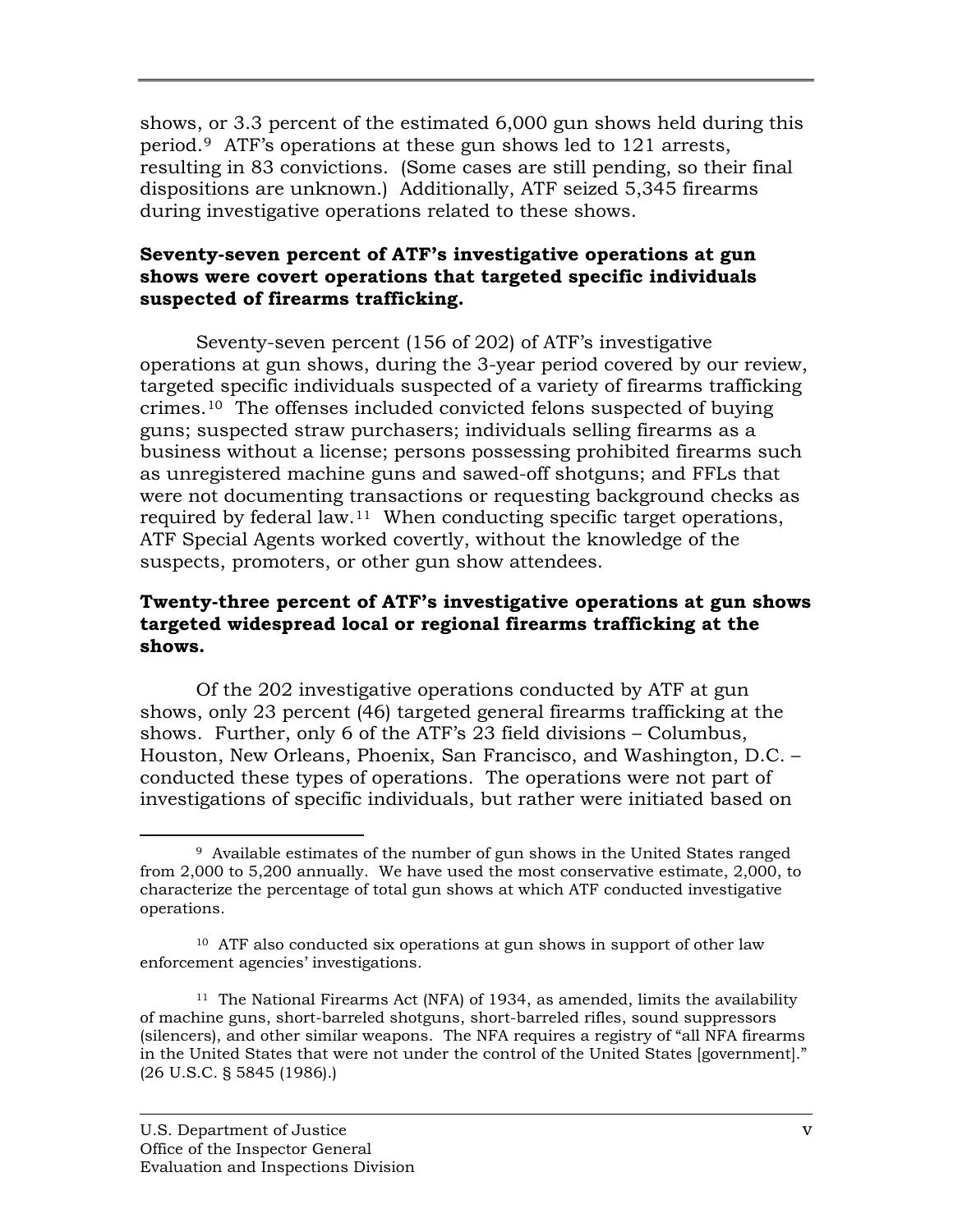intelligence from law enforcement and other sources such as FFLs, that various firearms trafficking crimes were occurring at gun shows in those six divisions' geographic areas of responsibility. The alleged o ffenses included interstate and international firearms trafficking and widespread straw purchasing of guns that were later diverted to convicte d felons and local and international gangs. The six field divisions usua lly conducted operations at gun shows covertly; in association with nationa l violent crime reduction programs such as Project Safe Neighborhoods and Violent Crime Impact Teams; and with support from other federal, state, and local law enforcement agencies.12

According to the operational plans approved by the Resident Agent in Charge (RAC), at two Richmond-area gun shows held during May 2005 and August 2005, the Washington Field Division used "a more overt presence at the gun shows than in the past," which included direct contact at the gun shows with persons suspected of making straw purchases. According to the plans, after action reports, and interviews with the RAC and case agent, the focus of these two operations was on preventing illegal purchases of firearms rather than on seizing firearms aft er the sale.

# **ATF clarified its use of residency checks.**

One of the issues the House of Representatives was interested in was the extent of ATF's use of "blanket" residency checks. We found that of the ATF's 23 field divisions, the Washington Field Division was the only one that used "blanket" residency checks to help identify firearms purchasers who gave false addresses on their federal firearms transaction forms. While ATF Special Agents have verified the addresses of individuals suspected of criminal violations during the course of investigations, the residency checks conducted by the Washington Field Division as part of its 2004 and 2005 operations in Richmond were unique because they targeted all residents of designated geographic regions who applied to purchase firearms at local gun shows.

During congressional testimony, the ATF Assistant Director for Field Operations stated that "confirmation of addresses through residency checks can be an important tool to ensure the lawfulness of

<sup>1</sup> 12 Project Safe Neighborhoods is a nation-wide program for reducing gun crime violence. The 93 U.S. Attorneys lead the task forces of local, state, and federal agency participants. The Violent Crime Impact Team initiative was established by ATF to reduce homicides and other firearms-related violent crime in 29 cities.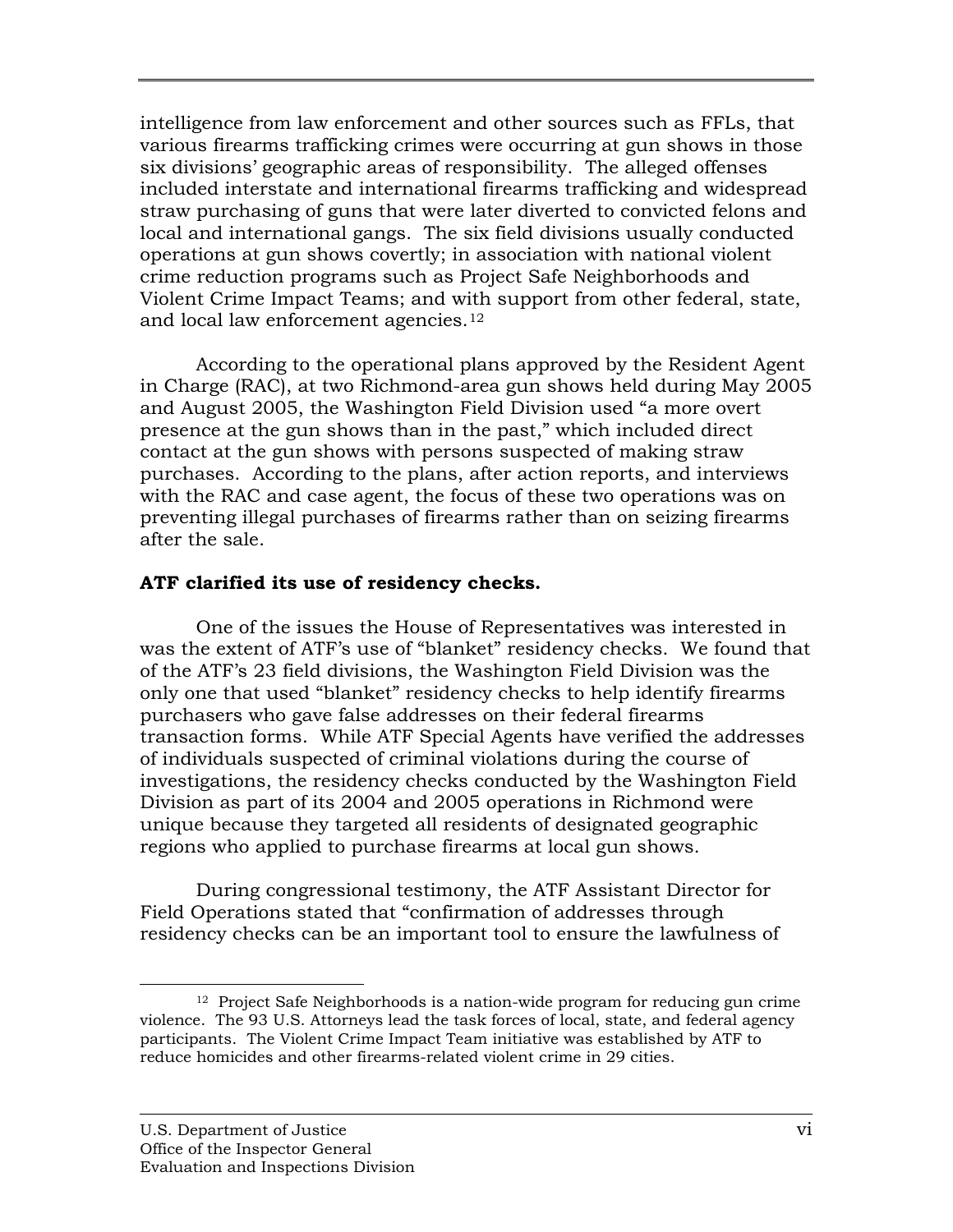firearms transactions and to prevent straw purchases." 13 However, after the August 2005 Richmond gun show, ATF Headquarters officials decided that area-wide or "blanket" residency checks of gun buyers, while lawful, were not an effective practice. According to the Managing Assistant U.S. Attorney for the Eastern District of Virgin ia, these residency checks were resource-intensive and rarely resulted in prosecutions for only providing a false address on federal fire arms transaction documents. In his January 30, 2006, memora ndum to the field, the ATF Assistant Director for Field Operations clarified t he use of residency checks by stating, "It is not ATF policy to conduct residence checks without reasonable suspicion that criminal violations may exist."

# **ATF Special Agents complied with ATF Headquarters' policies and procedures for planning operations at gun shows.**

We reviewed 121 operational plans for investigative operations at gun shows conducted in FY 2004 through FY 2006 and found that 120 (99 percent) of the plans used the designated template and contained information required by ATF for conducting the operations. For example, the operational plans contained a description of targeted suspects and vehicles, information describing the operational staging area, lists of personnel and their roles and responsibilities, a tactical narrative describing how the operation was to be conducted, and safety information such as the location of the nearest hospital and command post. One operational plan did not fully meet policy and procedures for operational planning because it did not include key information such as the location of the gun show and the command post.

# **Most gun show promoters and all state and local law enforcement** personnel we interviewed supported ATF operations at gun shows.

All seven of the promoters that we interviewed told us that they were concerned about illegal gun sales and purchases at gun shows and expected ATF to enforce federal firearms laws at gun shows. Five of the seven gun show promoters complimented ATF's crime-fighting efforts at ATF. Two gun show promoters in the Richmond area complained to ATF, Congress, and to us that they believed ATF operations at their shows in 2004 and 2005, especially the August 2005 show, had reduced attendance and resulted in the harassment of gun buyers.One promoter, who had testified at the congressional hearing on February 15, 2006, restated her concerns to us: that law enforcement agents gun shows in their areas and stated they had a positive relationship with

 $\overline{a}$ 

<sup>13</sup> Hearing transcript, p. 46.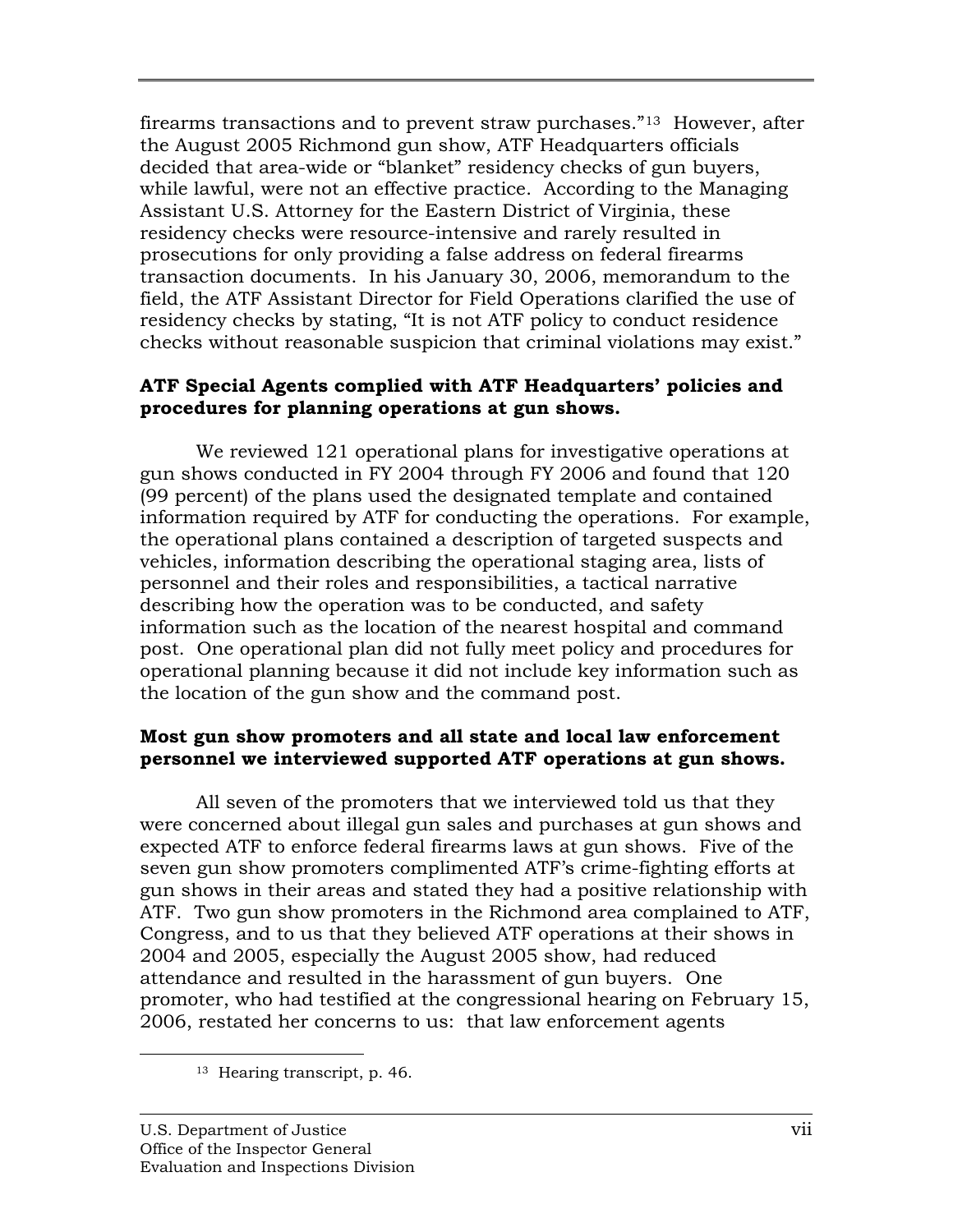interrogated and intimidated potential customers, targeted w omen and minorities as potential straw purchasers, visited the homes o f buyers to verify th eir addresses, and detained some gun buyers after they left the gun show.

Officials of two national organizations, one representing gun show promoters and the other representing FFLs and gun enthusiasts, told us that they had not heard any complaints from their members about ATF operations at gun shows, other than those associated with the Richmond-area shows. An official from a third national organization representing gun owners told us that ATF Special Agents normally do a good job but that, in his opinion, they had used unnecessarily aggressive and harassing enforcement tactics at the Richmond-area gun shows.

During our site visits to Richmond and to Reno, Nevada, we interviewed state and local law enforcement officials who stated that ATF was an important partner in fighting local violent crime and that they sup ported ATF's law enforcement activities at gun shows.

# **CONCLUSION**

ATF conducts investigative operations at gun shows as part of its overall strategy to prevent illegal firearms trafficking. ATF has no specific enforcement program directed at gun shows. The 202 investigative operations at gun shows conducted during the 3-year period that we reviewed predominantly focused on specific suspects, although 23 percent of the operations targeted general illegal firearms activity at certain gun shows. We found that ATF's decisions to conduct investigative operations, including those in the Richmond area, were based on significant law enforcement intelligence from a variety of sources indicating that illegal activity was occurring or was about to occur at a specific gun show.

Based on our review of 121 operational plans for investigative operations conducted at gun shows; interviews with ATF personnel from 11 field divisions, state and local law enforcement personnel, and representatives from national firearms-related organizations; and an analysis of complaints received by ATF from FY 2004 through FY 2006, we found that, with the exception of some Richmond-area gun shows, ATF conducted its investigative operations at gun shows covertly without incident and without complaints from promoters, vendors, or the public. After the controversy surrounding ATF's activities at the August 2005 Richmond gun show, ATF issued guidance to its field divisions advising that the use of blanket residency checks was not an effective practice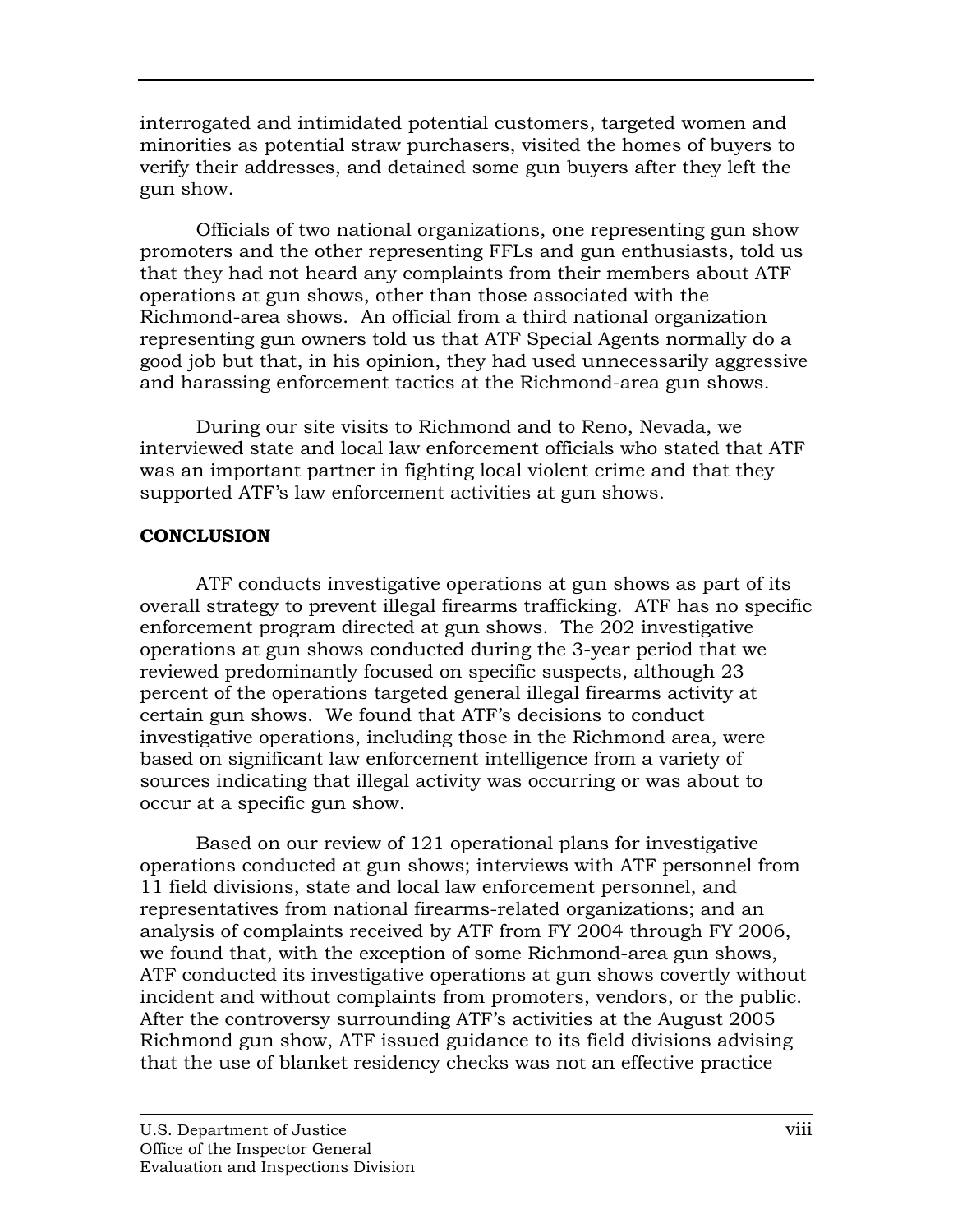and that residency checks should not be conducted without reasonable suspicion that criminal violations may exist.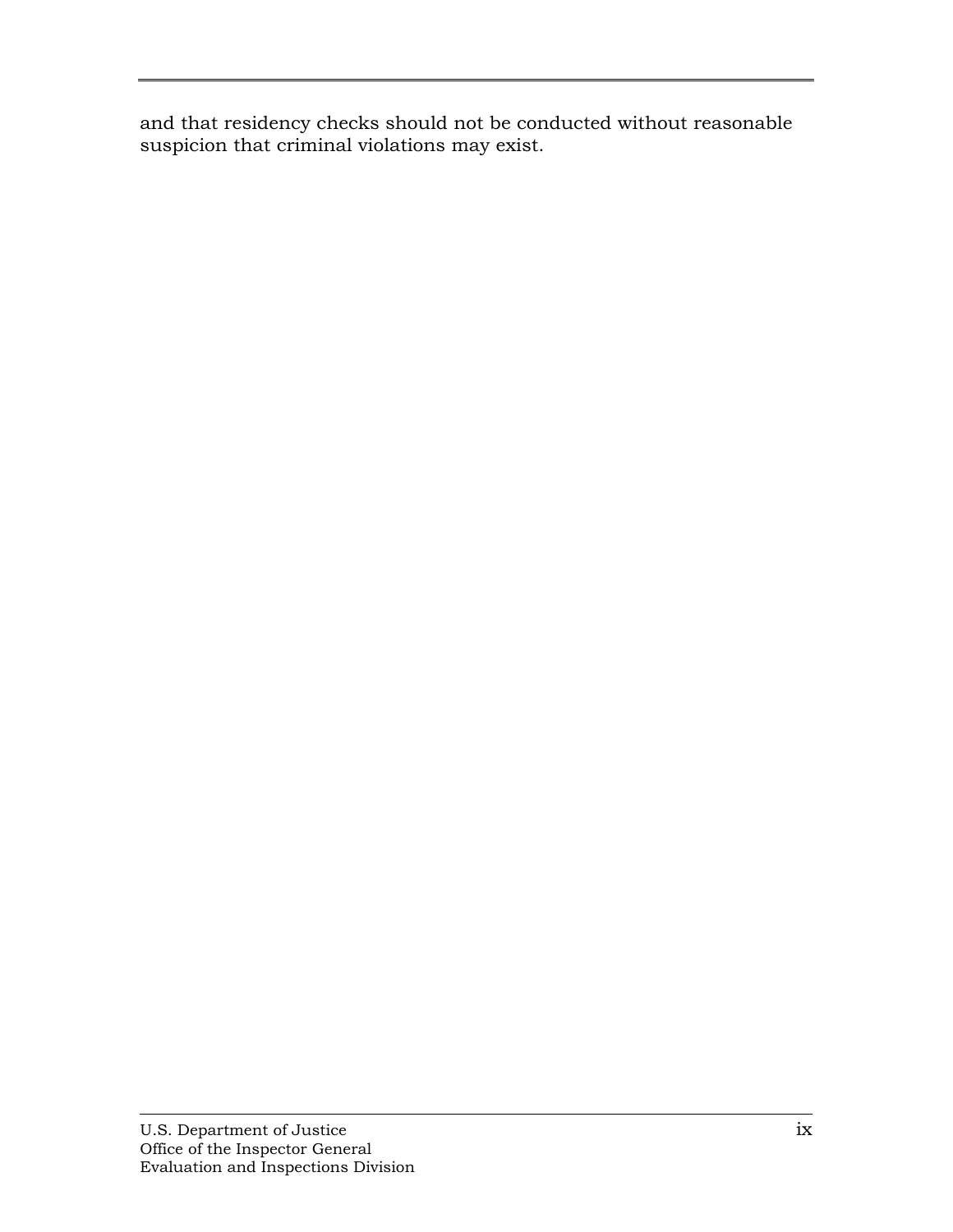# **TABLE OF CONTENTS**

| <b>ACRONYMS</b>                                                                                                                                                                               |  |  |  |  |  |
|-----------------------------------------------------------------------------------------------------------------------------------------------------------------------------------------------|--|--|--|--|--|
|                                                                                                                                                                                               |  |  |  |  |  |
| SCOPE AND METHODOLOGY OF THE OIG REVIEW14                                                                                                                                                     |  |  |  |  |  |
|                                                                                                                                                                                               |  |  |  |  |  |
| ATF conducted investigative operations at gun shows only<br>when law enforcement intelligence indicated that significant<br>illegal firearms activity was occurring or was likely to occur at |  |  |  |  |  |
| ATF's investigations seldom involved operations at gun shows21                                                                                                                                |  |  |  |  |  |
| Although the number of operations at gun shows was<br>low, the operations resulted in multiple arrests, convictions,                                                                          |  |  |  |  |  |
| Most investigative operations at gun shows were covert<br>operations that targeted specific individuals suspected of                                                                          |  |  |  |  |  |
| Twenty-three percent of ATF's operations at gun shows<br>targeted local or regional illegal firearms trafficking and<br>only one field division conducted blanket residency checks25          |  |  |  |  |  |
|                                                                                                                                                                                               |  |  |  |  |  |
|                                                                                                                                                                                               |  |  |  |  |  |
|                                                                                                                                                                                               |  |  |  |  |  |
|                                                                                                                                                                                               |  |  |  |  |  |
|                                                                                                                                                                                               |  |  |  |  |  |
| Washington Field Division: The Richmond operations<br>32                                                                                                                                      |  |  |  |  |  |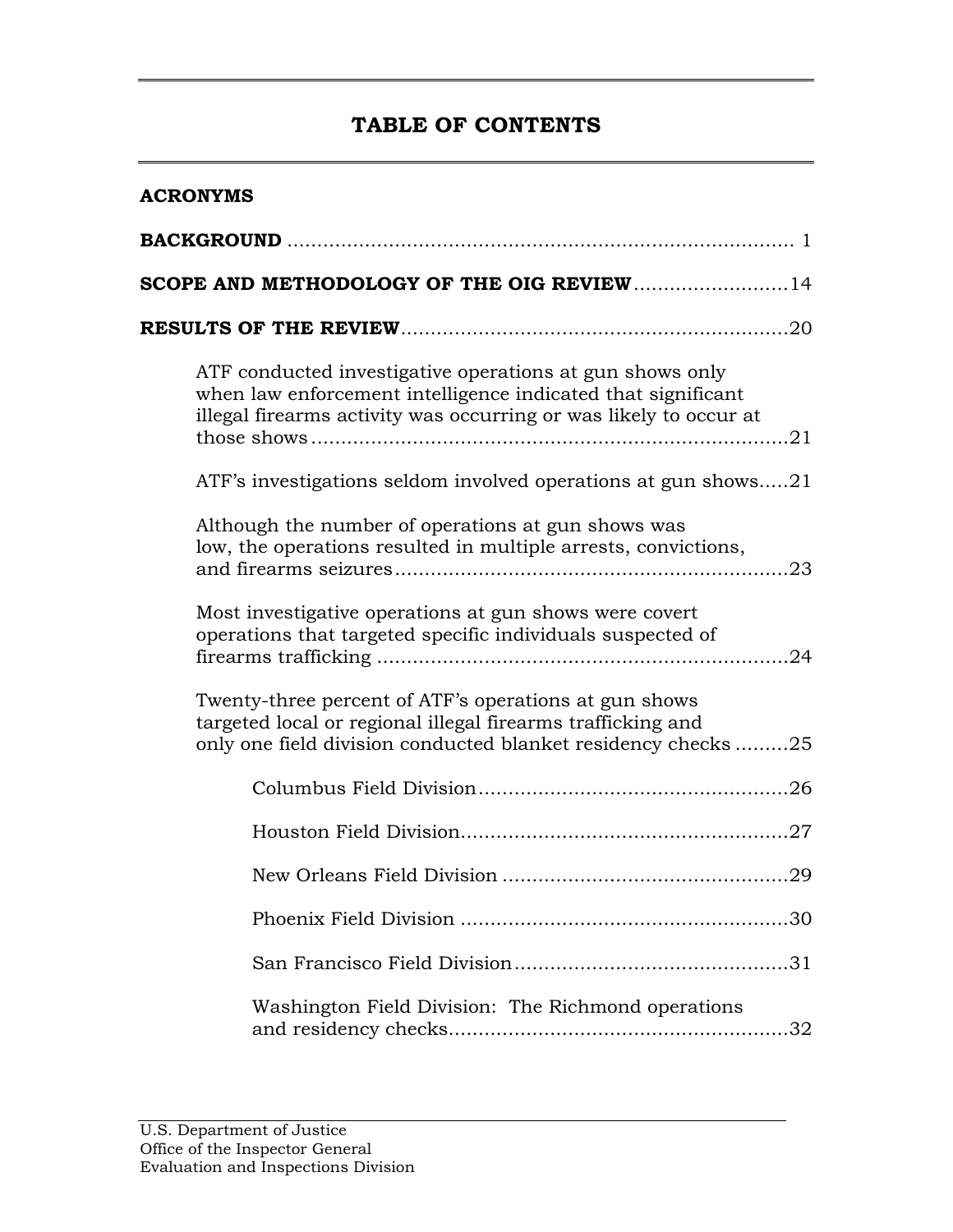| ATF Special Agents complied with ATF Headquarters' policy<br>and procedures for planning operations at gun shows36 |  |
|--------------------------------------------------------------------------------------------------------------------|--|
| Most gun show promoters and all state and local law<br>enforcement personnel we interviewed supported ATF's        |  |
|                                                                                                                    |  |
|                                                                                                                    |  |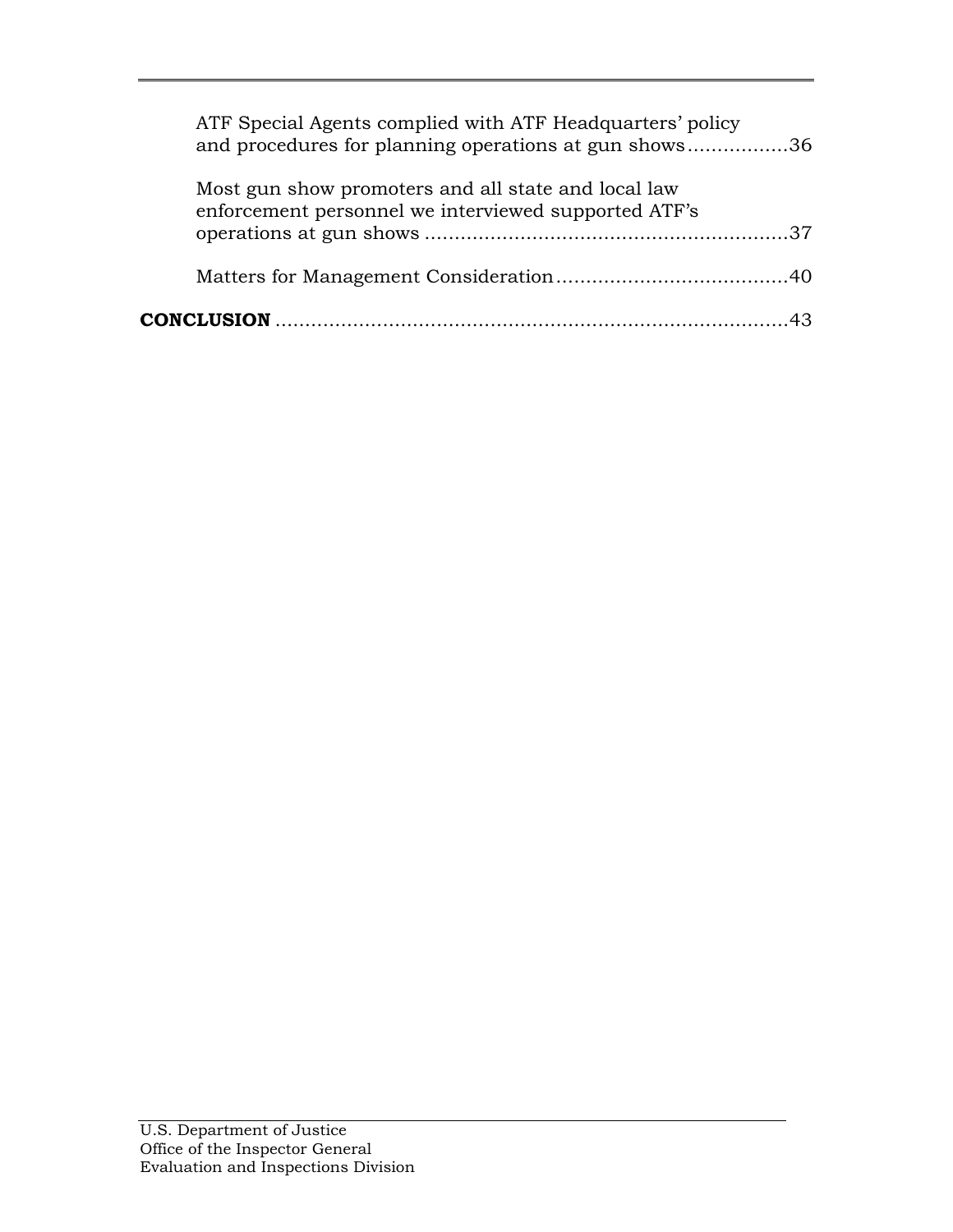# **ACRONYMS**

<span id="page-12-0"></span>

| ASAC       | Assistant Special Agent in Charge                   |
|------------|-----------------------------------------------------|
| ATF        | Bureau of Alcohol, Tobacco, Firearms and Explosives |
| <b>DTA</b> | Division Tactical Advisor                           |
| FFL        | Federal Firearms Licensee                           |
| FY         | Fiscal Year                                         |
| GCA        | Gun Control Act of 1968                             |
| <b>GS</b>  | Group Supervisor                                    |
| NAAS       | National Association of Arms Shows                  |
| NFA        | National Firearms Act 1934                          |
| NICS       | National Instant Criminal Background Check System   |
| NRA        | National Rifle Association                          |
| NSSF       | National Shooting Sports Foundation                 |
| OIG        | Office of the Inspector General                     |
| RAC        | Resident Agent in Charge                            |
| <b>SAC</b> | Special Agent in Charge                             |
|            |                                                     |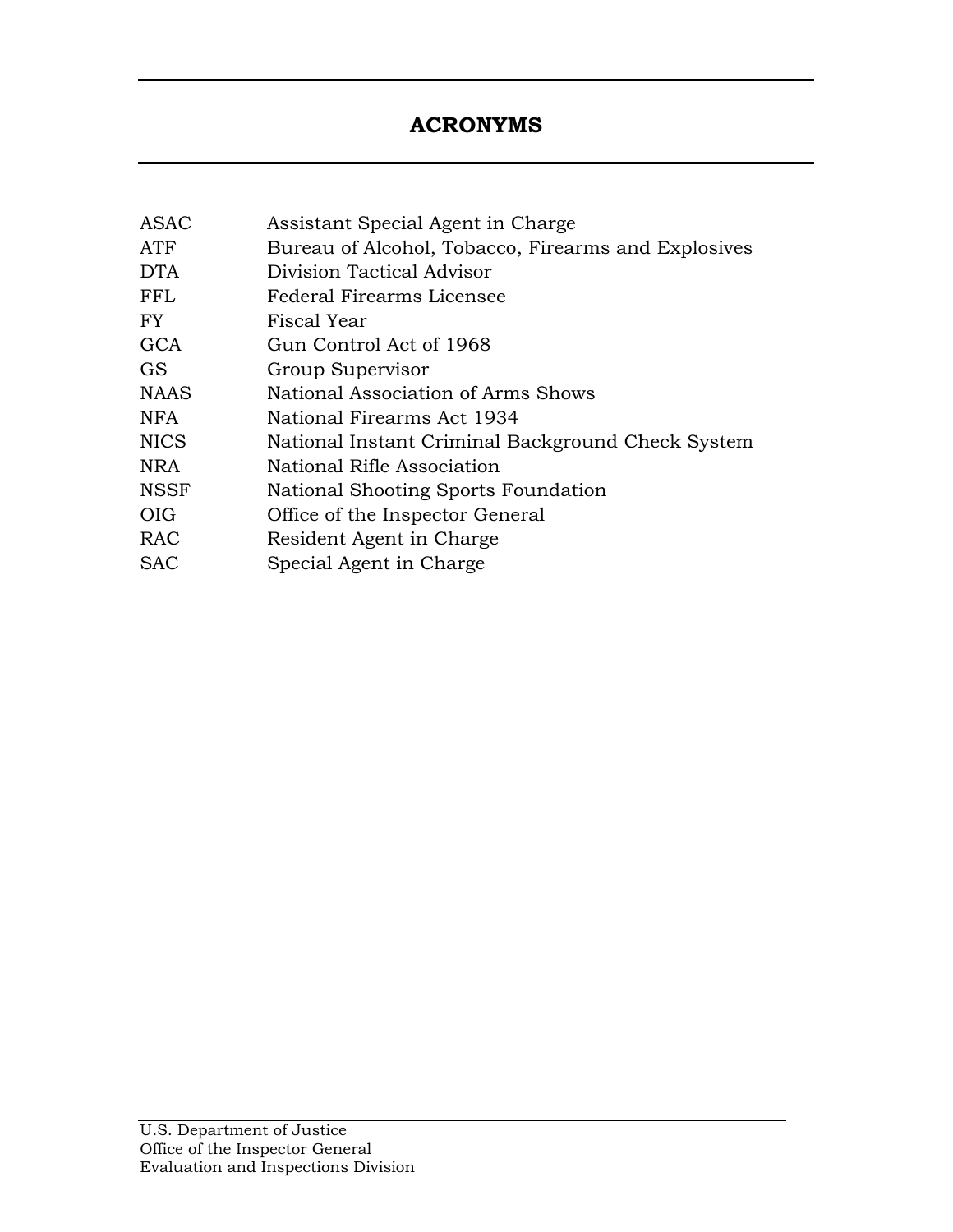## <span id="page-13-0"></span>**Pu rpose**

The Bureau of Alcohol, Tobacco, Firearms and Explosives' (ATF) activities at gun shows received widespread attention in February 2006 when Congress convened two hearings, on February 15 and 28, 2006, to examine law enforcement techniques used by ATF agents at a series of eight gun shows held in Richmond, Virginia, from May 2004 through August 2005.[14](#page-13-1)

Four witnesses testified at the first hearing and stated that ATF agents used aggressive and harassing techniques at a gun show held on August 13 and 14, 2005, at the Richmond International Raceway in Virginia. Three of the witnesses were present at the gun show: the gun show promoter, a gun salesman who worked for a federally licensed dealer but represented himself as a private seller at the show, and a federally licensed dealer who had exhibited his firearms collection for National Rifle Association (NRA) to conduct an investigation of ATF enforcement activity at the August  $2005$  gun show.<sup>15</sup> The witnesses made the following allegations about ATF's activities at the Richmond sale. The fourth witness was a private investigator who was hired by the gun show:

• The large on-site presence of ATF agents and local law enforcement officers intimidated prospective gun buyers and hurt attendance at the gun show.

 $\overline{a}$  $14$  The Subcommittee on Crime, Terrorism, and Homeland Security, Committee on the Judiciary, House of Representatives, conducted the hearings on February 15 and 28, 2006. (See Government Printing Office website for a full transcript of the hearings, 109<sup>th</sup> Congress, Serial No. 109-123; or the U.S. House of Representatives website,  $109<sup>th</sup>$  Congress for Part I on February 15, 2006, and Part II on February 28, 2006, for the transcripts of the hearings.)

<span id="page-13-1"></span><sup>&</sup>lt;sup>15</sup> According to NRA literature, the NRA is a non-profit group that was originally formed in 1871 for the improvement of its members' marksmanship. Today, the NRA also defines its purposes as protecting and defending the right of individual citizens to acquire, possess, transport, carry, transfer ownership, and enjoy the right to use arms. The NRA also promotes public safety, conducts training in marksmanship, fosters shooting sports, and promotes hunter safety.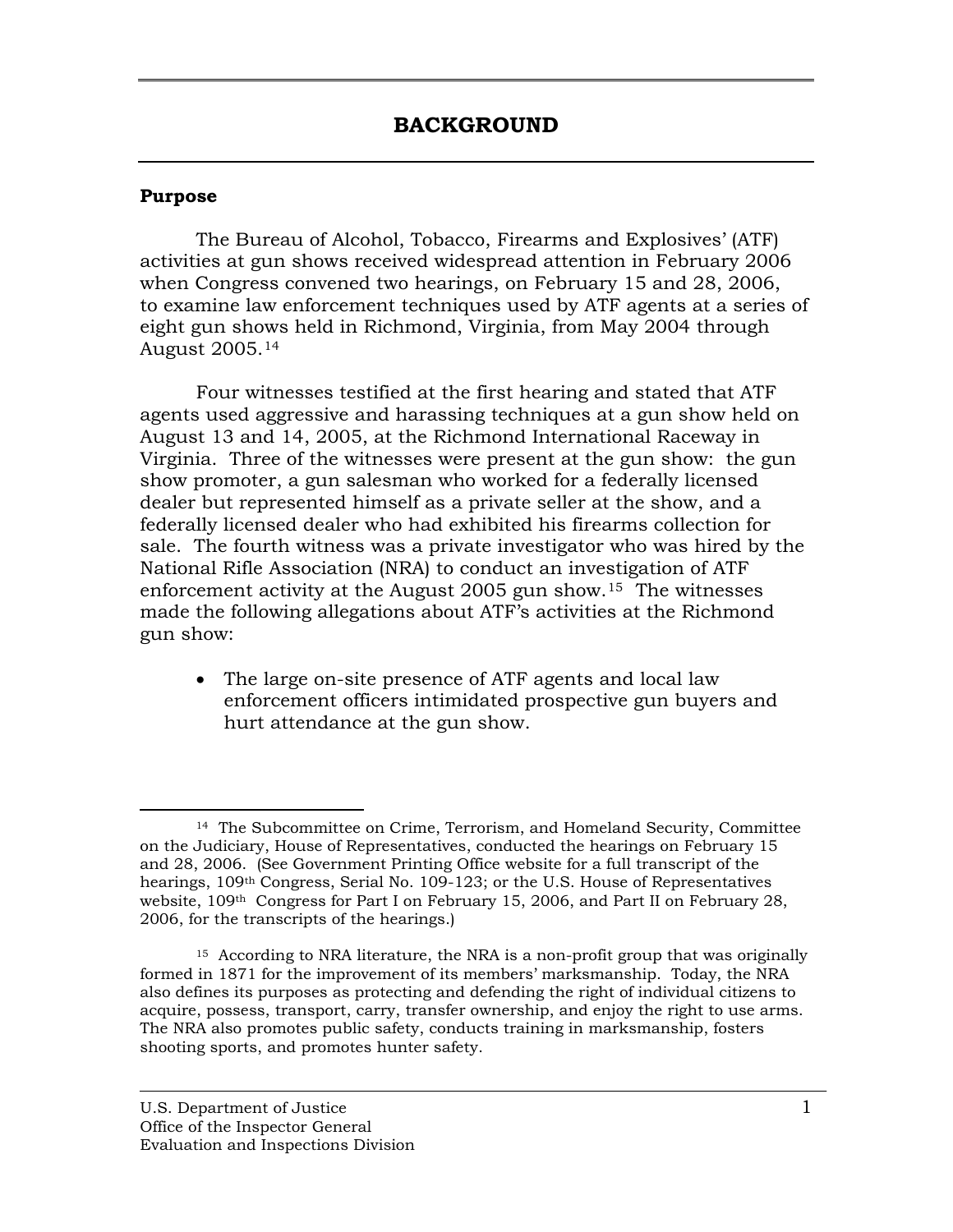- Under ATF's direction, local police officers visit ed the residences of certain prospective gun buyers and interroga ted family members and neighbors about the buyers. The w itnesses questioned the legality of these residency check s and also alleged that the checks made buyers wait much longer to purchase a gun.
- ATF agents targeted women and minorities as possible straw purchasers and singled them out for extra scrutiny.<sup>16</sup> The witnesses alleged that the targeting of women and minorities represented racial profiling, especially of African American women.
- ATF agents used coercive interrogation techniques, stopped gun buyers and seized their weapons without cause, and failed to apprise individuals of their rights against self-incrimination and to have legal counsel.

At the second congressional hearing, ATF officials and local law enforcement agencies involved in operations at the Richmond-area gun shows responded to the allegations. Representatives from ATF, the City of Richmond Police Department, and Henrico County Division of Police made the following points during their testimony about their agencies' participation in ATF's operations at the gun shows.17

• ATF maintained a presence at the Richmond gun shows because many of the guns recovered by the Richmond Police Department in connection with violent crimes had been purchased illegally (including through straw purchasers) at illegally at Richmond-area gun shows did not always provide accurate residence information at the time of purchase, as local gun shows. Also, individuals who purchased the firearms required by law.

 $\overline{a}$ 16 ATF defines a straw purchase as "the acquisition of a firearm(s) from an FFL by an individual (the "straw") done for the purpose of concealing the identity of the true intended receiver of the firearms." (ATF Order 3310.4B, Firearms Enforcement Program, Chapter K, Section 143(ee).)

<sup>&</sup>lt;sup>17</sup> The following individuals testified at the second hearing: the ATF Assistant Director for Field Operations, a Major in the City of Richmond Police Department, and the Deputy Chief of Police for the Henrico County Division of Police. Henrico County, Virginia, is adjacent to the City of Richmond.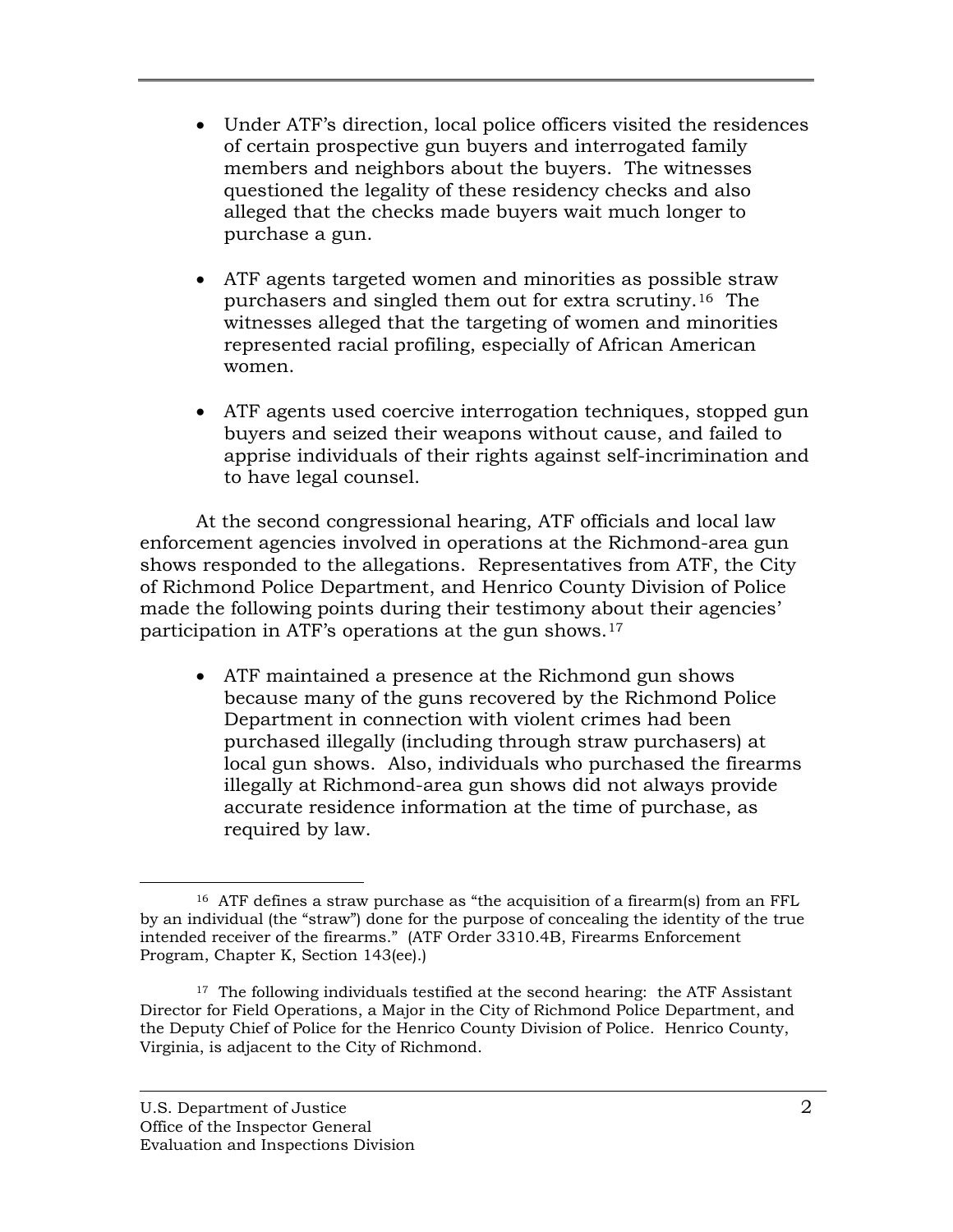- For the gun shows in question, especially the August 2005 gun show at the Richmond International Raceway, A TF acknowledged that some investigative techniques w ere not implemented in a manner consistent with ATF best practices. ATF determined that it "could have done better by h aving the law enforcement command post and briefings offs ite of the gun show, by not utilizing a letter to convey possible viol ations of law when guns were taken into custody, and by more thoroughly explaining the parameters for conductin g residence checks."<sup>[18](#page-15-0)</sup> An ATF official testified that subsequent to the August 2005 Richmond gun show, ATF issued a memorandum to its field divisions and offices "reminding employees of both policy and best practices related to gun show investigations."<sup>19</sup> He also stated that the "focus at the Richmond-area gun shows was on indicators of criminal activity, not on the color of skin or the gender of potential suspects.  $\ldots$  [T] he allegations of racial profiling have no basis in fact. ATF does not condone or engage in racial profiling of any sort and we strictly adhere to the Attorney General's guidelines in this regard."20
- An official of the City of Richmond Police Department stated that "Richmond has been plagued with issues surrounding violent crime and use of firearms associated with those crimes."<sup>[21](#page-15-1)</sup> The Department supported the operations at the gun shows "because information led us to believe that there were illegal transactions occurring at local gun shows.  $\dots$  [W]e felt we could make an impact on those firearms that are being used for illegal purposes prior to them being used [in a criminal] act."22 According to the police official, the Department had no intent to deny any citizen the ability to lawfully purchase a firearm, but rather to prevent the acquisition of a firearm in an

20 Hearing transcript, p. 43, ibid.

<span id="page-15-1"></span>21 Hearing transcript, p. 55, Testimony of City of Richmond Police Department official.

22 Hearing transcript, p. 55, ibid.

<span id="page-15-0"></span><sup>&</sup>lt;u>.</u> <sup>18</sup> Hearing transcript, p. 34, Testimony of Assistant Director for Field Ope rations, ATF.

<sup>19</sup> Hearing transcript, p. 47, Prepared Statement of ATF's Assistant Director for Field Operations and the memorandum issued by the Assistant Director on January 30, 2006, Reminder of Gun Show Policies and Practices.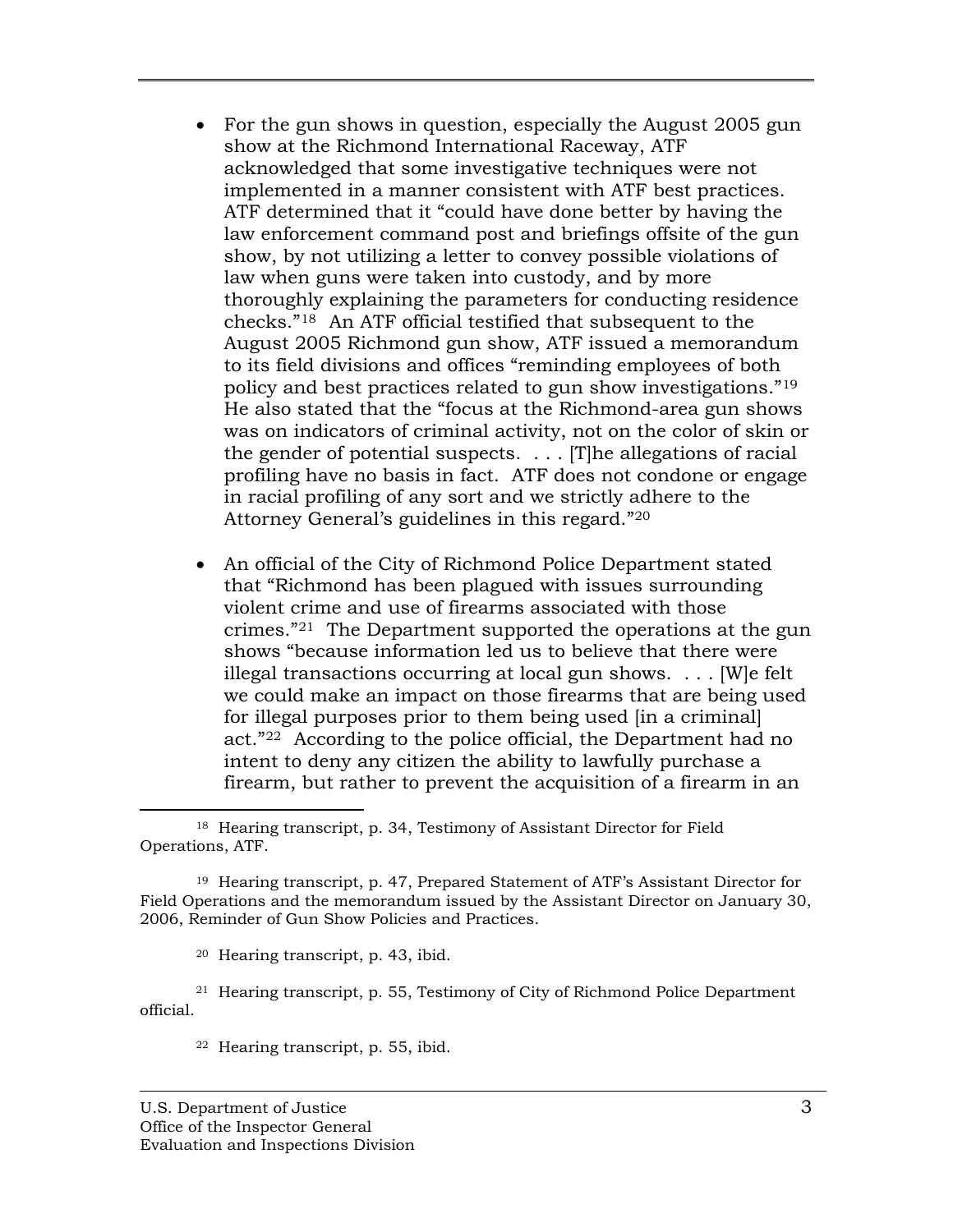illegal manner, and thereby reduce crime in the City of Richmond.

• Henrico County police officers conducted only six residency checks of addresses in the county. The officers had 20 minutes from the time they were instructed by personnel in the command post to verify an address until they had to relay the results back to the command post and, as a result, Henrico officials said no purchases by Henrico County residents were denied or delayed due to the checks. The Henrico County Division of Police also assigned additional plainclothes officers to assist ATF, the City of Richmond Police Department, and the Virginia State Police inside the gun show by monitoring firearms transactions.

Subsequent to the hearings, the House of Representatives passed H.R. 5092, "Bureau of Alcohol, Tobacco, Firearms and Explosives Modernization and Reform Act of 2006." The bill included language requesting that the Office of the Inspector General (OIG) assess how ATF conducts "the gun show enforcement program and blanket residency checks of prospective and actual firearms purchasers."23 The bill was taken by the Senate in the 109<sup>th</sup> Congress, and the proposed legislation subsequently forwarded to the Senate for consideration, but no vote was was not enacted.

conducted this review to examine the policies, procedures, and oversight mechanisms that guide ATF's investigative operations at gun shows. In light of the congressional interest in this issue, the OIG

# **General Characteristics of Gun Shows**

ATF defines a gun show as any exhibition of firearms, ammunition, and accessory items at a fairground, convention hall, or similar setting such as a local armory. The shows are usually publicized as gun shows or in connection with another lawful activity, such as a knife and gun show. The shows may be sponsored by commercial promoters or organizations of firearms collectors and enthusiasts. Most shows are open to the public for an admission fee. Gun shows provide a forum to display firearms, ammunition, and accessories for trade, purchase, or sale, or they demonstrate the competitive shooting or other sporting uses

 $\overline{a}$ 23 The House of Representatives passed H.R. 5092 (House Report 109-672) on September 26, 2006, on a roll call vote of 277-131.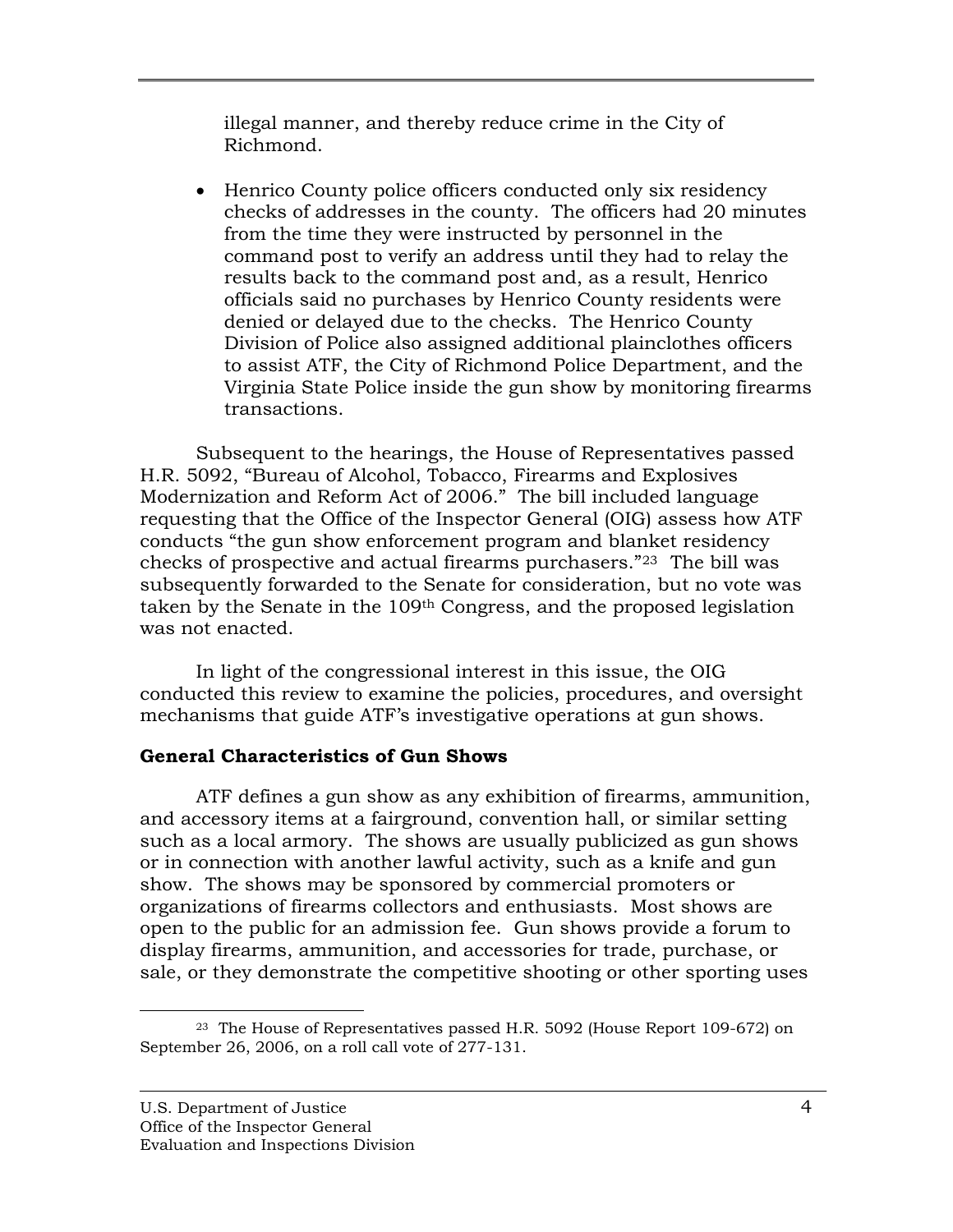of firearms.<sup>[24](#page-17-0)</sup> The types of firearms offered for sale at gun shows include new and used handguns, se miautomatic assault weapons, shotguns, rifles, and curio or relic firearms.

Gun shows provide a venue for the legal sale and exchange of firearms by federal firearms licensees (FFL) who are licensed by the federal government through ATF to manufacture, import, or deal in firearms. Such shows also are a venue for private sellers who buy and sell firearms to "enhance a personal collection," or for a "hobby," or who "sell all or part of a personal collection," and therefore do not require a federal firearms license.<sup>[25](#page-17-1)</sup> Federal laws do not specifically regulate gun shows, although federal firearms laws apply to both FFLs and private sellers at gun shows. For example, FFLs operating at gun shows are required to obtain and keep basic information on firearms transactions and to request federal, and sometimes state, background checks on persons seeking to obtain firearms from them by purchase or exchange.<sup>[26](#page-17-2)</sup> Private sellers, unlike FFLs, are under no legal obligation to ask purchasers whether they are legally eligible to buy guns. Furthermore, private sellers, unlike FFLs, are not required to create and keep transaction records or to request background checks on purchasers. This mix of licensed and private firearms sellers – selling guns side by side – makes gun shows a unique forum for gun sales.

<span id="page-17-1"></span> $25$  Both FFLs and private (unlicensed) sellers of firearms obtain the right to sell firearms at gun shows from the Firearm Owners' Protection Act of 1986, P.L. No. 99-308, 100 Stat. 449 (1986), as amended.

<span id="page-17-2"></span><sup>26</sup> Background checks on individuals who purchase firearms from an FFL have been required since passage of the Brady Handgun Violence Prevention Act (Brady Act) in November 1993. The permanent provisions of the Brady Act required the Attorney ). General to establish the National Instant Criminal Background Check System (NICS The NICS provides any FFL an immediate contact for information as to whether a prospective purchaser is a "prohibited person" under 18 U.S.C. § 922 (g) or (n) or state law.

The Federal Bureau of Investigation's Criminal Justice Information Services Division manages the NICS Section, which provides background checks requested by FFLs in 30 states, 5 U.S. territories, and the District of Columbia. Thirteen states have agencies acting on behalf of the NICS in a full point-of-contact capacity, and eight states are currently sharing responsibility with the NICS Section by acting as partial point-of-contact states for conducting background checks required under the Brady Act.

<span id="page-17-0"></span> $\overline{a}$ 24 ATF Order 3310.4B, Firearms Enforcement Program, Chapter K, Firearms Trafficking, Sections 156, 157, and 158, provides ATF policy for gun show inve stigations.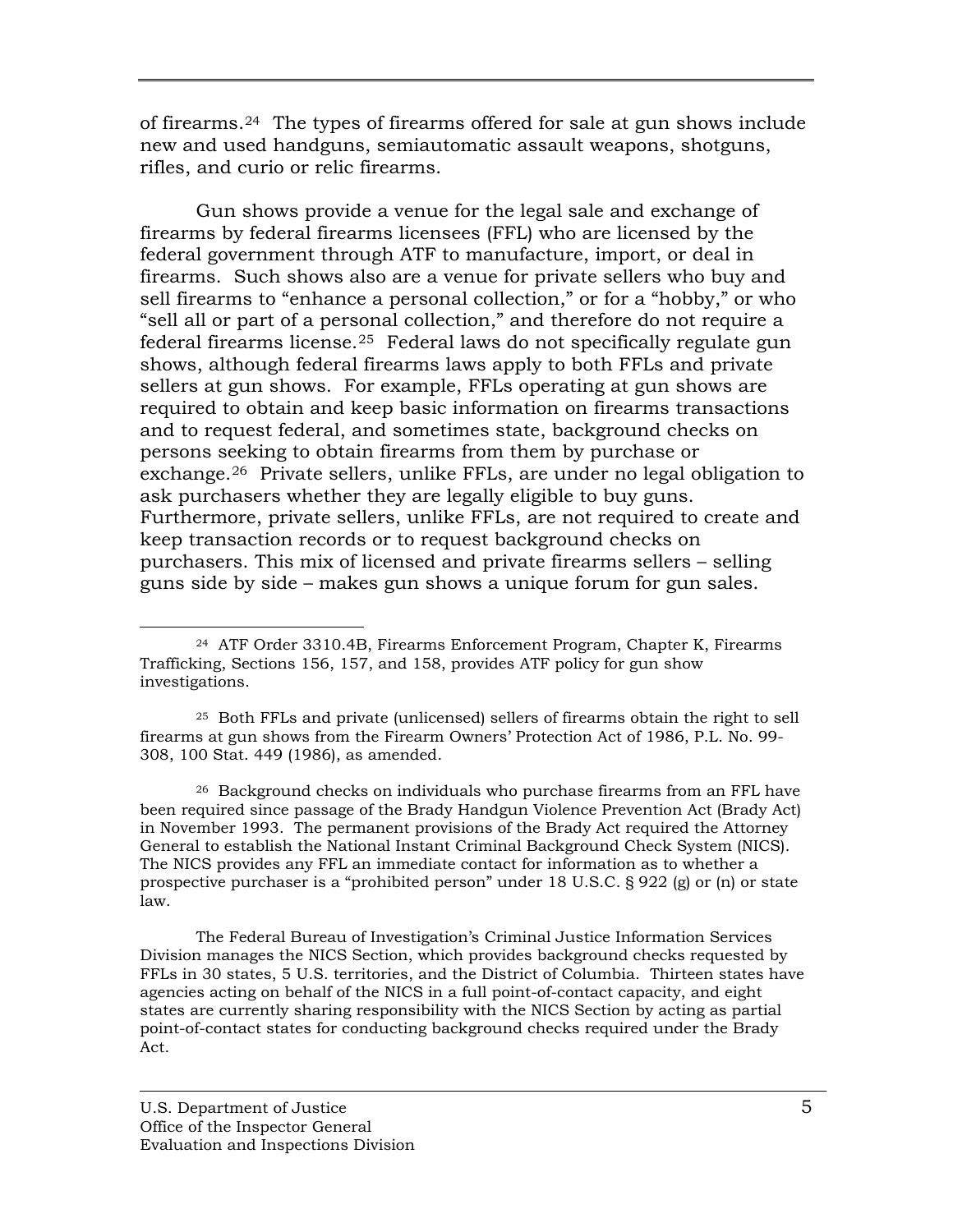Gun shows generate revenue for the promoters throu gh the rental of display tables to vendors and by charging admission to the public. Gun show promoters generally charge vendors from \$20 to \$145 per table and from \$200 to \$400 per booth to display their inve ntories. Public admittance fees for the shows range from \$5 to \$50. For the largest gun shows, promoters publicize the shows through a variety of media, including publications covering the interests of gun ow ners and hobbyists, newspapers, radio, television, and the Internet . Gun shows are usually held on weekends and can draw from 2,500 to 15,000 people per 2-day show. Larger gun shows may result in sales of over 1,000 guns in one weekend.

We found no definitive source for the number of gun shows held in the United States annually. Estimates ranged from 2,000 to 5,200 gun shows annually.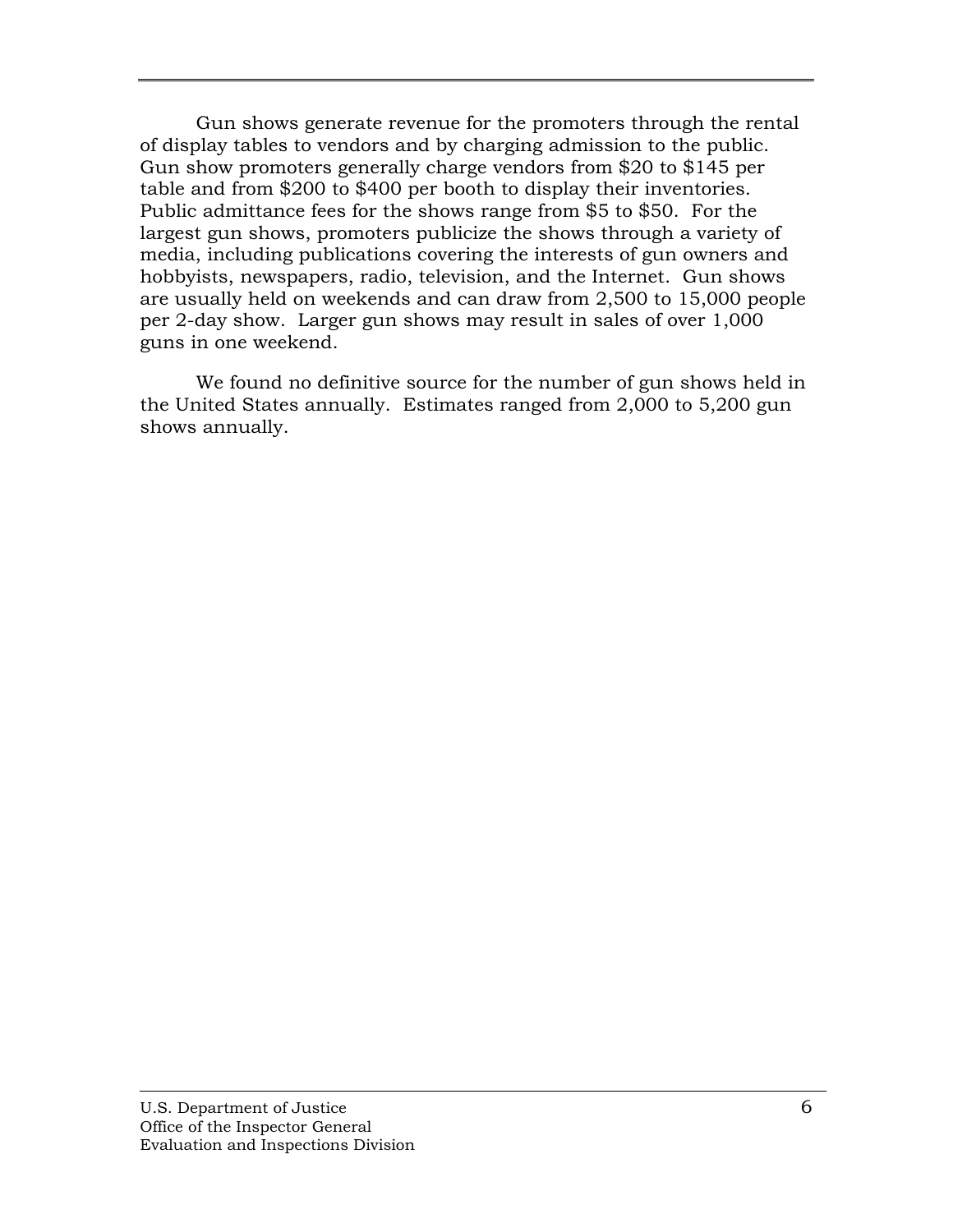## **ATF's Firearms Mission**

conduct criminal investigations, explosives industries, and assist other federal, state, and local law preventing terrorism, reducing violent crime, and protecting the provisions of federal firearms laws, including the National Firearms Act of 1934 (NFA) a nd the Gun Control Act of 1968 ATF's mission is to regulate the firearms and enforcement agencies in public. [27](#page-19-0) ATF enforces the (GCA).

In carrying out its mission, ATF leads or supports a broa d range of firearms investigations, which are divided generally into three categories:

- Investigations of persons who are prohibited by law from possessing firearms;
- Investigations of persons possessing unregistered NFA weapons; and
- Investigations of persons illegally trafficking in firearms.28

#### **The National Firearms Act**

The NFA limits the availability of machine guns, short-guns, short-barreled shot barreled rifles, sound suppressors (silencers), and other similar weapons, which were often used by gangsters during the Prohibition years when the NFA was enacted. The NFA imposes a tax on the manufacture, import, and distribution of NFA weapons and requires a registry of "all NFA firearms in the United States that were not under the control of the United States [government]." (26 U.S.C. § 5845 (1986).)

#### **The Gun Control Act**

Congress enacted the GCA to "keep firearms out of the hands of those not legally entitled to possess them  $\ldots$  and to assist law enforcement authorities in the States and their subdivisions in combating crime." The GCA cites nine categories of persons prohibited from possessing firearms: (1) persons convicted in any court of a crime punishable by imprisonment for a term  $exceeding 1 year; (2) fugitives from justice;$  $(3)$  drug users or addicts;  $(4)$  persons adjudicated mental defectives or committed to mental institutions; (5) illegal aliens; (6) persons dishonorably discharged from the Armed Forces; (7) persons who renounce their U.S. citizenship; (8) persons under court-ordered restraints related to harassing, stalking, or threatening an intimate partner or child of such intimate partner; and (9) persons convicted of misdemeanor domestic violence. (18 U.S.C. § 922(g).)

27 Mission statement in ATF's Strategic Plan, Fiscal Years 2004-2009.

28 While ATF Special Agents generally take the lead in major firearms trafficking investigations, they also have played a support role. For example, when state or local police officers initiate an investigation of drug or gambling activities and find that firearms play a significant role in supporting those activities, they will frequently seek ATF's expertise. In those cases in which an investigation leads to a source of illegal (Cont'd)

<span id="page-19-0"></span>1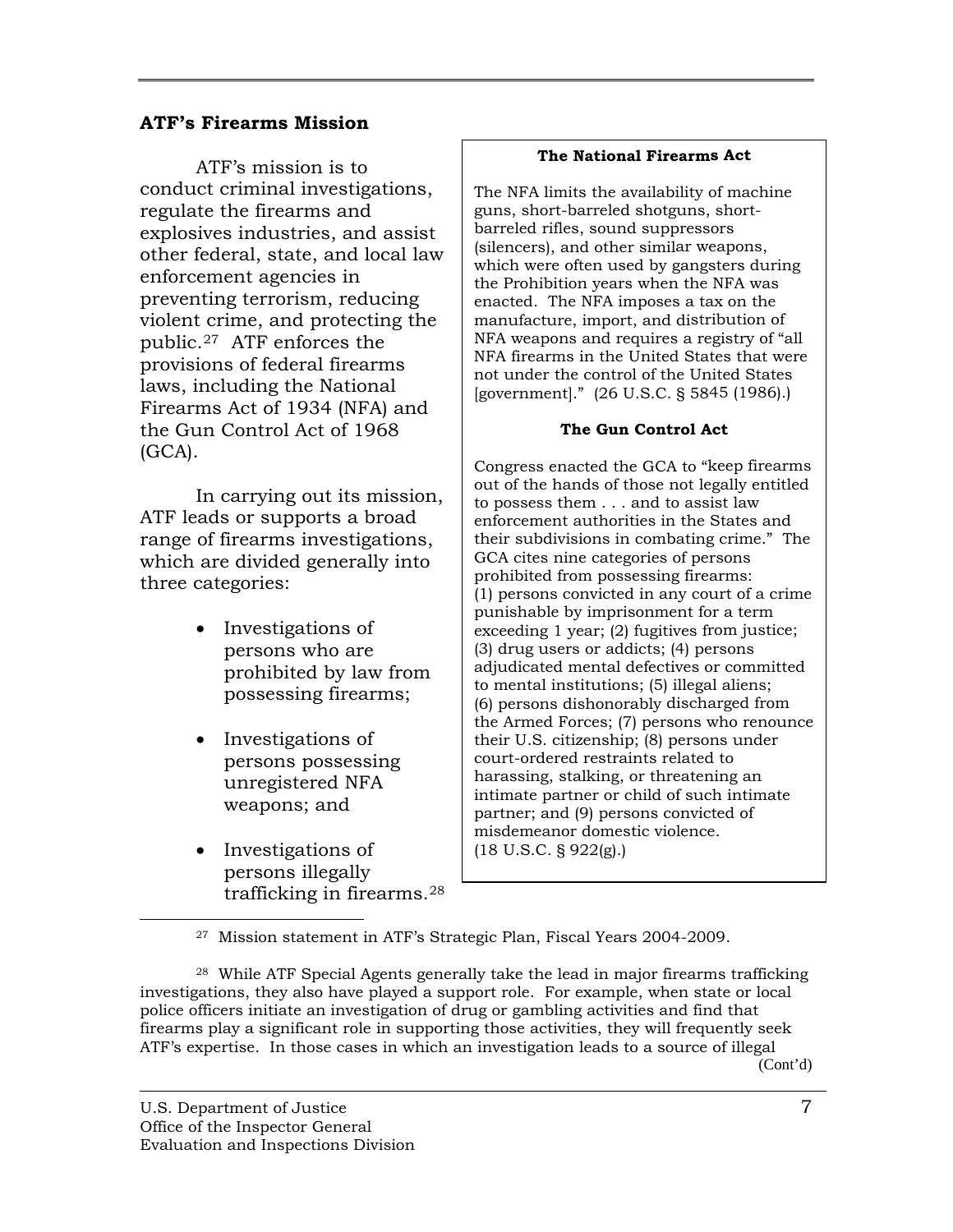When an investigation produces information that illega l firearms-related activity may occur at a gun show, ATF may dec ide to conduct an operation at the gun show to facilitate the investigation.

ATF also engages in activities at gun shows to educate FFLs and the public about firearms laws. According to ATF statistics, during fiscal year (FY) 2004 through FY 2006, 13 of ATF's 23 field divisions conducted 62 outreach (educational) programs at gun shows. For example, ATF participates in a joint program with the National Shooting Sports Foundation called, "Don't Lie for the Other Guy," which is a national campaign designed to train FFLs to better identify and deter potential straw purchases and to educate the public on the consequences of purchasing a firearm for someone who cannot purchase it legally. Persons prohibited by law from acquiring a gun will sometimes attempt to use a straw purchaser to circumvent the law. The straw purchaser makes a false statement on the ATF Form 4473, Firearms Transaction Record, which asks about the identity of the actual purchaser. Such false statements are punishable by a fine of up to  $$250,000$  and up to  $10$ years in prison.

In an educational capacity, ATF officials said its personnel attend gun shows to:

- Promote a better understanding of the federal firearms laws as they apply to gun shows and the duty of ATF to enforce those laws,
- Provide gun show owners and promoters with advisories outlining the federal firearms laws as they apply to gun shows locations in the gun show, and and request that they post these advisories in conspicuous
- Staff an information booth to provide gun show patrons with information on federal firearms laws and regulations to promote compliance.

 $\overline{a}$ firearms in another state, ATF may be asked for support because it can cross state lines in conducting interstate investigations.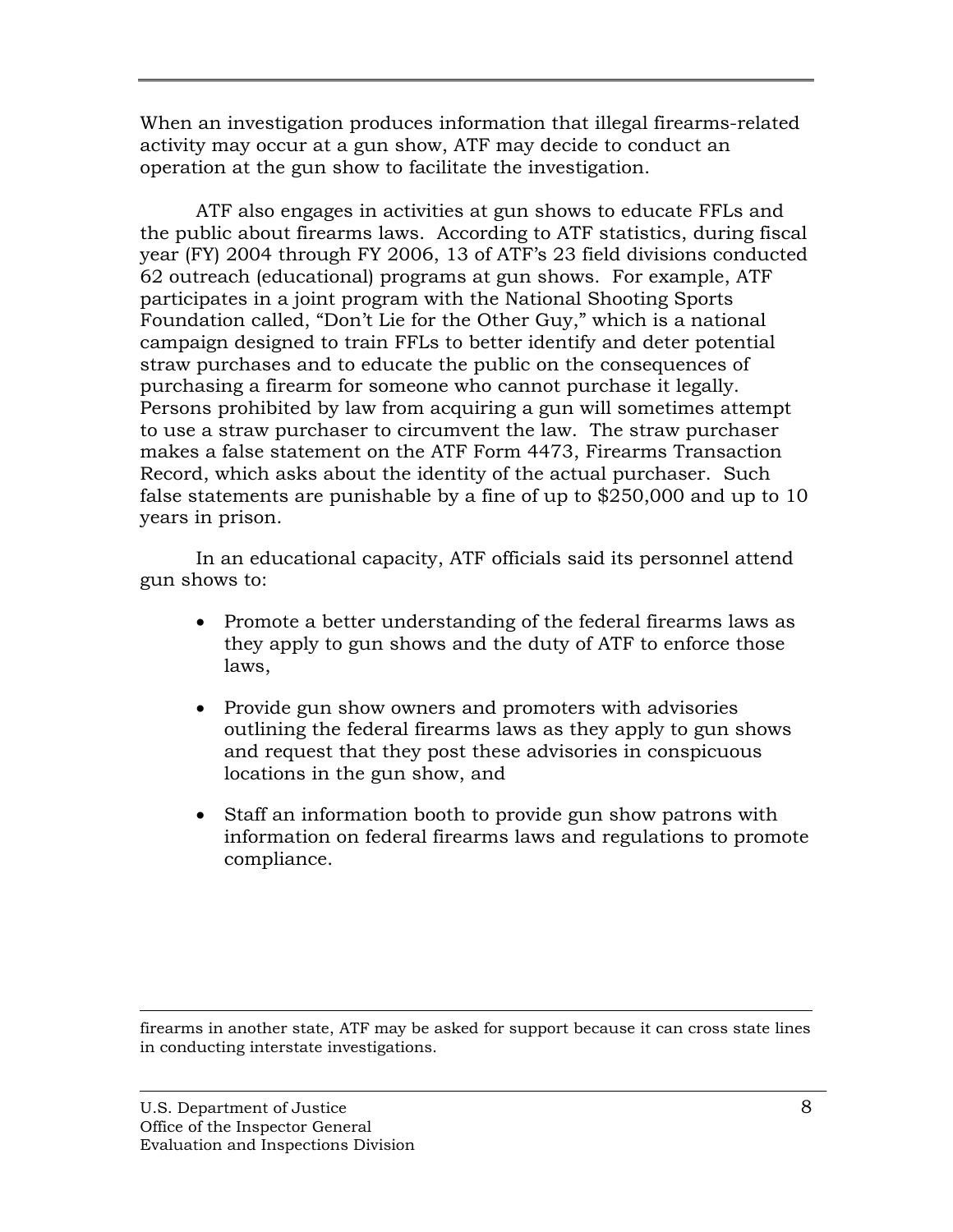## **ATF's Firearms Enforcement Policies**

ATF policies, procedures, and oversight mechanisms for conducting firearms-related investigations – including those that may require ATF's presence at gun shows – are set forth primarily in ATF Order 3310.4B, Firearms Enforcement Program (last amended in 2001 when ATF was part of the Department of Treasury). $29$  In that Order, ATF defines its overall policy as the enforcement of the GCA and NFA and assigns priority to investigations that have the greatest potential to prevent crime and violence and to disrupt illegal firearms activity, such as:

- Armed drug traffickers and their organizations and violent criminals actively involved in violent criminal activities,
- Criminal firearms traffickers who are significant firearms sources for other criminals,
- The illicit movement of firearms into and out of the United States, and
- Illegal acquisition of firearms by prohibited persons through the knowing falsification of firearms records or straw purchases. $^{\rm 30}$

Generally, ATF's approach to dealing with firearms trafficking is determined at the field division level by the Special Agent in Charge (SAC) of the division. (See Figure 1 on the next page for the organizational structure of a typical ATF field division.) SACs and their management teams determine where to focus ATF's efforts and resources based on the annual planning process the field divisions conduct in conjunction with ATF Headquarters. ATF policy requires that each SAC designate one Assistant SAC (ASAC) in the division to be the Firearms Trafficking Coordinator. According to Order 3310.4B, the Firearms Trafficking Coordinator should continually assess illegal firearms trafficking trends

<span id="page-21-0"></span> $\overline{a}$ 29 Under the Homeland Security Act of 2002, ATF transferred from the Department of the Treasury to the Department of Justice on January 24, 2003.

<sup>30</sup> Firearms trafficking investigations can include individuals engaged in straw purchasing; illegal dealing by an unlicensed firearms seller; FFLs suspected of selling guns without the required paperwork or background checks or selling guns to prohibited persons; and persons who are prohibited by law from possessing firearms such as felons, illegal aliens, and drug traffickers.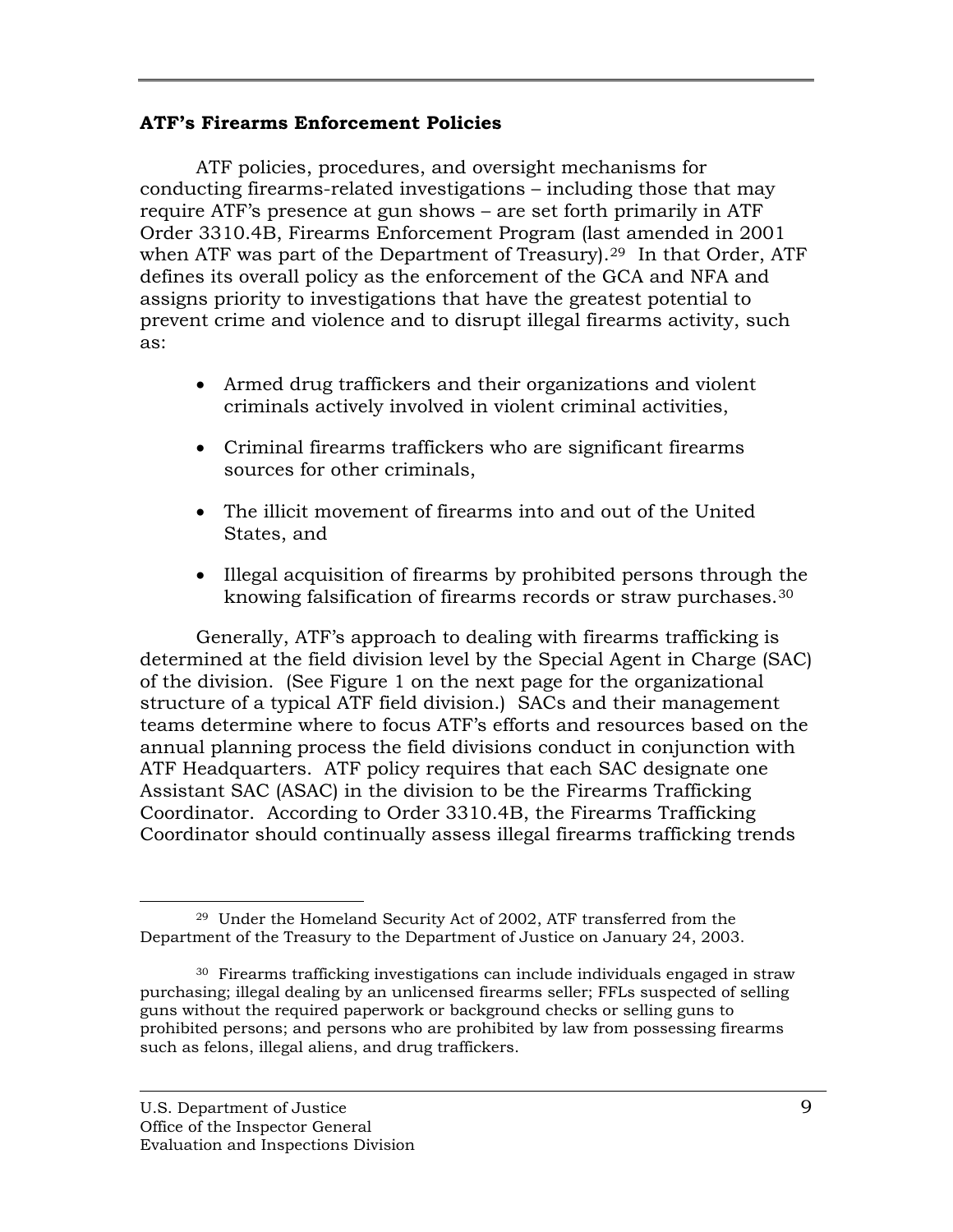within the division and determine the proper course of action to address the problem.



**Figure 1: Structure of a Typical ATF Field Division** 

agents within the regional field offices. GS = Group Supervisors lead teams of special agents

co-located with the field division.

Area Supervisors oversee groups of industry operations investigations.

Source: ATF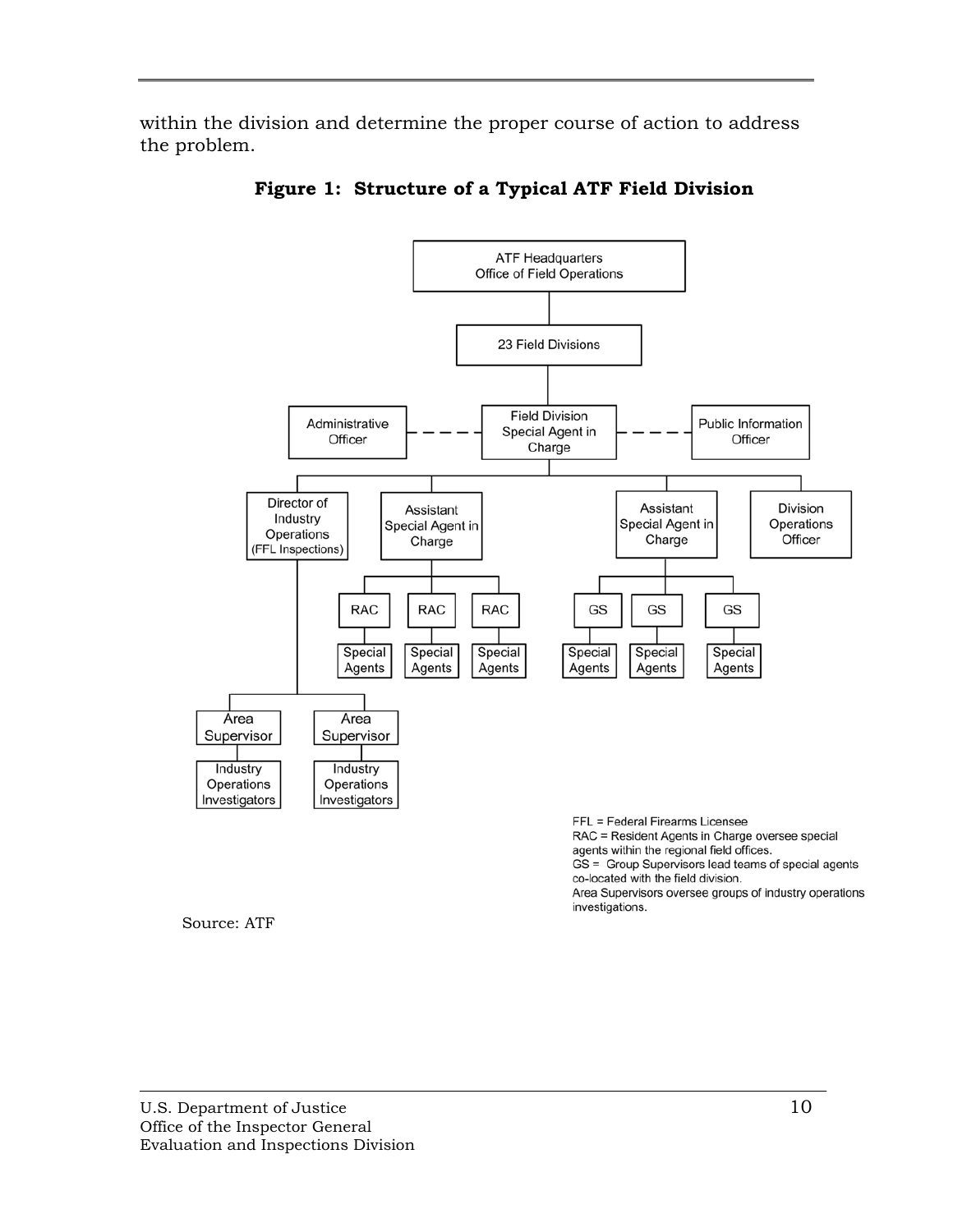According to ATF officials, the field divisions assess fire arms trafficking trends using intelligence provided by ATF Headq uarters, ATF regional and field intelligence organizations, and intelligence g athered locally at the group or field office level. Such local intelligence may come from ATF Industry Operations Investigators who enforce AT F regulations through inspections of FFLs, state and local law enforceme nt agencies, FFLs, defendants facing trial, confidential informants, or ongoing ATF inv estigations.

After considering intelligence from a variety of sources, staffing requirements, and available resources, the SAC sets the investigative priorities for the field division. According to ATF policy, the SAC's decisions should reflect a focus on those areas where the division can achieve the maximum effect on crime in line with overall ATF priorities. This may include ATF investigations at gun shows when intelligence indicates that criminal activity may be occurring.

ATF Order 3310.4B, Chapter K, contains three sections that provide ATF policy and guidelines for conducting investigations at gun shows. ATF policy allows for criminal investigations at gun shows of those persons who are engaged in criminal activity that would result in prohibited persons obtaining firearms. ATF guidelines require that its Special Agents obtain the approval of their Resident Agent in Charge (RAC) or Group Supervisor before conducting surveillance and opening an investigation at a gun show and SAC approval for conducting sensitive enforcement activities at gun shows. According to Chapter K, the SAC is the approving official for closing an investigation after all investigative activity has been concluded at the gun show and for recommending cases for prosecution.

# Supplemental Headquarters Guidance for Gun Shows

ATF's Assistant Director for Field Operations issued a memorandum on January 30, 2006, Reminder of Gun Show Policies and Practices, that supplements and reinforces the provisions for gun show operations found in Chapter K of Order 3310.4B. The memo randum provides direction regarding contact with gun sh ow promoters about gun show operations, the use of recorded surveillance, pre-operations briefings for all assigned personnel, the appropriate location of command posts for gun show operations, retention of information relating to firearms purchasers, the difference between FFLs and private firearms sellers, the appropriate way to use residency checks, and clarification that SACs have discretion to enforce federal firearms laws at gun shows in a manner that addresses specific issues in their area.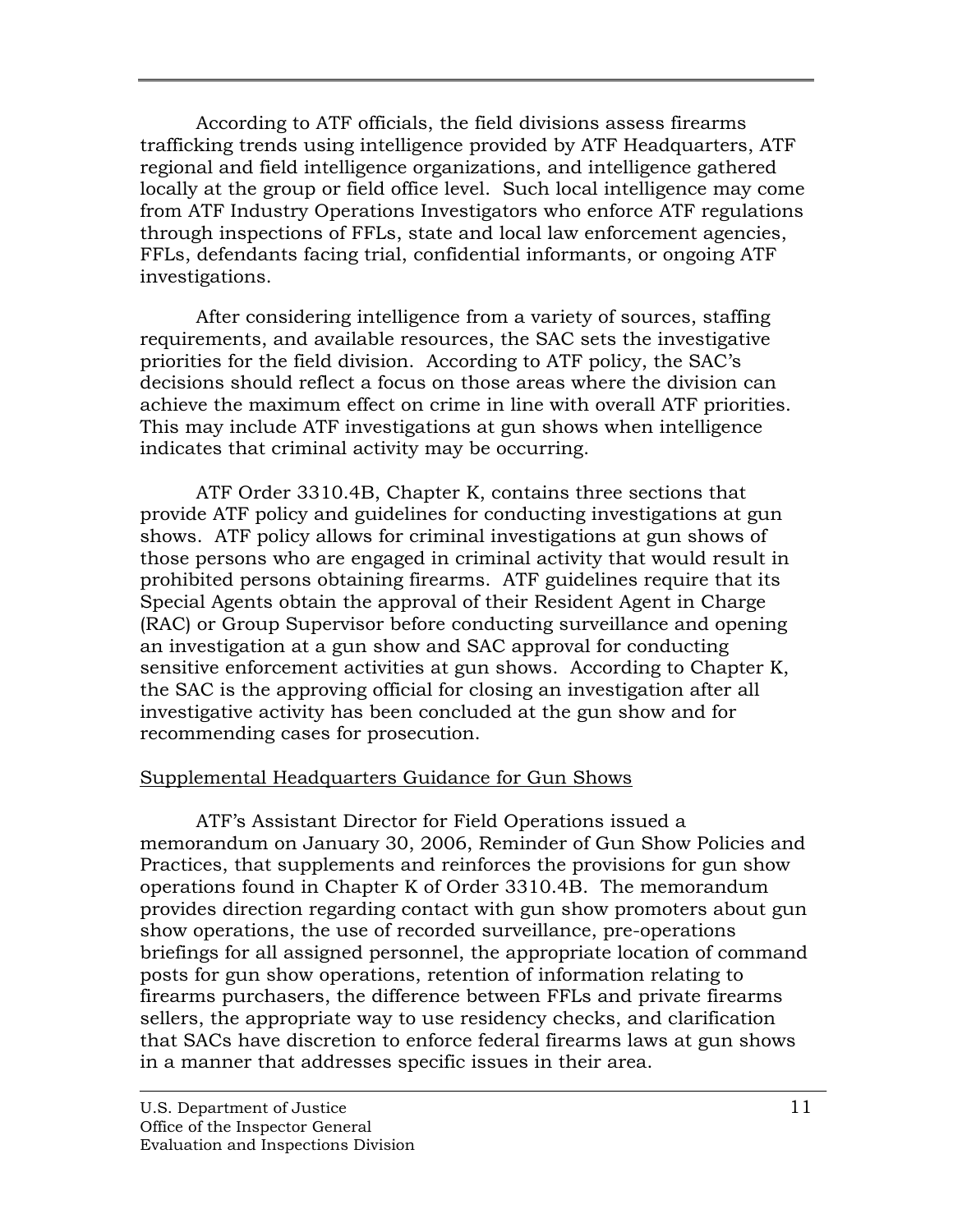## Requirements for Planning Investigative Operations at Gun Shows

In addition to Order 3310.4B, Firearms Enforcement Program, ATF has policy governing special agent planning for "significant enforcement activities" at gun shows, such as serving search and arrest warrants, making undercover buys and buy-busts, and conducting special undercover operations. The policy is contained in ATF Order 3210.1A, Operational Planning, which provides detailed requirements and procedures for planning, executing, overseeing, and reporting these types of operations. The guidance requires Special Agents to prepare an operational plan for the enforcement activities listed above, wherever they occur, including gun shows.31

The purpose of an operational plan is to avoid risk to both Special Agents and the public by planning the investigative operation prior to its implementation. ATF agents use a specific operational planning form  $(ATF$  Form 3210.7) to record information such as the date and time of the operation; personnel involved; description of the specific target, if applicable; objective; and tactical narrative.

The Group Supervisor or RAC who will lead the operation reviews, signs, and dates the operational plan. Plans involving high-risk or sensitive tactics are forwarded to the Division Tactical Advisor for review and comment.<sup>[32](#page-24-0)</sup> The SACs and ASACs we interviewed stated that operational plans for investigative operations at gun shows are reviewed by Division Tactical Advisors. While the Division Tactical Advisor does not approve operational plans, the advisor can help identify tactical or other issues that must be resolved before the plans can be executed. The SAC, or the ASAC acting as the SAC's delegate, has final approval authority for any operation involving significant enforcement activity. Copies of the completed ATF Forms 3210.7 are kept at both the field or group office and the field division office. Figure 2 shows ATF's process for approving investigative operations at gun shows.

 $\overline{a}$ <sup>31</sup> SACs, RACs, and Group Supervisors also may require the preparation of an operational plan for any other enforcement activity.

<span id="page-24-0"></span><sup>32</sup> According to ATF Order 3210.1A, Operational Planning, p. 7, the Division Tactical Advisor "is a Special Agent assigned to a field division who serves as the principal tactical advisor to the SAC on issues and activities relating to law enforcement operational tactics, readiness, techniques, strategies, equipment, training etc."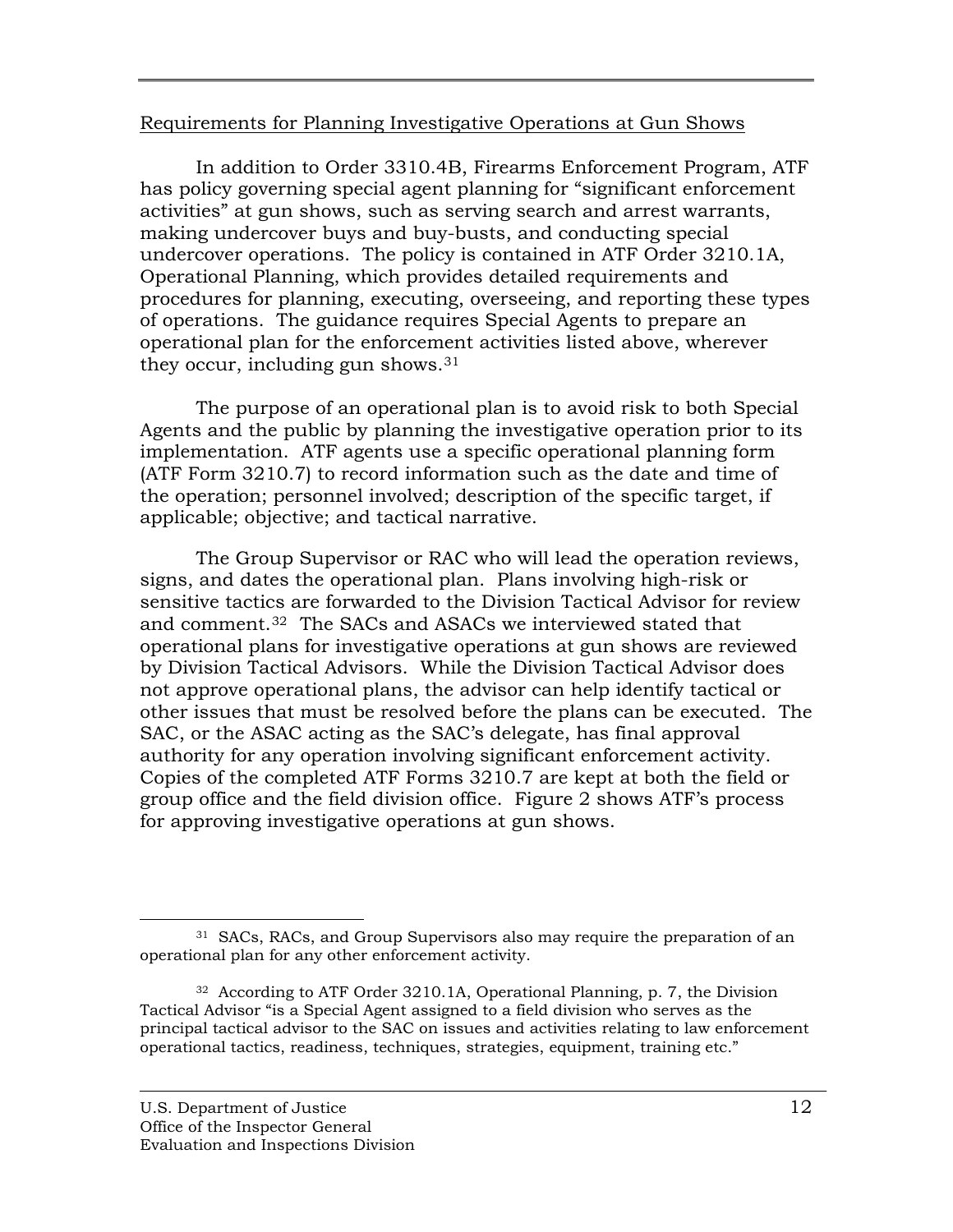Figure 2: ATF Approval Process for Investigative Operations at Gun Shows



\* Operational plans address mission objectives and safety priorities.

Source: ATF Orders 3210.1A and 3310.4B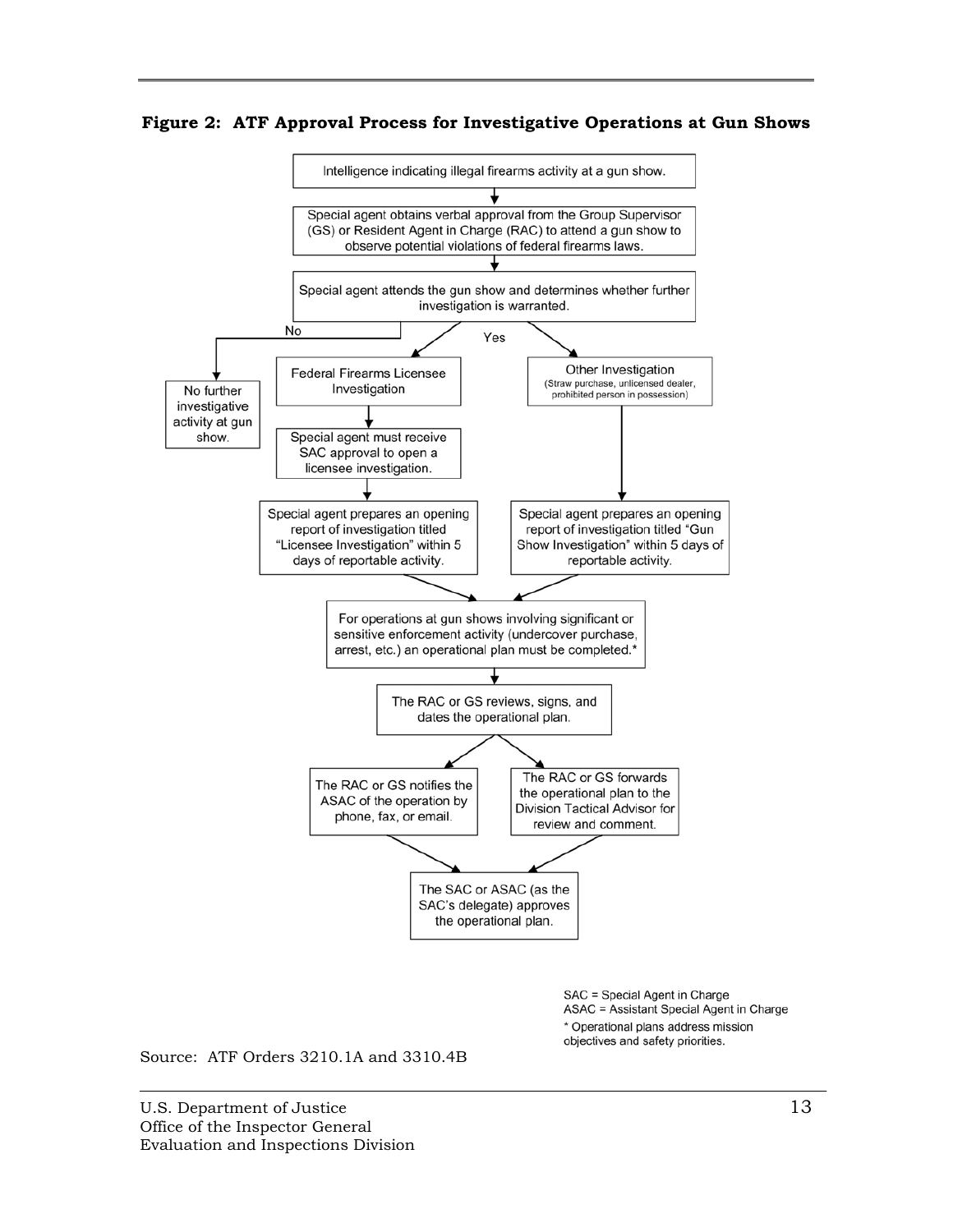# **Scope and Methodology of the OIG Review**

<span id="page-26-0"></span> This review focused on ATF's policies, procedures, and o versight mechanisms for ATF investigative operations at gun shows. We reviewed ATF's operations at gun shows conducted from FY 2004 thro ugh FY 2006. We conducted fieldwork from September 2006 through March 2007 that included in-person and telephone interviews and site visits to selected ATF field divisions and offices that conducted investi gative operations and outreach programs at gun shows, data analys es, document reviews, and viewing undercover footage taken during operations at gun shows. In addition, the OIG team attended gun shows in two different cities.

## **Interviews**

 $\overline{a}$ 

We conducted interviews with 73 officials and other personnel from ATF Headquarters, 12 field divisions, and 7 field offices; U.S. Attorneys' Offices; state and local law enforcement agencies; and national organizations representing the firearms industry, gun enthusiasts, and gun show promoters.<sup>[33](#page-26-1)</sup> Table 1 lists the sites visited or contacted and the individuals we interviewed. We tried to interview several FFLs, but they were reluctant to speak with us. As a result, we spoke with the senior vice president of the National Sports Shooting Foundation whose subsidiary organization, the National Association of Firearms Retailers, represents approximately 50,000 FFLs.

<span id="page-26-1"></span><sup>33</sup> One of the 12 divisions did not conduct any investigative operations at gun shows during our review period, but had conducted outreach (educational) programs at gun shows.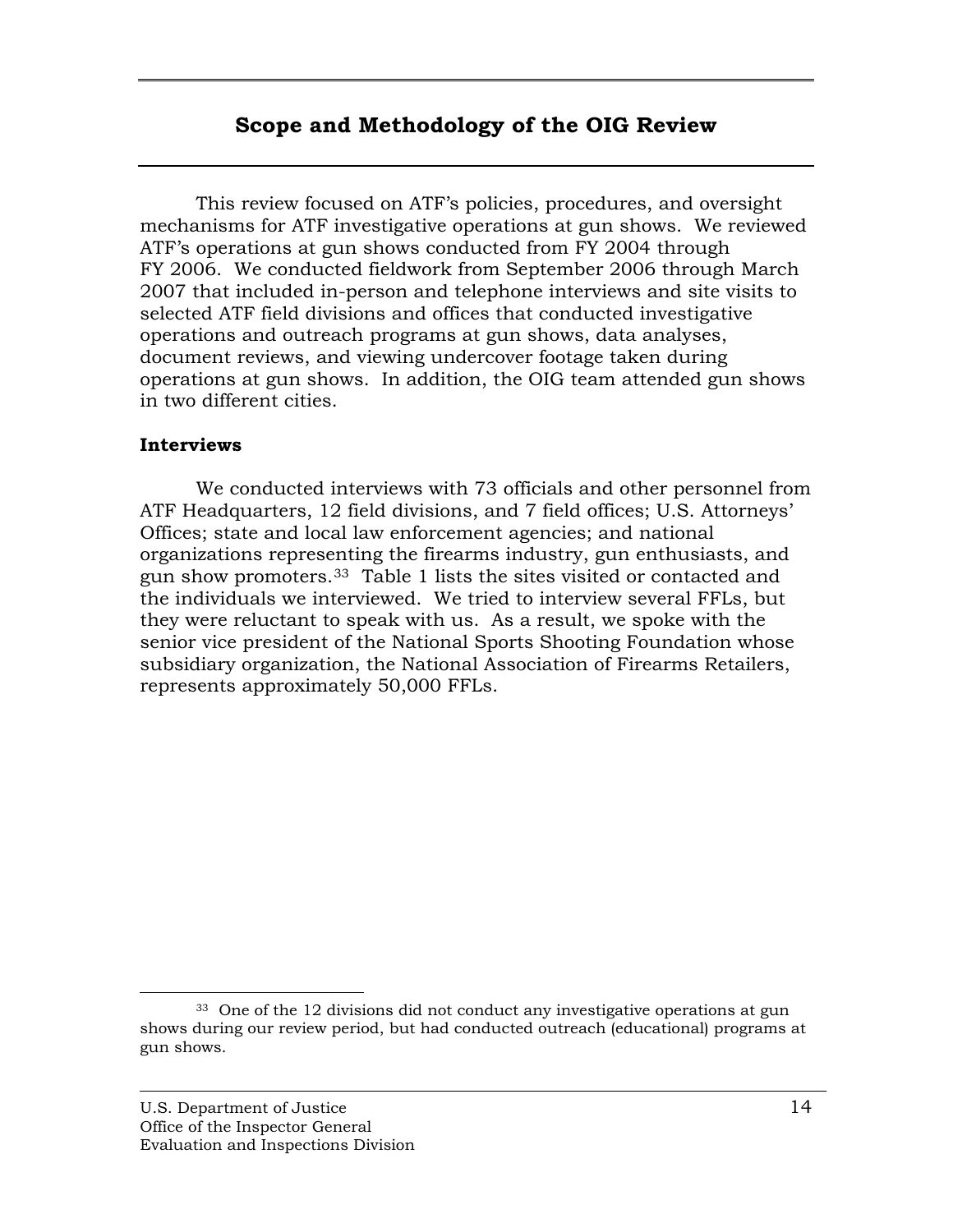| Organization | <b>Site</b>                                                                                                                                                                                                                                                             | <b>Individuals Interviewed</b>                                                                                                                                                                                                                                                                                                                                                                                                                                                                                                                                                                                                                                                                                                                                                                                                                                                                                                                                                                                                                                          |  |  |
|--------------|-------------------------------------------------------------------------------------------------------------------------------------------------------------------------------------------------------------------------------------------------------------------------|-------------------------------------------------------------------------------------------------------------------------------------------------------------------------------------------------------------------------------------------------------------------------------------------------------------------------------------------------------------------------------------------------------------------------------------------------------------------------------------------------------------------------------------------------------------------------------------------------------------------------------------------------------------------------------------------------------------------------------------------------------------------------------------------------------------------------------------------------------------------------------------------------------------------------------------------------------------------------------------------------------------------------------------------------------------------------|--|--|
| <b>ATF</b>   | Headquarters,<br>Washington, D.C.                                                                                                                                                                                                                                       | Assistant Director, Office of Field Operations<br>$\bullet$<br>Deputy Assistant Directors, Office of Field<br>$\bullet$<br>Operations (one Regional and one for Industry<br>Operations)<br>Deputy Chief, Field Management Staff, Office of<br>$\bullet$<br><b>Field Operations</b><br>Senior Counsel, Office of Field Operations<br>$\bullet$<br>Associate Chief Counsel, Disclosure and<br>$\bullet$<br>Forfeiture Division, Office of Chief Counsel<br>Associate Chief Counsel, Firearms, Explosives<br>$\bullet$<br>and Arson Division, Office of Chief Counsel<br>Senior Attorney, Firearms, Explosives and Arson<br>$\bullet$<br>Division, Office of Chief Counsel<br>Deputy Assistant Director, Office of Enforcement<br>$\bullet$<br>Programs and Services<br>Acting Deputy Chief, Firearms Programs<br>$\bullet$<br>Division, Office of Enforcement Programs and<br>Services<br>Firearms Industry Technical Advisor, Firearms<br>$\bullet$<br>Programs Division, Office of Enforcement<br>Programs and Services<br>Chief, Office of Public Affairs<br>$\bullet$ |  |  |
|              | <b>Field Divisions:</b><br>Baltimore<br>Charlotte<br>Columbus<br>Houston<br>Kansas<br>New Orleans<br>Philadelphia<br>Phoenix<br>San Francisco<br>Seattle<br>Tampa<br>Washington, D.C.<br><b>Field and Group</b><br>Offices:<br>Falls Church, Virginia<br>McAllen, Texas | Current and former Special Agents in Charge<br>$\bullet$<br>$(SAC)$ $(11)$<br>Assistant Special Agents in Charge (ASAC) (8)<br>٠<br>Directors of Industry Operations (5)<br>$\bullet$<br>Field Division Counsel (2)<br>$\bullet$<br>Current and former Resident Agents in Charge<br>$\bullet$<br>$(RAC)$ (7)                                                                                                                                                                                                                                                                                                                                                                                                                                                                                                                                                                                                                                                                                                                                                            |  |  |
|              | New Orleans, Louisiana<br>Norfolk, Virginia<br>Reno, Nevada<br>Richmond, Virginia<br>Salt Lake City, Utah                                                                                                                                                               | Group Supervisors (2)<br>$\bullet$<br>Area Supervisor<br>$\bullet$<br>Special Agents (2)<br>$\bullet$<br>Intelligence Research Specialist<br>$\bullet$                                                                                                                                                                                                                                                                                                                                                                                                                                                                                                                                                                                                                                                                                                                                                                                                                                                                                                                  |  |  |

**Table 1: Interviews Conducted by the OIG**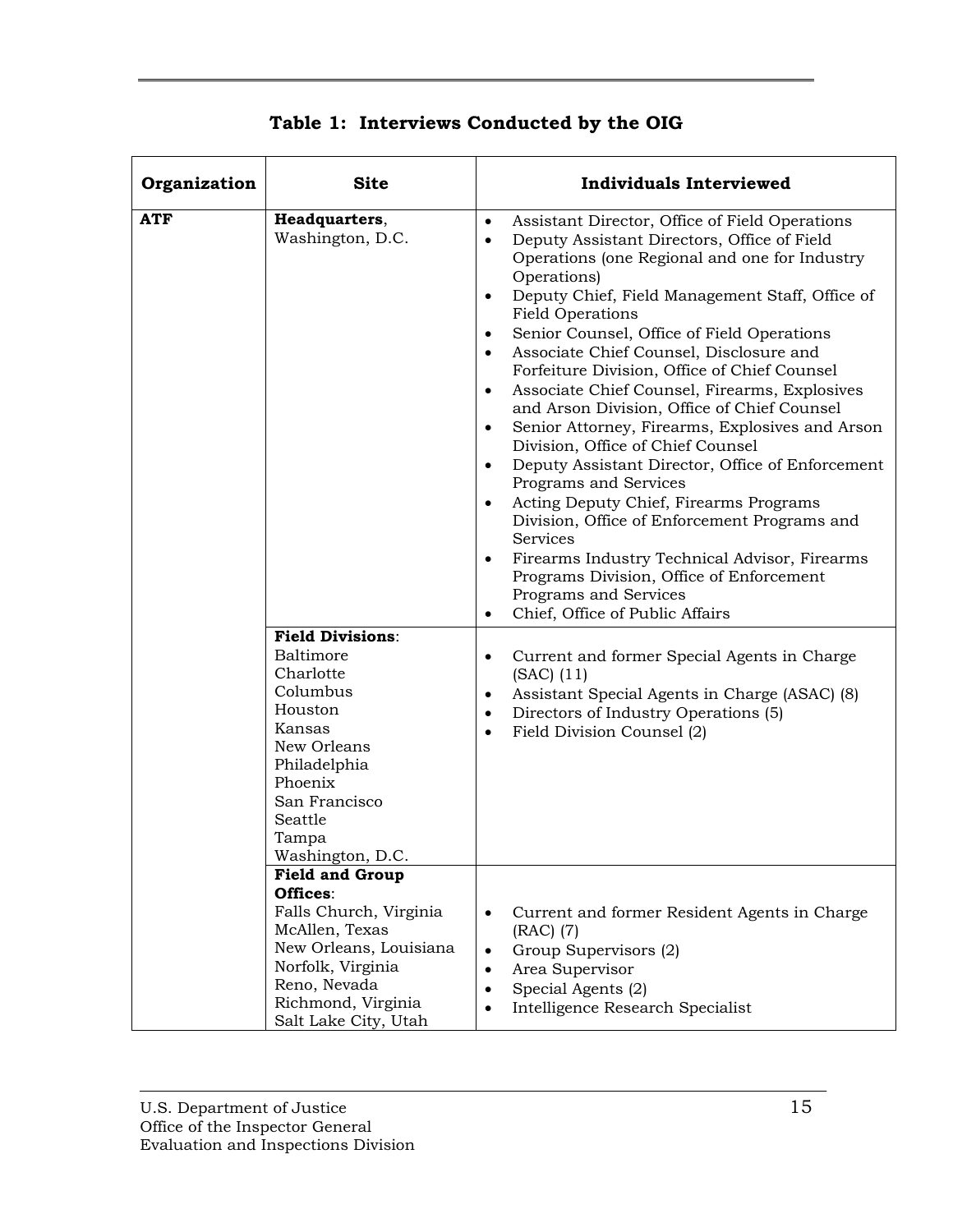| Organization                                                             | <b>Site</b>                      | <b>Individuals Interviewed</b>                                                                                                                                                                                                                                                                                                                          |  |
|--------------------------------------------------------------------------|----------------------------------|---------------------------------------------------------------------------------------------------------------------------------------------------------------------------------------------------------------------------------------------------------------------------------------------------------------------------------------------------------|--|
| U.S.<br>Attorneys'<br><b>Offices</b>                                     | Arizona                          | Deputy Chief, Criminal Division, Phoenix Office<br>$\bullet$<br>Assistant U.S. Attorney, Organized Crime Drug<br>$\bullet$<br>Enforcement Task Force, Tucson Office                                                                                                                                                                                     |  |
|                                                                          | Nevada                           | Chief, Reno Office<br>$\bullet$                                                                                                                                                                                                                                                                                                                         |  |
|                                                                          | Eastern District of<br>Louisiana | 1 <sup>st</sup> Assistant U.S. Attorney and Chief, Criminal<br>$\bullet$<br>Division<br>Violent Crime Unit Supervisor<br>$\bullet$                                                                                                                                                                                                                      |  |
|                                                                          | Eastern District of<br>Virginia  | Managing Assistant U.S. Attorney, Richmond<br>$\bullet$<br>Division                                                                                                                                                                                                                                                                                     |  |
| <b>State and</b><br><b>Local Law</b><br>Enforcement<br><b>Agencies</b>   | Richmond, Virginia               | Major, Virginia State Police<br>$\bullet$<br>Manager, Firearms Transaction Center, Virginia<br>$\bullet$<br><b>State Police</b><br>Sergeant, Virginia State Police<br>Major, City of Richmond Police Department<br>$\bullet$<br>Deputy Chief of Police, Henrico County Division<br>of Police<br>Captain, Henrico County Division of Police<br>$\bullet$ |  |
|                                                                          | Reno, Nevada                     | Assistant Sheriff, Washoe County                                                                                                                                                                                                                                                                                                                        |  |
| <b>National Rifle</b><br>Association<br>(NRA)                            | Fairfax, Virginia                | Legal Counsel, NRA-Institute for Legislative<br>Action                                                                                                                                                                                                                                                                                                  |  |
| <b>National</b><br><b>Association of</b><br>Arms Shows,<br>Inc. (NAAS)   | Utah                             | President (who also is the promoter of<br>Crossroads of the West gun shows)                                                                                                                                                                                                                                                                             |  |
| <b>National</b><br><b>Shooting</b><br><b>Sports</b><br><b>Foundation</b> | Newtown, Connecticut             | Senior Vice President and General Counsel                                                                                                                                                                                                                                                                                                               |  |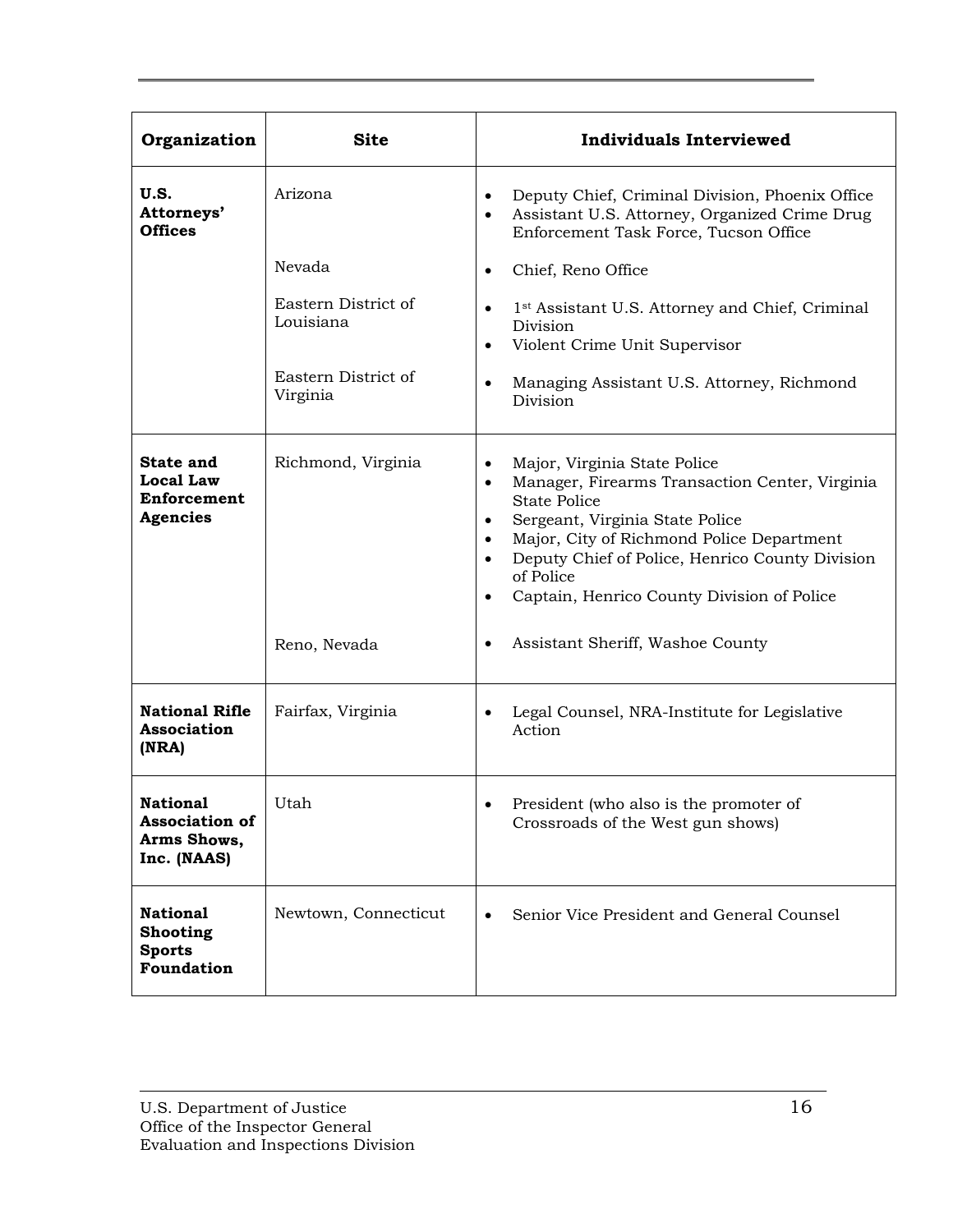| Organization                                      | <b>Site</b>                                                                                                                                                    | Individuals Interviewed                                                                                                                                                                                                |
|---------------------------------------------------|----------------------------------------------------------------------------------------------------------------------------------------------------------------|------------------------------------------------------------------------------------------------------------------------------------------------------------------------------------------------------------------------|
| Promoters by<br>Location and<br><b>Trade Name</b> | Alabama<br>Arizona<br>California<br>Colorado<br>Louisiana<br>Mississippi<br>Missouri<br>Nevada<br>North Carolina<br>Texas<br>Utah<br>Virginia<br>West Virginia | Big Reno Show<br>C&E Gun Shows<br>Crossroads of the West (who also is the President<br>of the NAAS)<br>Missouri Valley Arms Collectors Association<br>Saxet Trade Shows<br>Showmasters<br>Southern Gun and Knife Shows |

# **Gun Shows Attended**

We observed gun shows in Reno, Nevada, on November 18, 2006, and Richmond, Virginia, on December 2, 2006. Both gun shows have an established presence in their regions and occur several times a year. ATF had conducted investigative operations at these gun shows on previous occasions.

# **Data Analyses and Document Reviews**

We reviewed firearms legislation and regulations; ATF's firearms enforcement policies and procedures; investigative reports; arrest, prosecution, conviction, and gun seizure data; congressional testimony; shows, outreach programs, and firearms trafficking. We also reviewed 121 ATF operational plans for operations conducted at gun shows. Table 2 lists the number of operational plans we reviewed in each ATF field division. The plans targeted either specific suspects or general illegal firearms activity at gun shows. news articles; and reports related to ATF investigative operations at gun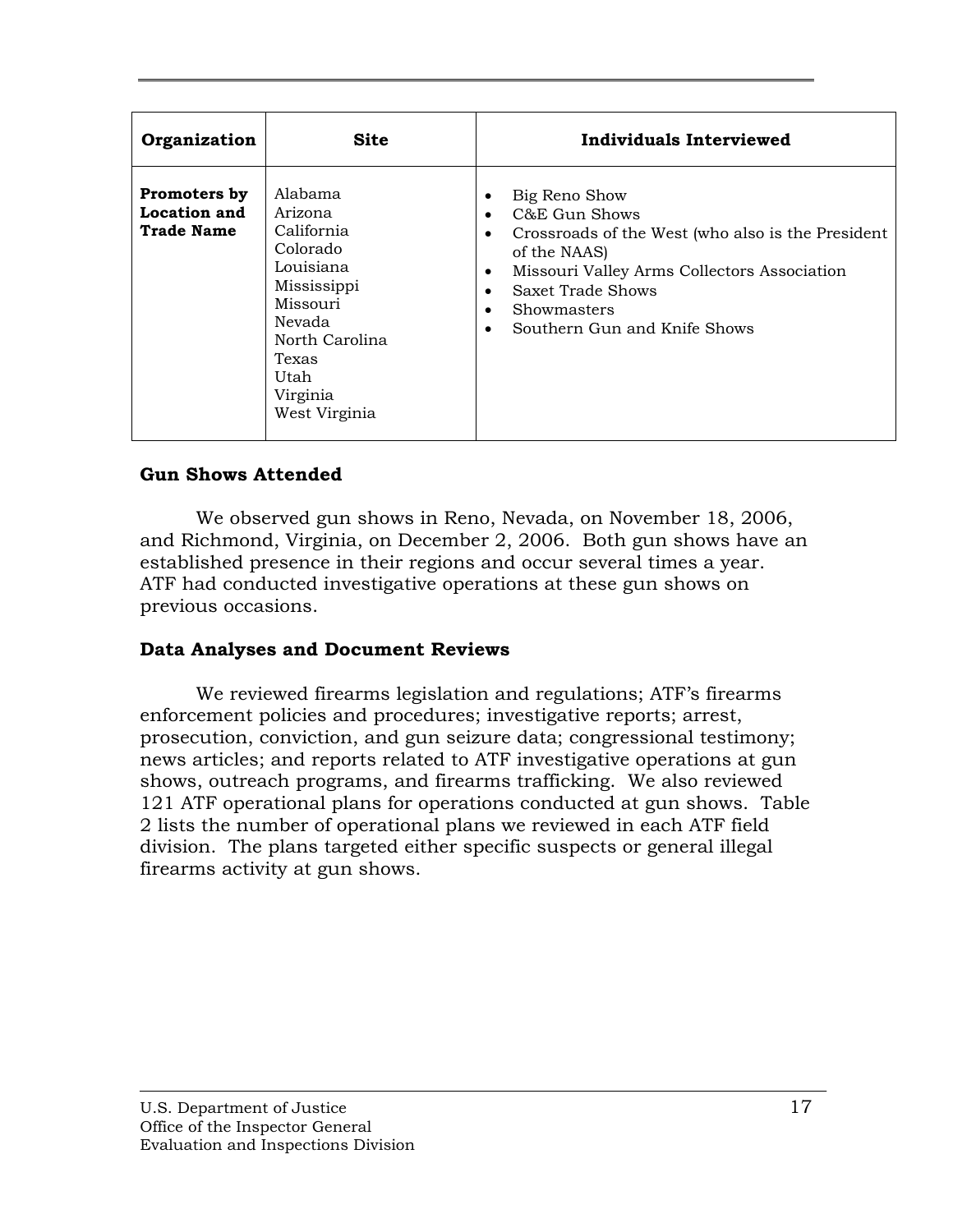# **Table 2: Operational Plans Reviewed for ATF Investigative Operations at Gun Shows**

|     | <b>Field Divisions</b> | "Specific<br>Suspect"<br><b>Plans</b><br>Reviewed* | <b>"General</b><br><b>Illegal</b><br><b>Activity" Plans</b><br><b>Reviewed</b> | <b>Total</b><br>Investigative<br>Operational<br><b>Plans</b> |
|-----|------------------------|----------------------------------------------------|--------------------------------------------------------------------------------|--------------------------------------------------------------|
| 1.  | Charlotte              | 17                                                 | O                                                                              | 17                                                           |
| 2.  | Columbus               | 5                                                  | 4                                                                              | 9                                                            |
| 3.  | Houston                | 12                                                 | $\overline{2}$                                                                 | 14                                                           |
| 4.  | Kansas City            | 7                                                  | 0                                                                              | 7                                                            |
| 5.  | New Orleans            | 1                                                  | 5                                                                              | 6                                                            |
| 6.  | Phoenix                | 21                                                 | 15                                                                             | 36                                                           |
| 7.  | San Francisco          | 0                                                  | 6                                                                              | 6                                                            |
| 8.  | Seattle                | 7                                                  | $\Omega$                                                                       | 7                                                            |
| 9.  | Tampa                  | 9                                                  | 0                                                                              | 9                                                            |
| 10. | Washington, D.C.       | $\Omega$                                           | 10                                                                             | 10                                                           |
|     | <b>Total Reviewed</b>  | 79                                                 | 42                                                                             | 121                                                          |

\*The number of operational plans we reviewed does not necessarily correspond to the number of investigative operations conducted by ATF. Some operations do not require a plan, such as simple surveil lance. Other operations may have multiple plans – one for each specific suspect at the same gun show. Two field divisions are not listed. The Baltimore Field Division had no investigative operations at gun shows during our review period, but had conducted outreach programs at gun shows. The Philadelphia Field Division conducted seven operations that were limited to surveillance at gun shows.

# **Methodology for Estimating the Number of Annual Gun S hows**

 ATF does not keep records on the number of gun shows held in the United States, and we were unable to determine an exact n umber from other sources. We reviewed several estimates of the number o f gun shows held annually, which ranged from 2,000 to 5,200. Th e President of the National Association of Arms Shows was the source o f the highest estimate of 5,200 shows and told us that the estimate w as based on the assumption that approximately 100 gun shows were held every weekend throughout the year, but, other than professional judgment, no other support was provided for his assumption. Sources for the lower estimate of 2,000 gun shows per year, which included ATF, said they based their estimate on a count of the number of shows advertised in the *Gun and Knife Show Calendar*, a popular industry trade publication that is published quarterly.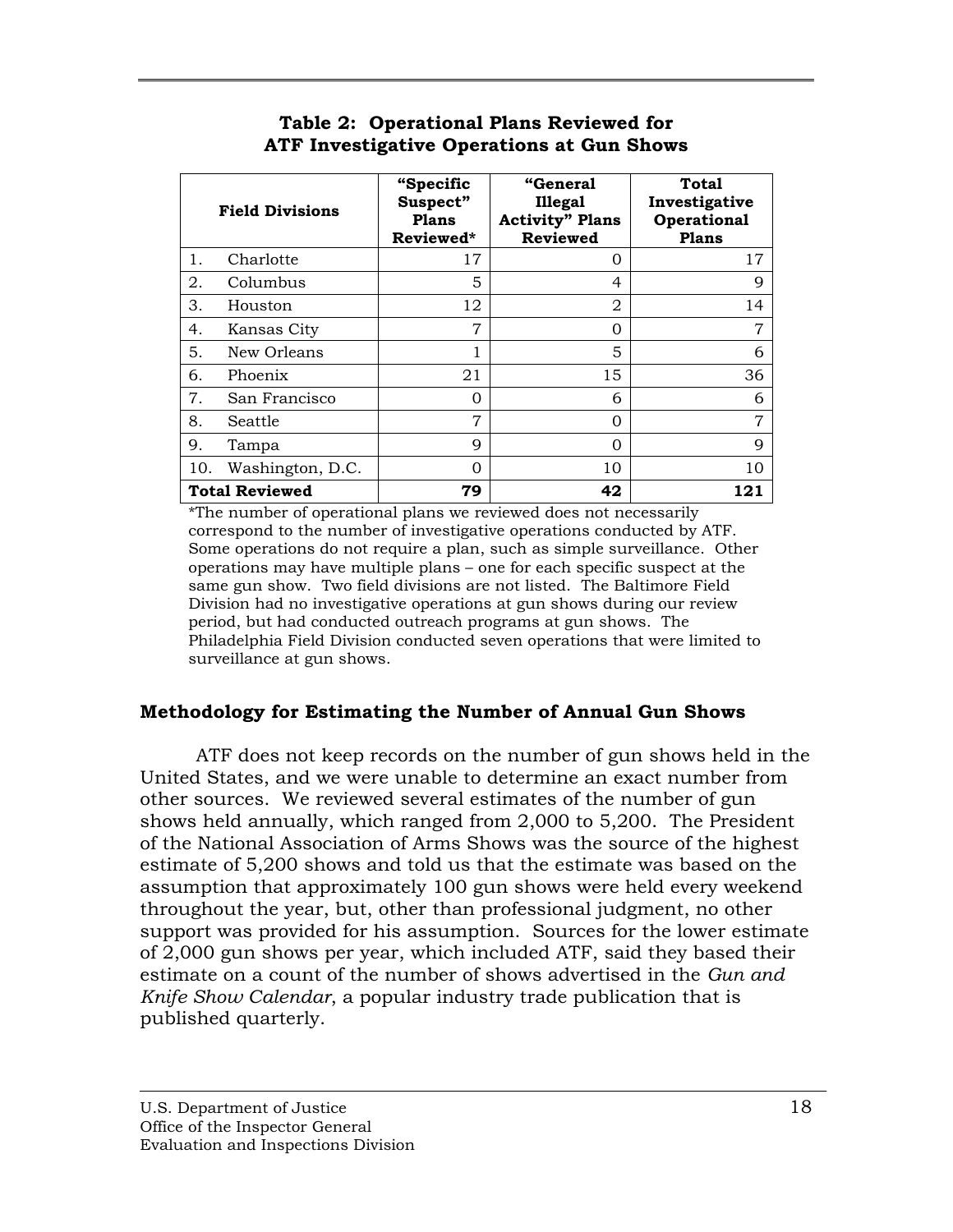The President of the National Association of Arms Sho ws told us that the *Calendar* is the most comprehensive listing of gun sh ows held throughout the country. We checked the magazine's issues f or FY 2006 and found 1,551 advertisements for shows that included th e word "gun" in the advertisement. However, not all shows are advertised in the *Calendar*, many more shows are now being advertised on th e Internet such as on promoter and interest group websites, and som e shows are advertised more than once. Because we were unable to determine the exact number of gun shows held per year, in this review we used the most conservative estim ate available – 2,000 shows per year or approximately 6,000 shows for the 3-year period that we reviewed, FY 2004 through FY 2006.

# **ATF's Comments on the Draft Report**

We provided copies of the draft report to ATF for review on May 29, 2007. On June 21, 2007, ATF provided technical clarifications and updated information on certain field office operations described in the report, and we revised the report where appropriate.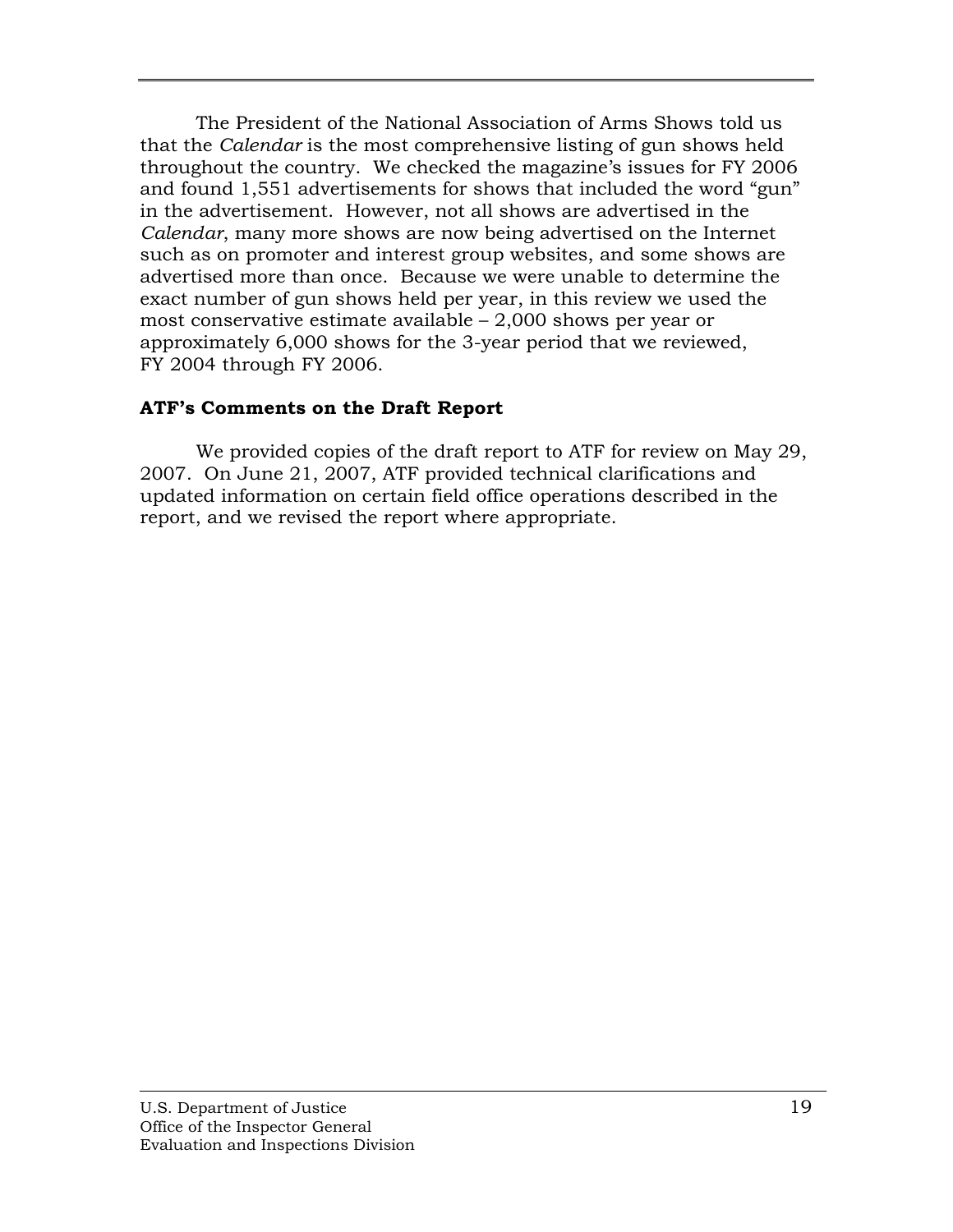<span id="page-32-0"></span>**onducted In FY 2004 through FY 2006, ATF c** investigative operations at 195 of the estimated 6,000 gun shows held during that period. Those operations **d 5,345 resulted in 121 arrests, 83 convictions, an of ATF's firearms seizures. Seventy-seven percent**  investigative operations at gun shows were conducted covertly and targeted specific individuals suspected of a variety of firearms trafficking crimes. Twenty-three percent of ATF's investigative operations at gun shows targeted regional illegal firearms activity. Only one field division conducted blanket residency checks during several gun shows, and ATF Headquarters has since **sed when clarified that residency checks should only be u** there is reasonable suspicion that a criminal violation **exists.** 

Our review of 121 ATF operational plans for investigative operations at gun shows conducted by 10 field divisions found that ATF conducted these operations when law enforcement intelligence indicated that significant illegal firearms activity was occurring or was likely to **occur at those shows. Consequently, ATF Special Agents seldom conducted operations at gun shows as part of activity. their investigations into firearms trafficking**  Based on the 121 operational plans, ATF Special Agents **es for complied with ATF Headquarters' procedur operational planning.** 

Five of the seven gun show promoters interviewed for this review said they supported ATF operations at their gun shows. Two promoters of gun shows in the **certain gents and investigative techniques used by ATF Special A a larger than normal on-site presence of ATF Special Agents and other state and local law enforcement officers at their shows during FY 2004 and FY 2005 intimidated gun buyers and hurt show attendance. ATF and other law enforcement officials involved in the Richmond operations denied charges that they harassed potential gun buyers or other gun show attendees. Richmond, Virginia, area alleged that**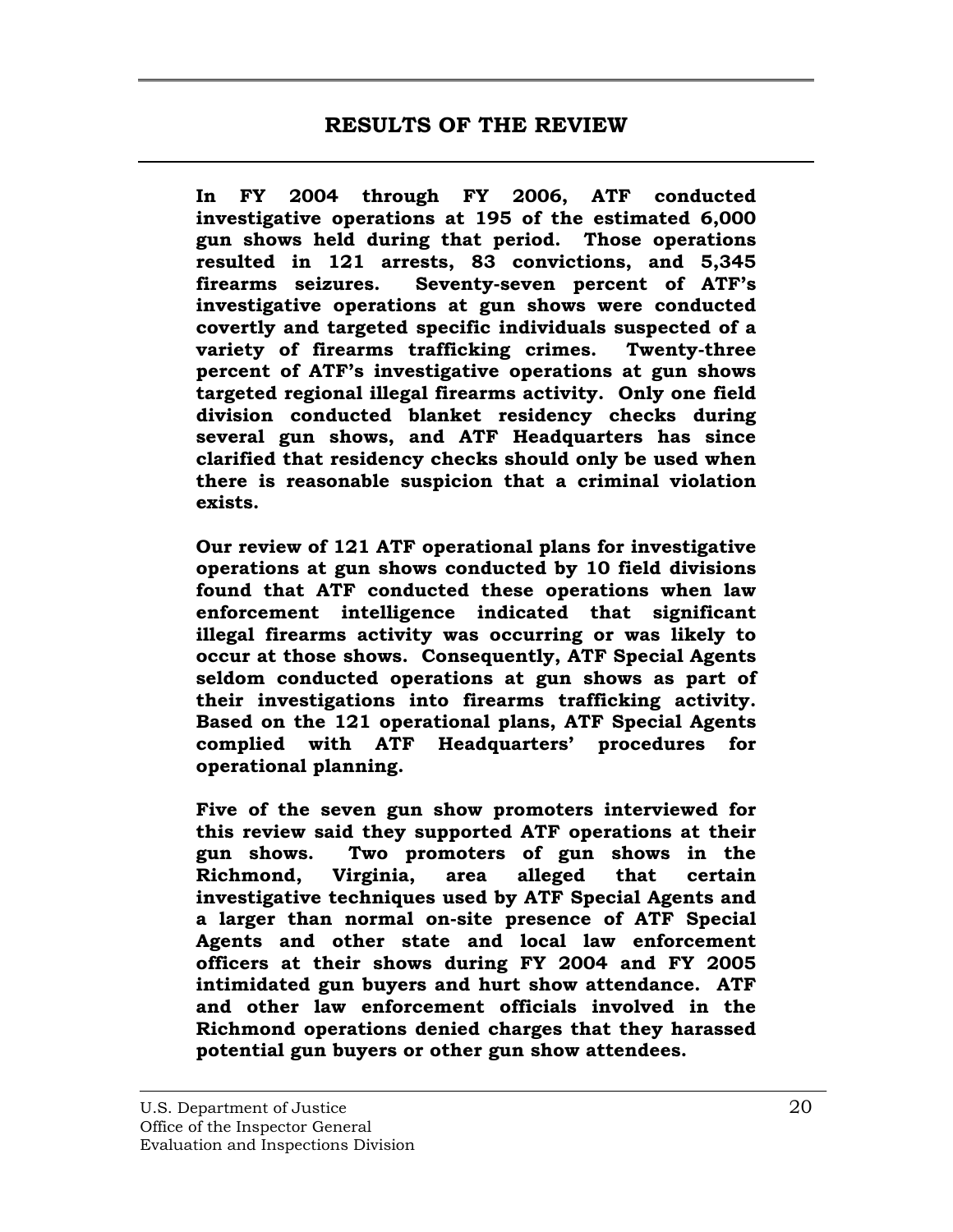## <span id="page-33-0"></span>ATF conducted investigative operations at gun shows only when law **enforcement intelligence indicated that significant illegal firearms activity was occurring or was likely to occur at those shows.**

We found that ATF does not have a formal gun show enforcement program, but conducts investigative operations at gun shows when it has law enforcement intelligence that illegal firearms activity has occurred or is likely to occur at specific gun shows. We reviewed plans for  $121$ investigative operations at gun shows conducted during FY 2004 through FY 2006 by 10 of ATF's 23 field divisions, and all the plans showed that ATF agents had law enforcement intelligence that supported the conduct divisions stated that they routinely analyzed intelligence regarding illegal firearms activity and forwarded the results of their analyses to their field offices. The analyses included assessments of the initial sources (i.e., of the operations.[34](#page-33-1) ATF personnel we interviewed at 11 ATF field FFLs) of guns recovered in crimes based on national crime gun trace data.

At the field offices, ATF Special Agents and Intelligence Research Specialists we interviewed said they used the divisions' weekly reports about crime gun traces and intelligence from other law enforcement agencies and confidential informants to identify local trends concerning crime guns and indicators of firearms trafficking. From their analyses, investigative operations, which sometimes include operations at gun shows. We provide examples of actual intelligence that was the basis for conducting investigative operations at gun shows in the summaries of field offices develop investigative priorities, manage resources, and plan operations presented on pages 26 through 36.

# ATF's investigations seldom included operations at gun shows.

From FY 2004 through FY 2006, ATF opened approximately 6,233 firearms trafficking investigations. During that 3-year period, ATF Special Agents conducted 202 operations at 195 of an estimated 6,000 gun shows held nationwide – or about 3.3 percent of the shows. Table 3 shows the number of investigative operations at gun shows conducted by each field division.

<u>.</u>

<span id="page-33-1"></span><sup>&</sup>lt;sup>34</sup> Two of the 12 ATF field divisions we reviewed did not have operational plans related to gun shows. The Baltimore Field Division had no investigative operations at gun shows during our review period, but had conducted outreach (educational) programs at gun shows. The Philadelphia Field Division conducted seven operations that were limited to surveillance at gun shows; operations to conduct only surveillance do not require operational plans.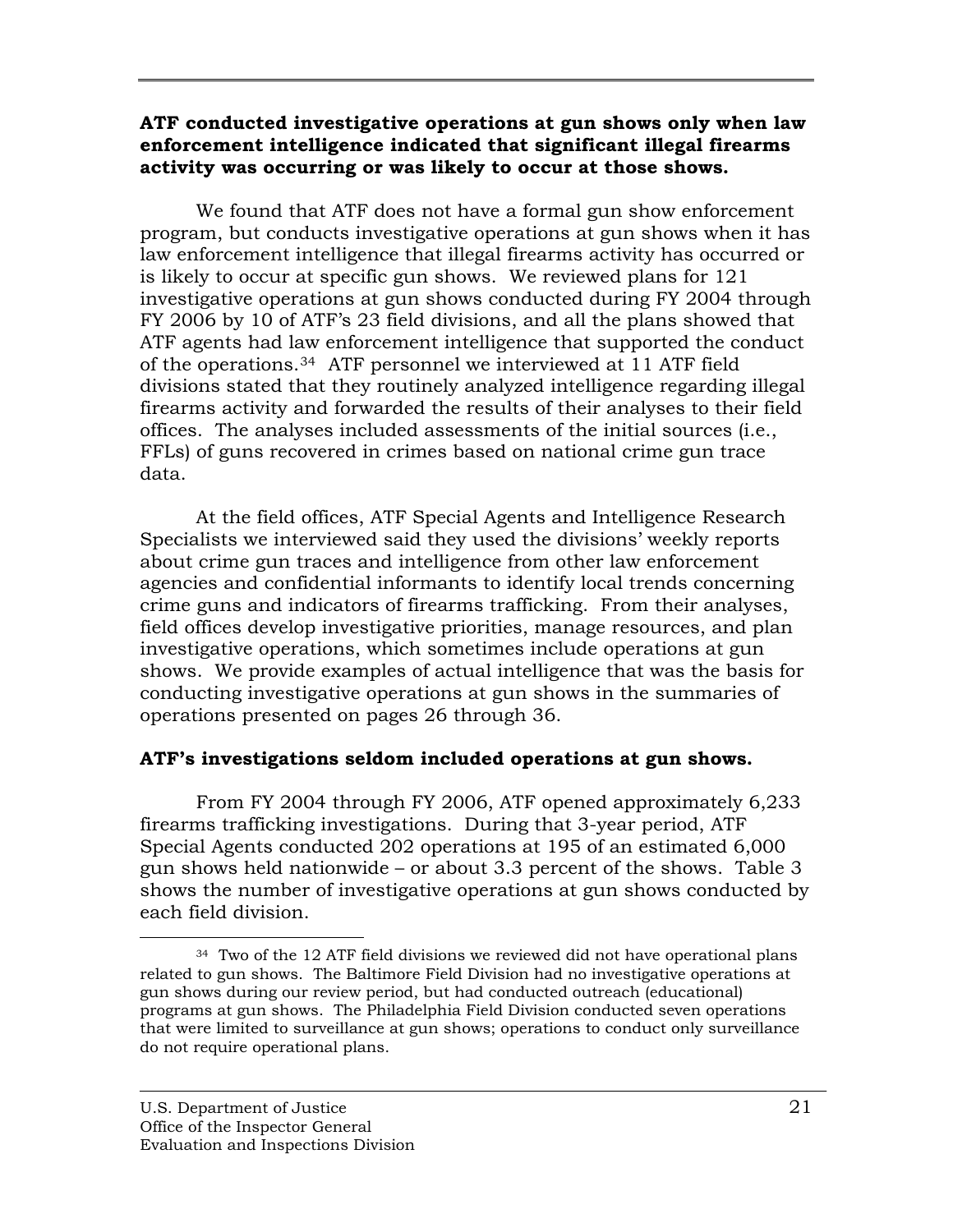# **Table 3: Investigative Operations Conducted at 195 Gun Shows by Field Division, FY 2004 through FY 2006**

|                       |               | <b>Investigative Operations</b>    |                                    |                |
|-----------------------|---------------|------------------------------------|------------------------------------|----------------|
| <b>Field Division</b> |               | <b>Specific</b><br><b>Suspects</b> | <b>General Illegal</b><br>Activity | <b>Total</b>   |
| 1.                    | Atlanta       | 2                                  | 0                                  | $\overline{2}$ |
| 2.                    | Baltimore     | $\overline{0}$                     | $\overline{0}$                     | $\overline{0}$ |
| 3.                    | Boston        | 0                                  | 0                                  | 0              |
| 4.                    | Charlotte     | 17                                 | $\Omega$                           | 17             |
| 5.                    | Chicago       | $\Omega$                           | $\Omega$                           | $\Omega$       |
| 6.                    | Columbus      | 11                                 | $\overline{4}$                     | 15             |
| 7.                    | Dallas        | 5                                  | $\Omega$                           | 5              |
| 8.                    | Detroit       | 8                                  | $\overline{0}$                     | 8              |
| 9.                    | Houston       | 8                                  | 3                                  | 11             |
| 10.                   | Kansas City   | 21                                 | $\overline{0}$                     | 21             |
| 11.                   | Los Angeles   | $\Omega$                           | $\mathbf 0$                        | $\mathbf 0$    |
| 12.                   | Louisville    | $\overline{2}$                     | 0                                  | $\overline{2}$ |
| 13.                   | Miami         | 20                                 | $\overline{0}$                     | 20             |
| 14.                   | Nashville     | 5                                  | $\Omega$                           | 5              |
| 15.                   | New Orleans   | $\mathbf{1}$                       | 6                                  | $\overline{7}$ |
| 16.                   | New York      | 0                                  | $\Omega$                           | 0              |
| 17.                   | Philadelphia  | $\overline{7}$                     | $\Omega$                           | $\overline{7}$ |
| 18.                   | Phoenix       | 21                                 | 15                                 | 36             |
| 19.                   | St. Paul      | 5                                  | $\mathbf 0$                        | 5              |
| 20.                   | San Francisco | 0                                  | 6                                  | 6              |
| 21.                   | Seattle       | 9                                  | $\overline{0}$                     | 9              |
| 22.                   | Tampa         | 9                                  | $\Omega$                           | 9              |
| 23.                   | Washington    | 5                                  | 12                                 | 17             |
| <b>Totals</b>         |               | 156<br>(77%)                       | 46<br>(23%)                        | 202            |

Note: At seven gun shows, ATF conducted more than one operation. Source: ATF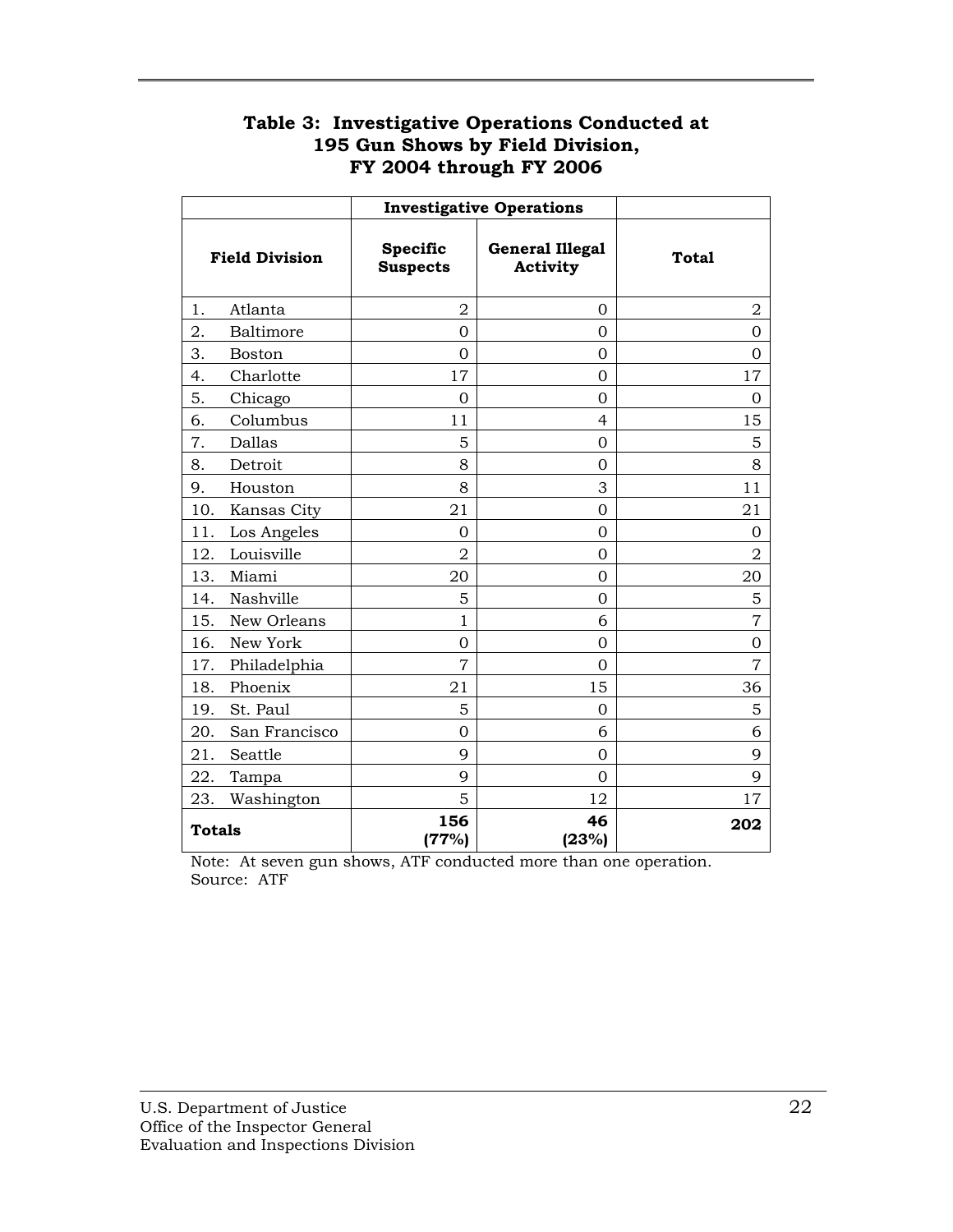# <span id="page-35-0"></span>**Although the number of investigative operations at gun shows was**  low, the operations resulted in multiple arrests, convictions, and **fire arms seizures.**

As a result of the 202 investigative operations undertaken at 195 gun shows, ATF made 121 arrests that resulted in 83 convictions. (Some cases are still pending, so their final disposition is unknown.) Additionally, ATF seized 5,345 firearms during these investigative operations.35 Table 4 shows the breakdown of the results by field d ivision.

|              | <b>Field Division</b> | <b>Arrests</b> | Convictions    | <b>Seizures</b> |
|--------------|-----------------------|----------------|----------------|-----------------|
| 1.           | Atlanta               | $\overline{2}$ | 1              | 3               |
| 2.           | Baltimore             | $\mathbf 0$    | 0              | $\Omega$        |
| 3.           | <b>Boston</b>         | $\mathbf 0$    | 0              | $\Omega$        |
| 4.           | Charlotte             | 3              | $\overline{2}$ | 344             |
| 5.           | Chicago               | $\overline{0}$ | $\overline{0}$ | 0               |
| 6.           | Columbus              | $\overline{7}$ | 1              | 8               |
| 7.           | Dallas                | $\mathbf{1}$   | $\overline{1}$ | 20              |
| 8.           | Detroit               | $\overline{0}$ | 0              | 8               |
| 9.           | Houston               | 27             | 17             | 196             |
| 10.          | Kansas City           | 1              | 0              | 2,534           |
| 11.          | Los Angeles           | 0              | 0              | 0               |
| 12.          | Louisville            | $\Omega$       | $\Omega$       | $\overline{2}$  |
| 13.          | Miami                 | 5              | $\overline{4}$ | 790             |
| 14.          | Nashville             | $\overline{4}$ | $\overline{4}$ | 359             |
| 15.          | New Orleans           | 9              | 6              | 14              |
| 16.          | New York              | 0              | 0              | $\Omega$        |
| 17.          | Philadelphia          | $\Omega$       | $\Omega$       | 4               |
| 18.          | Phoenix               | 13             | 3              | 221             |
| 19.          | San Francisco         | 13             | 11             | 401             |
| 20.          | Seattle               | $\overline{2}$ | $\overline{2}$ | 210             |
| 21.          | St. Paul              | 5              | 5              | 144             |
| 22.          | Tampa                 | $\overline{2}$ | $\overline{0}$ | 29              |
| 23.          | Washington            | 27             | 26             | 58              |
| <b>Total</b> |                       | 121            | 83             | 5,345           |

## **Table 4: Results of ATF's Investigative Operations at 195 Gun Shows in FY 2004 through FY 2006**

Source: ATF

 $\overline{a}$ <sup>35</sup> ATF does not track the results of gun show operations, but rather the results of firearms trafficking investigations.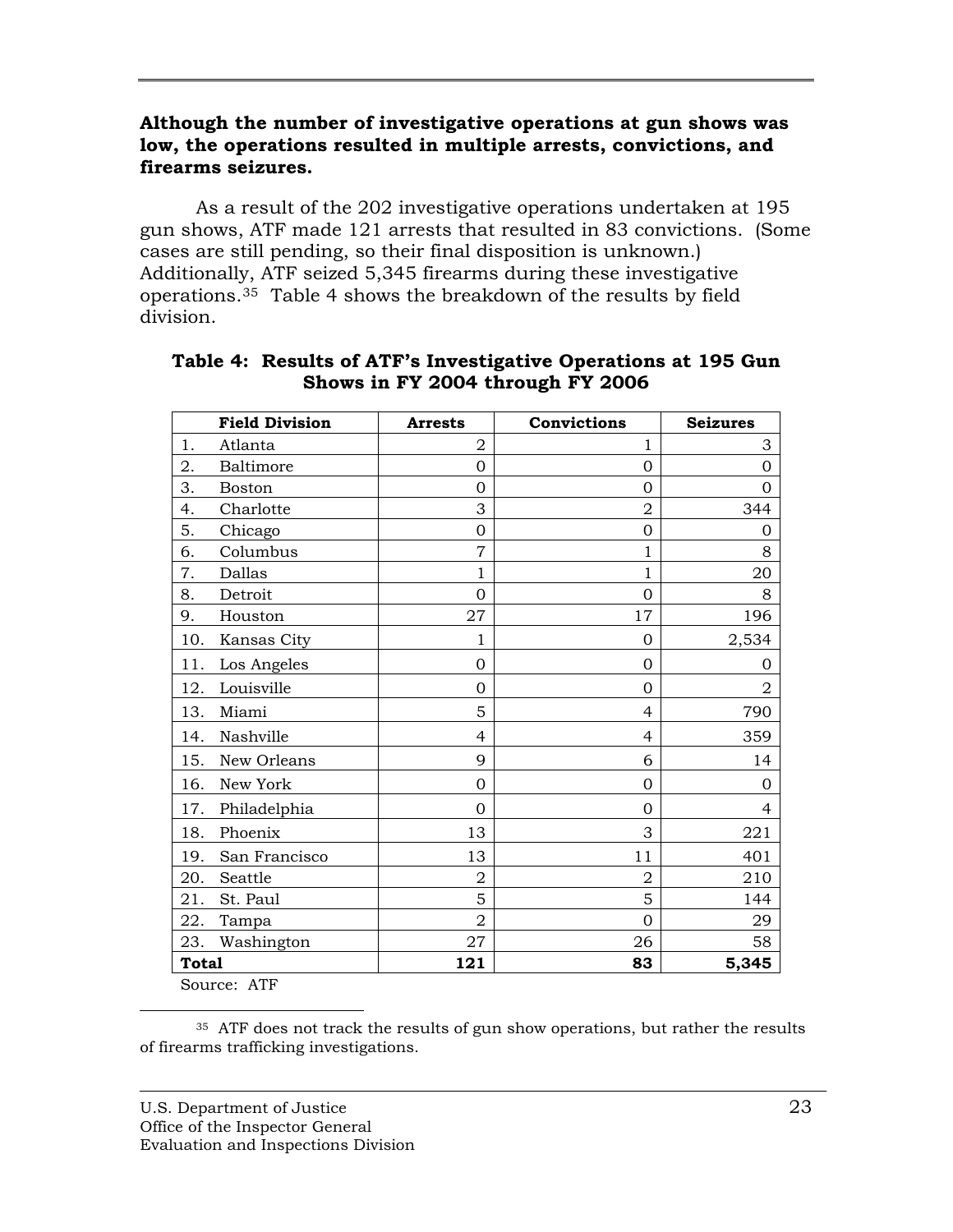## <span id="page-36-0"></span>**Most investigative operations at gun shows were covert operations that targeted specific individuals suspected of firearms trafficking.**

Seventy-seven percent of all ATF investigative operations at gun shows (156 of 202) from FY 2004 through FY 2006 had a specific target. In 79 of the  $121$  operational plans that we reviewed, we found that ATF Special Agents had presented evidence to open an investigation into firearms trafficking crimes by a known suspect or suspects before conducting an investigative operation at a gun show. Most specific target operations at gun shows were part of an ongoing investigation of an investigation may require ATF Special Agents to conduct several investigative operations to collect evidence. According to ATF case agents and other ATF personnel we interviewed, sometimes the investigation only involves the suspect's illegal firearms activity at a gun show. At other times, the investigation may include the suspect's illegal firearms activity at a gun show as well as at other locations such as a private residence or gun shop. When conducting the specific target operations at gun shows, ATF Special Agents worked covertly to collect evidence, without the knowledge of the suspects, promoters, or other gun show attendees in order to protect the integrity of the operation and public safety. As a rule, ATF officials said that no enforcement action, such as arrests or firearms seizures, was taken during the gun shows. individual or individuals suspected of firearms trafficking. An

Operations involving specific targets at gun shows generally focused on convicted felons who were suspected of buying guns, suspected straw purchasers, individuals selling firearms as a business without a license, persons possessing prohibited firearms such as unregistered machine guns and sawed-off shotguns, and FFLs who were not documenting transactions or requesting background checks as required by federal law. For example, ATF initiated one operation after an agent learned that a private seller was actually engaged in the business of selling guns for a living. Although individuals are allowed to sell guns from their personal collections without a federal license, they are not allowed to sell guns for a living without a license. In another case, ATF had intelligence information that an individual was making straw purchases at gun shows and then reselling the guns in the Washington, D.C., area. Many of the guns the individual sold were later traced to crimes. Other cases targeted specific individuals known to be engaging in interstate or international firearms trafficking at gun shows. These individuals were buying guns in one state and transporting them to another state to sell to persons prohibited from legally owning guns or across international borders to sell to members of drug cartels or gangs.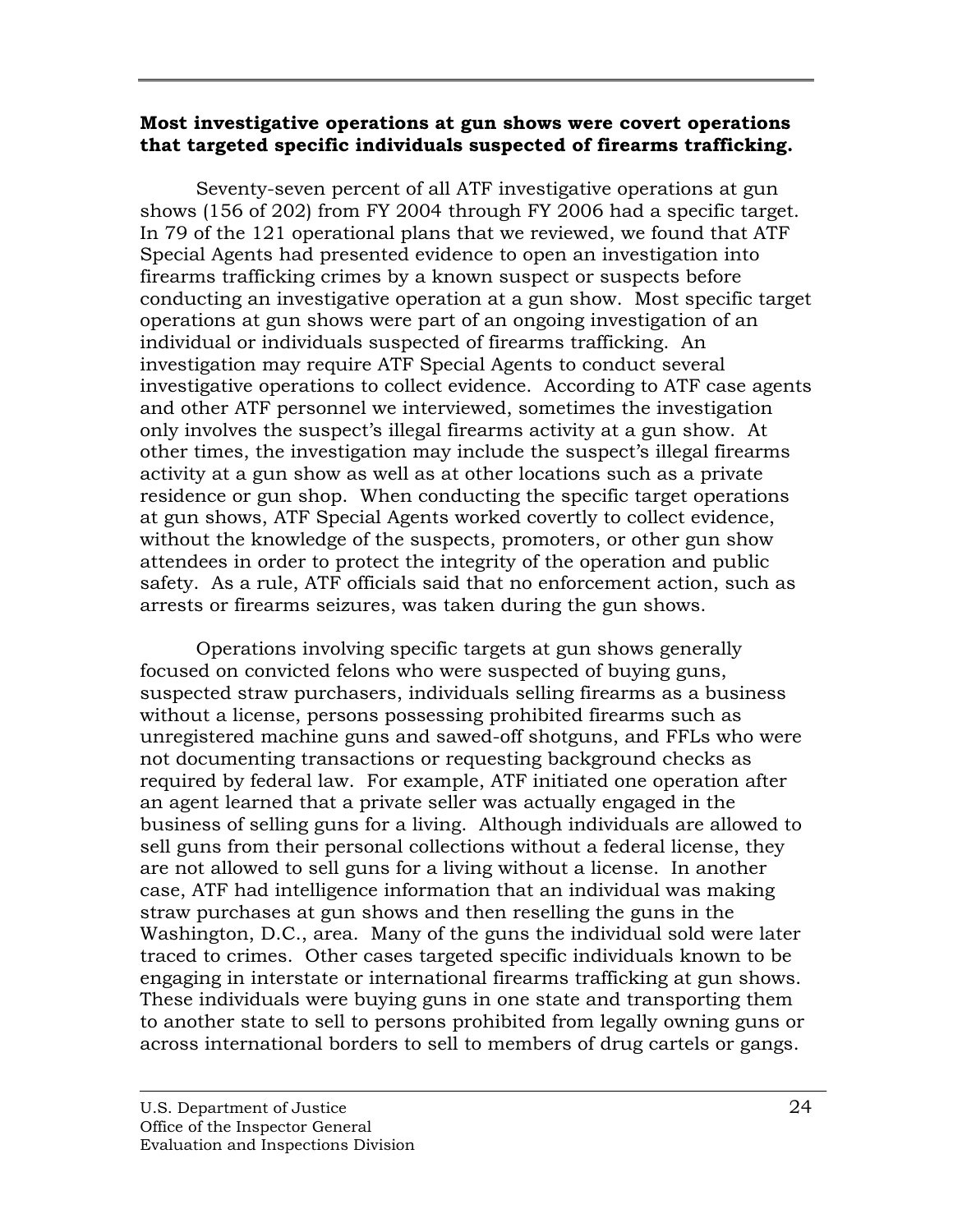## <span id="page-37-0"></span>Twenty-three percent of ATF's operations at gun shows targeted **local or regional illegal firearms traffick ing and only one field division conducted blanket residency checks.**

While ATF operations at gun shows most commonly involved investigations of known suspects, six field divisions - Columbus, Houston, New Orleans, Phoenix, San Francisco, and Washington, D.C. conducted 46 investigative operations from FY 2004 through FY 2006 that targeted general illegal activity related to firearms trafficking occurring at gun shows in their areas. From the 42 operational plans we reviewed and our interviews regarding these general investigative operations, we found that the field divisions initiated the operations based on law enforcement intelligence and information from other sources indicating that various firearms trafficking crimes were occurring at gun shows in the divisions' regions of responsibility. For example, the Houston and Phoenix field divisions deal with widespread international firearms trafficking by individuals and gangs that cross the U.S. border carrying drugs and then return to Mexico carrying guns that they obtained through straw purchases at gun shows in the southwestern states. In some cases, ATF divisions also had identified widespread interstate firearms trafficking in their regions. The operational plans for these broader investigative operations also showed that the operations were usually conducted by ATF-led task forces associated with national violent crime reduction programs – such as Project Safe Neighborhoods, Violent Crime Impact Teams, or Project Exile – and included support from other federal, state, and local law enforcement agencies.<sup>36</sup>

Because the February 2006 congressional hearings raised concerns about investigative techniques used at ATF's operations in gun shows, we examined some of the general operations conducted by the six field divisions. We looked at the intelligence behind the decisions to conduct such operations, the investigative techniques used to execute the operations (which we found were generally illustrative of those used by ATF for any operation at a gun show), and the law enforcement Richmond, Virginia, targeting general illegal firearms activity at certain

<u>.</u>

<sup>36</sup> Project Safe Neighborhoods is a nation-wide program for reducing gun crime violence. The 93 U.S. Attorneys lead the task forces of local, state, and federal agency participants. The Violent Crime Impact Team initiative was established by ATF to reduce homicides and other firearms-related violent crime in 29 cities. Project Exile is a federal program that shifts the prosecution of illegal gun possession offenses from state courts to federal court, where under the Gun Control Act, convictions carry a mandatory minimum sentence of 5 years in federal prison.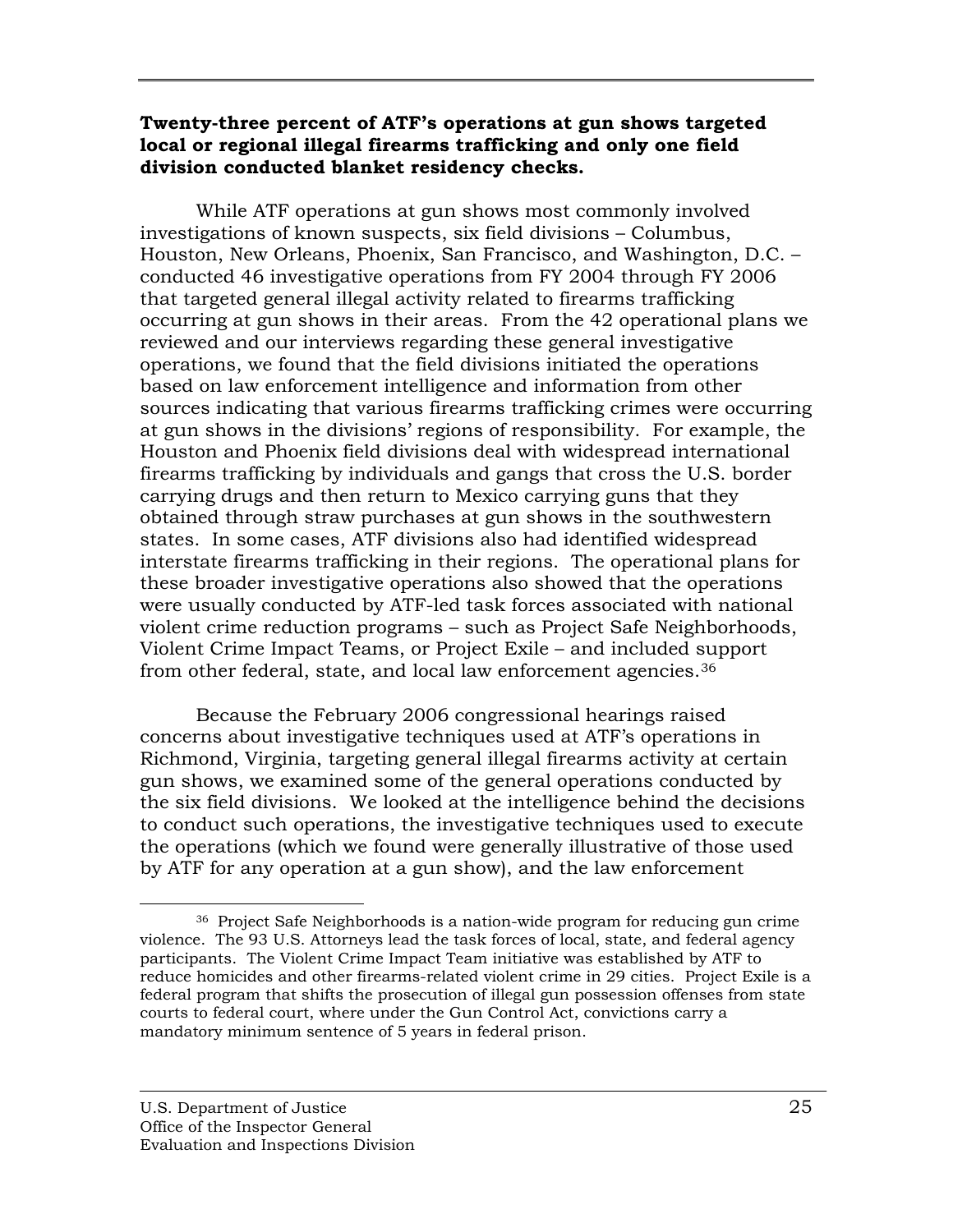<span id="page-38-0"></span>results achieved. Five of the six divisions conducted all general operations covertly. That is, the ATF agents did not inform gun show promoters about the operations, several agents worked inconspicuously inside the gun show unknown to vendors and the public, and agents did not take enforcement actions at or near the gun shows. The Washington Field Division, which has jurisdiction over Virginia, the District of Columbia, and eight counties in West Virginia, was the only field division we reviewed that conducted overt investigative operations targeting general illegal firearms activities at gun shows. The more visible investigative approach used by the Washington Field Division during its operations at some gun shows in the Richmond area was intended to serve as a deterrent to individuals engaged in illegal firearms activity. One concern raised during the congressional hearings was ATF's use of blanket residency checks.37 We found that only the Washington Field Division had used blanket residency checks as an investigative technique (discussed later in the report).

The following sections summarize a few of the investigative operations of illegal firearms trafficking conducted by the six field div isions at gun shows.

## Columbus Field Division

 The Columbus Field Division identified problems with internation al firearms t rafficking between the Unite d States and Canada; interstate trafficking, especially between Ohio and New York and between Indiana and Illinois; and intrastate trafficking by local gangs in Ohio and Indiana.

According to the division's SAC, in

#### **Columbus' s Jurisdiction**

The Colum bus Field Division has jurisdiction over Ohio and Indiana. It h as field offices in Cleveland, Youngstown, Toledo, Columbus, and Cincinnati, Ohio; and Indianapolis, Ft. Wayne, Merrillville, and South Bend, Indiana.

2006, 5,000 guns used in crimes were traced to gun sales in Ohio. About 75 percent of those guns were recovered in Ohio and the other 25 percent were recovered in other states, primarily in New York. The SAC said that crime gun trace data shows that Ohio ranks among the top 10 states that are sources for crime guns recovered in the United States.

 $\overline{a}$ 

 $37$  A blanket residency check is an investigative technique that involves verifying the residences of all potential gun purchasers who provide addresses that fall within a targeted geographical area to determine whether they have provided false addresses on their federal firearms transaction documents.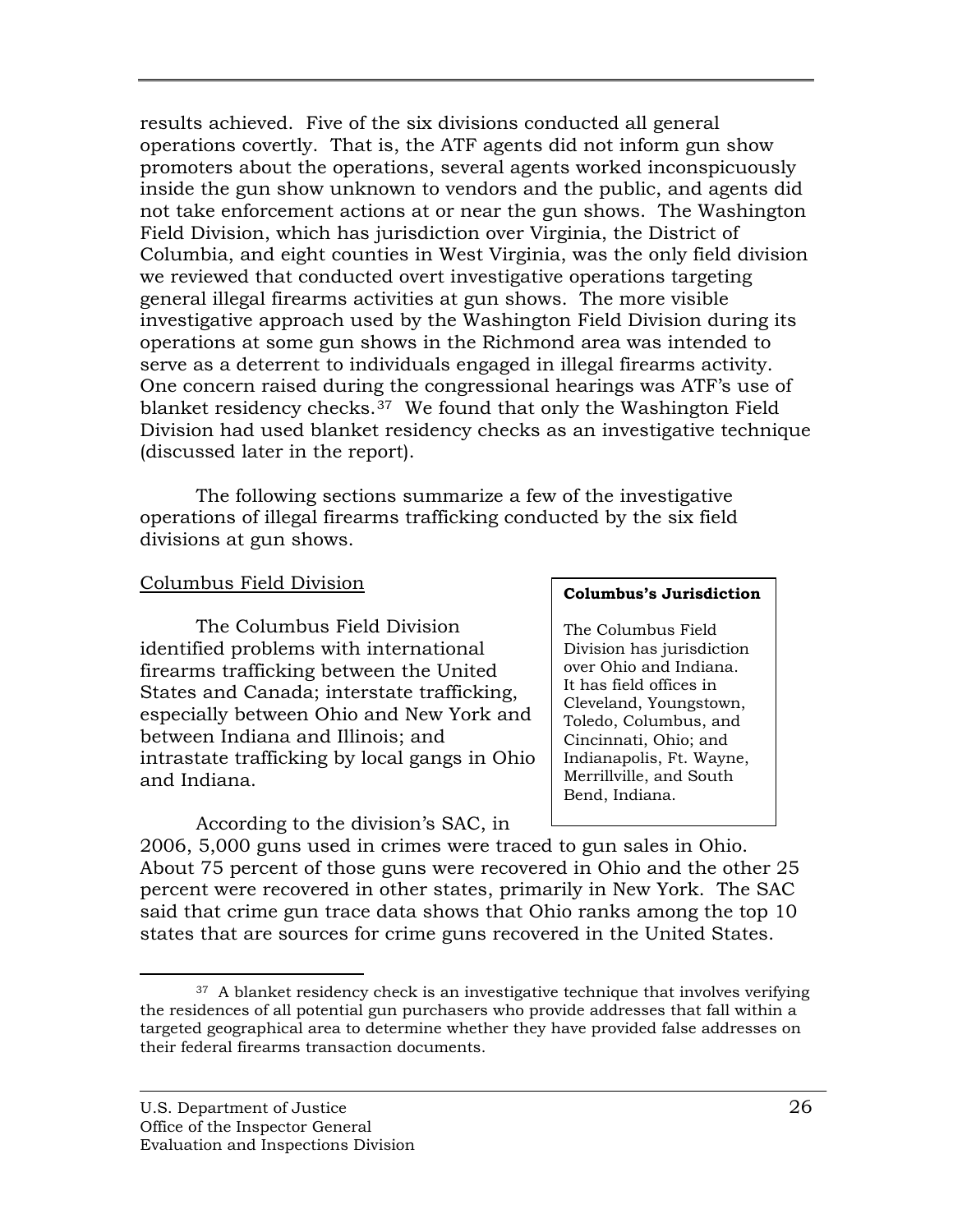<span id="page-39-0"></span>According the division's SAC and ASAC as well as our reviews of operational plans and reports of investigation, the Cleveland Group II Field Office conducted general investigative operations at three gun shows held near the Cleveland, Ohio, in 2006. The operations were based on information provided by the Cleveland Police Department and other law enforcement intelligence that many of the guns recovered in high-crime areas of the city had been purchased at local gun shows. The field office conducted the operations in cooperation with the Cleveland Police Department and focused on identifying unlicensed dealers, straw purchasers, FFLs violating federal firearms laws, and prohibited persons in possession of firearms at the gun shows. Officers from the Canada conducted in the Cleveland area in 2006 to help ATF identify firearms traffickers and gang members suspected of buying guns at area gun Border Services Agency attended the second ATF gun show operation shows and smuggling them into Canada.

pending indictments for felony possession of a firearm. According to the operational plans we reviewed, ATF conducted the operations covertly –.the gun show promoters were not informed of the operations, agents worked discreetly inside the gun shows, and no enforcement actions were taken inside or on the grounds of the gun show facilities. The three operations conducted by the Cleveland Group II Field Office resulted in the seizure of five guns, one indictment, and two

## Houston Field Division

 The Houston Field Division conducted general investigative operations at gun shows aimed at regional and crossborder firearms trafficking between Mexico and the United States.

 According to an ASAC assigned to the division, between Brownsville and Laredo, Texas, 3,000 murders occurred on the Mexican side of the border from FY 2004

#### **Houston 's Jurisdiction**

The Housto n Field Division ha s jurisdiction in Central, South ern, and Eastern Texas along with some areas in Western Texas. It has field offices in Austin, Beaumont, Corpus Christi, Laredo, McAllen, Waco, and San Antonio.

through FY 2006. Two drug cartels are at war in Mexico, and numerous gangs in Houston, Laredo, and McAllen serve as "enforcers" for the cartels. According to federal and local law enforcement intelligence, members of the cartels and gangs get guns from the same sources that law-abiding citizens do – FFLs, flea markets, and gun shows – either by buying the guns themselves or through the use of straw purchasers.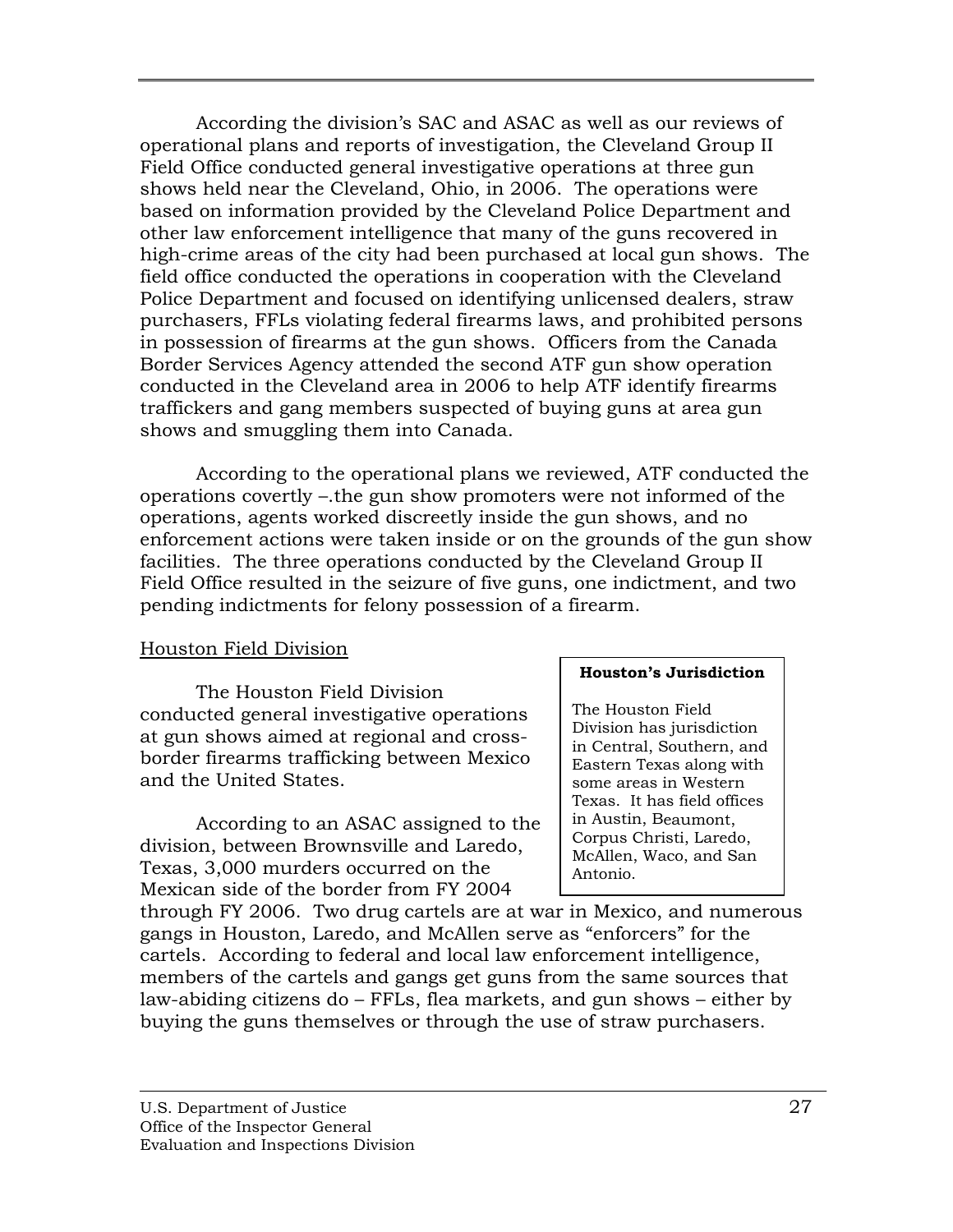The Houston Field Division's McAllen Field Office condu cted general investigative operations at two gun shows in Pharr, Te xas, during 2005 and 2006 to identify straw purchasers, co-conspirators, and others who had been facilitating interstate and international firearms trafficking and to determine where traffickers were taking the firearm s and ammunition that they purchased at the gun shows. Accordin g to the RAC of the McAllen Field Office, ATF and other federal an d local law enfor cement agencies tried to apprehend the traffickers before they could transfer their purchases to prohibited persons or smuggle them into Mexico.

According to the RAC of the McAllen Field Office and the operational plans we reviewed, potential straw purchasers and other suspects were monitored by surveillance teams working inside the gun shows. The teams were instructed to conduct the operation as discreetly as possible. Any enforcement activity took place away from the gun show premises. If there were indications that suspects were headed for Mexico, Department of Homeland Security personnel coordinated outbound inspections of the suspects with border patrol personnel.

While some cases are still pending, the McAllen Field Office's operations at the gun shows have so far resulted in the arrests of 3 undocumented Mexican nationals after they purchased 3,000 rounds of ammunition and 14 firearms that ATF agents believed they planned to smuggle into Mexico. A Mexican national with U.S. resident-alien status also was arrested after coordinating straw purchases of 10 high-priced firearms.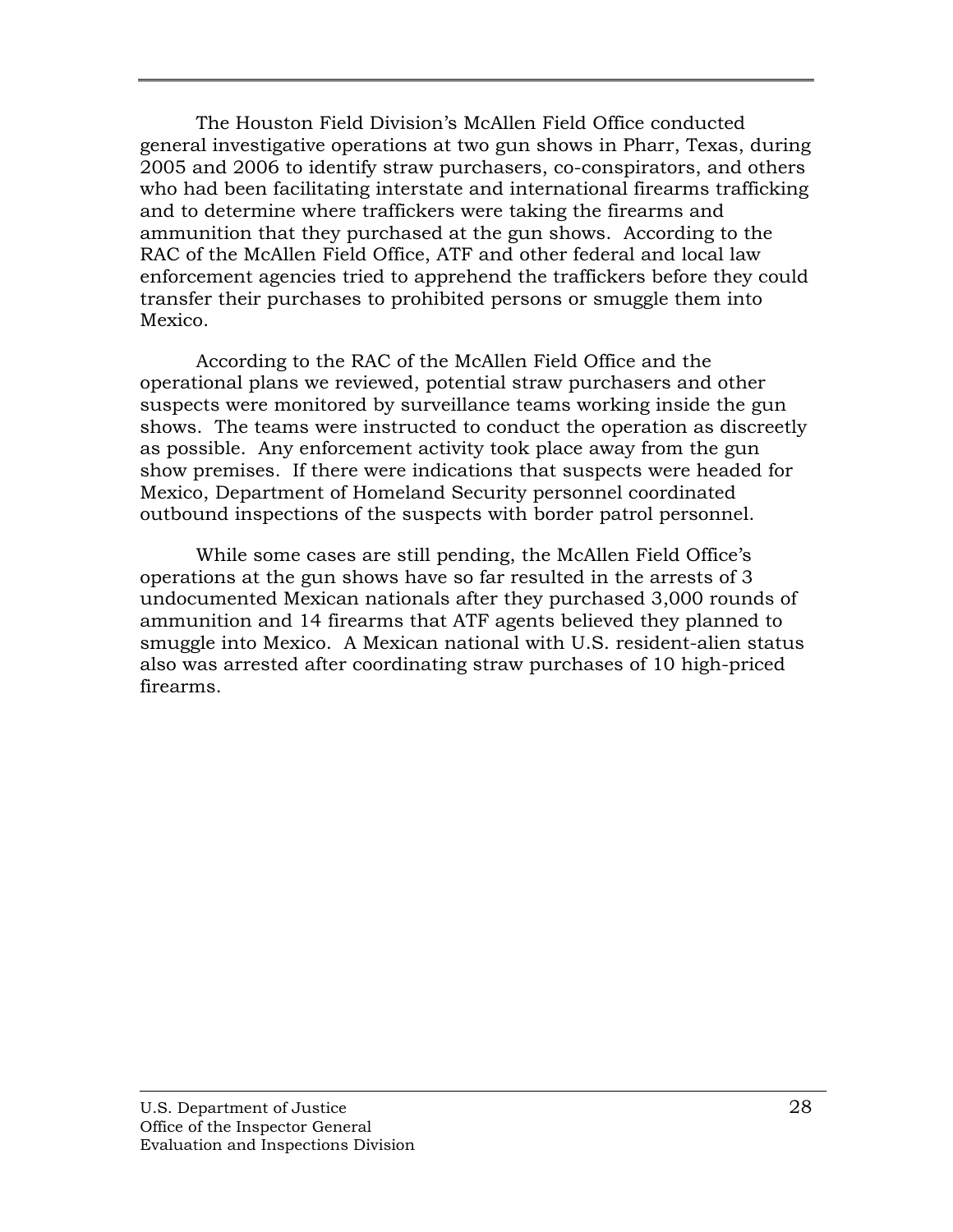## <span id="page-41-0"></span>New Orleans Field Division

The New Orleans Field Division and local law enforcement agencies in the New Orleans area identified a long-standing problem with straw purchasers who bought guns that were later diverted to prohibited persons, especially to convicted felons and local gangs. After reviewing hundreds of trace reports associated with crime guns recovered in the area and interviewing known gang members and other criminals, ATF Special Agents identified area gun

#### **New Orlea ns' Jurisdiction**

The New Orlea ns Field Division has jurisdicti on over Louisia na, Mississippi, and Arkansas. I t has field offices in Little Rock and Fort Smith, Ar kansas; Baton Roug e, New Orleans, and Shreveport, Louisiana; and Biloxi, Jackson, and Oxford, Mississippi.

shows as a source used by local gang members and other criminals to obtain guns. The subjects obtained the weapons either through a third party engaged in straw purchasing or by dealing directly with private sellers who were hobbyists or private gun collectors and therefore not subject to federal regulations.

From FY 2004 through FY 2006, the New Orleans Group II Field Office conducted operations at gun shows in Kenner, Louisiana, as part of larger investigations into illegal firearms trafficking. According to the operational plans, the field office wanted to identify straw purchasers and other individuals selling guns to convicted felons and gather intelligence about the way criminals were obtaining firearms at the gun shows.

According to the operational plans and the SAC, the operations were covert. Surveillance teams working inside the gun show collected felons by the inside surveillance team had their weapons seized at the shows to protect public safety. Any other enforcement activity, when warranted, occurred away from the gun show. The operations resulted in 12 arrests, 6 convictions (some cases are still ongoing), and 4 seized firearms. information on suspicious activity. Suspects identified as convicted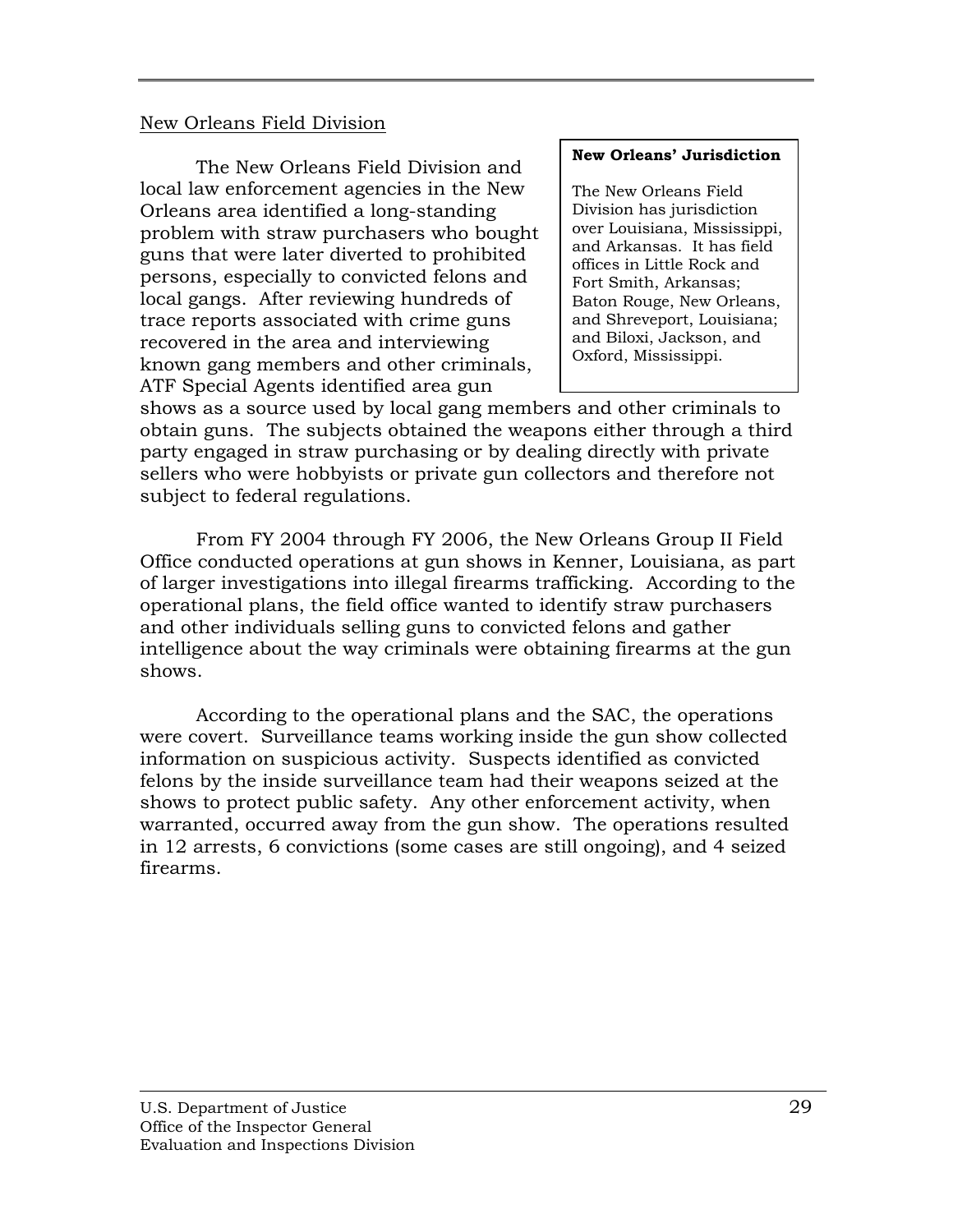#### <span id="page-42-0"></span>Phoenix Field Division

The Phoenix Field Division identified regional problems with international firearms trafficking across Arizona's and New Mexico's borders with Mexico. The division also identified regional problems with interstate firearms trafficking between California, which has stringent gun control laws, and the five western states in the division's jurisdiction, which have less restrictive gun laws.

The division's SAC told us that many gun shows attracted large numbers of gang members from Mexico and California. They

#### **Phoenix's Jurisdiction**

The Phoenix Field Division has jurisdiction over Arizona, Colorado, Utah, Wyoming, and two thirds of New Mexico. It has field offices in Phoenix, Flagstaff, and Tucson, Arizona; Denver Colorado Springs, and Colorado; Albuquerque, New Mexico; Salt Lake Cheyenne, Wyoming. City, Utah; and

often bought large quantities of assault weapons and smuggled them into Mexico or transported them to California. The Mexican government had expressed concerns about the gun smuggling into Mexico, and the SAC said, "We have to act on those concerns."

For example, during FY 2004 through FY 2006, the Tucson Field Office, Phoenix Group I, and Phoenix Group II conducted operations that targeted general illegal activity associated with international and interstate firearms trafficking at eight gun shows in Phoenix, Yuma, and Tucson, Arizona, and Albuquerque, New Mexico.<sup>38</sup>

According to the operational plans and the SAC, no enforcement activity took place at the gun shows. Covert surveillance teams inside potential straw purchasers and other illegal activity. If it appeared that gun purchasers were returning to Mexico with guns, they were stopped at the port of entry and their vehicles searched. Those ope rations alone resulted in 13 arrests, 3 convictions, and 193 seizures of illegally the gun shows observed vendor and customer behaviors to identify purchased firearms.

 $\overline{a}$ 

<sup>38</sup> The plans for these operations cited the goals of targeting gun trafficking to Mexico; illegal aliens in possession of guns; armed traffickers purchasing, selling, or exchanging guns for narcotics; convicted felons in possession of firearms; individuals trying to purchase explosives to traffic in Mexico; vendors dealing in firearms as a business without a license; and vendors selling firearms to out-of-state buyers.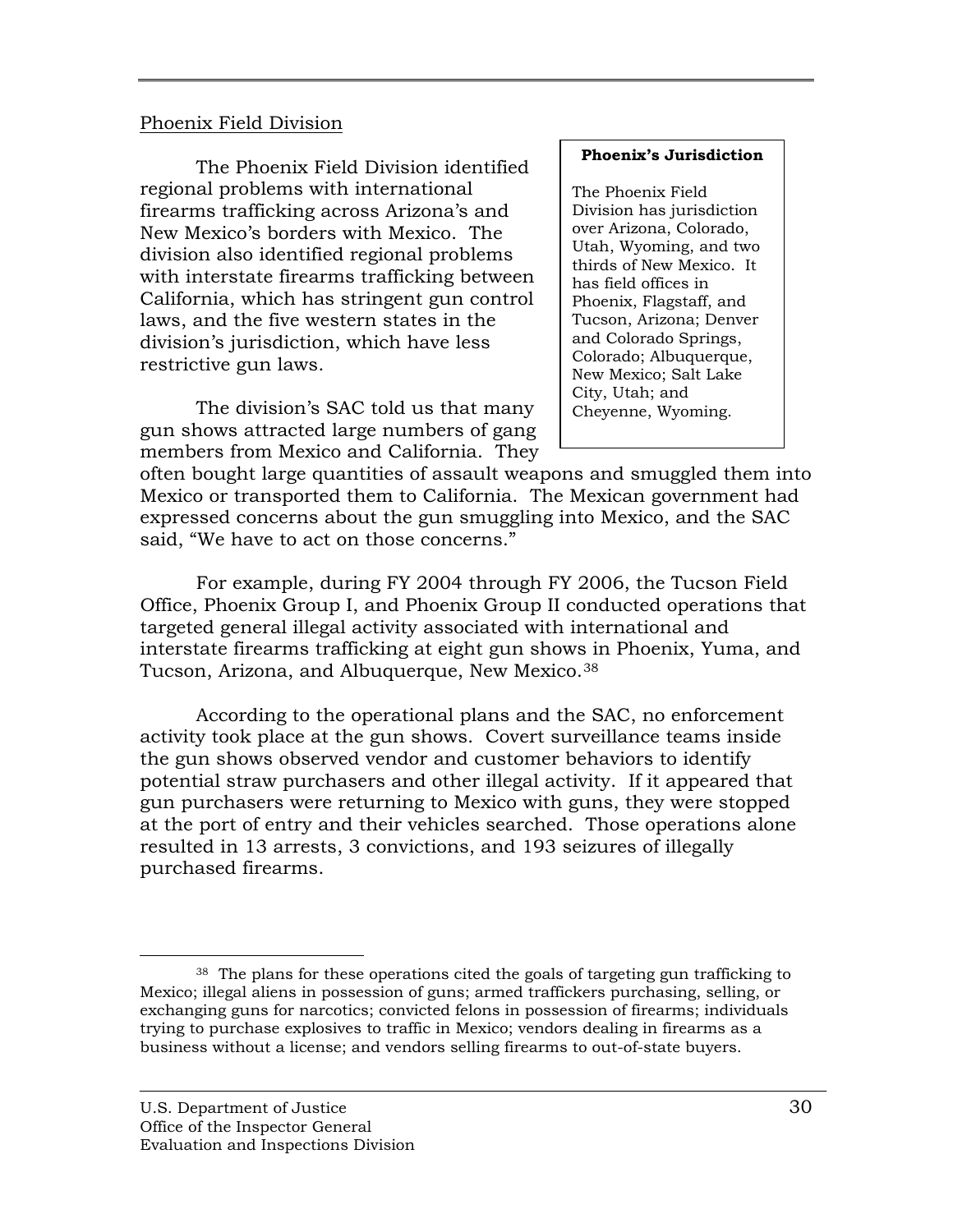#### <span id="page-43-0"></span>San Francisco Field Division

The San Francisco Field Division conducted six general operations at gun shows to investigate interstate firearms that California residents were illegally obtaining firearms at Nevada gun shows. According to field division personnel, Reno, Nevada, is a gateway for illegal firearms trafficking into California stringent gun laws. Unlike California, trafficking based on intelligence rep orts because of its proximity (12 miles from the state line) and Nevada's less

#### **San Francis co's Jurisdiction**

The San Francis co Field Division has juris diction over Northern Ca lifornia and the State of Nevada. In California, it has field offices in San Francisco, Bakers field, Dublin, Stockton, Oaklan d, Sacrame nto, Santa Rosa, San Jose, Fresno, and Redding. In Nevada, it has field offices in Reno and Las Vegas.

Nevada does not require gun registration or a waiting period before buying a gun, and there is no legal limit to the number of firearms that can be purchased within a specified time.

ATF agents attended one gun show in FY 2003 and confirmed that illegal firearms sales and other illegal transactions were occurring. Intelligence gathered from this first show was used to plan a longer-term investigation into interstate firearms trafficking. During subsequent operations at Reno gun shows during FY 2004, Special Agents engaged in undercover activities that included Special Agents who were residents of California attempting to purchase firearms in violation of the GCA from licensed and unlicensed dealers. Subsequent operations focused on firearms at the shows. In these operations, agents purchased firearms and identified violations related to "off paper" sales, sales to out-of-state a number of licensed and unlicensed dealers who were illegally dealing in residents, and dealing in firearms without a license.39

According to the operational plans, the ASAC, RAC, and ATF Special Agents conducted surveillance within the gun shows and any enforcement activity occurred away from the gun show premises. The ASAC and RAC stated that all the operations were conducted covertly to avoid interfering with the lawful sales of firearms at the shows. For example, they said that agents worked inconspicuously to observe unlicensed dealers selling to out-of-state residents and served search warrants to targeted FFLs after the shows closed in the evening.

 $\overline{a}$ <sup>39</sup> "Off paper" sales are those that are made by FFLs who have not documented the sale or requested the required background checks before making the sales.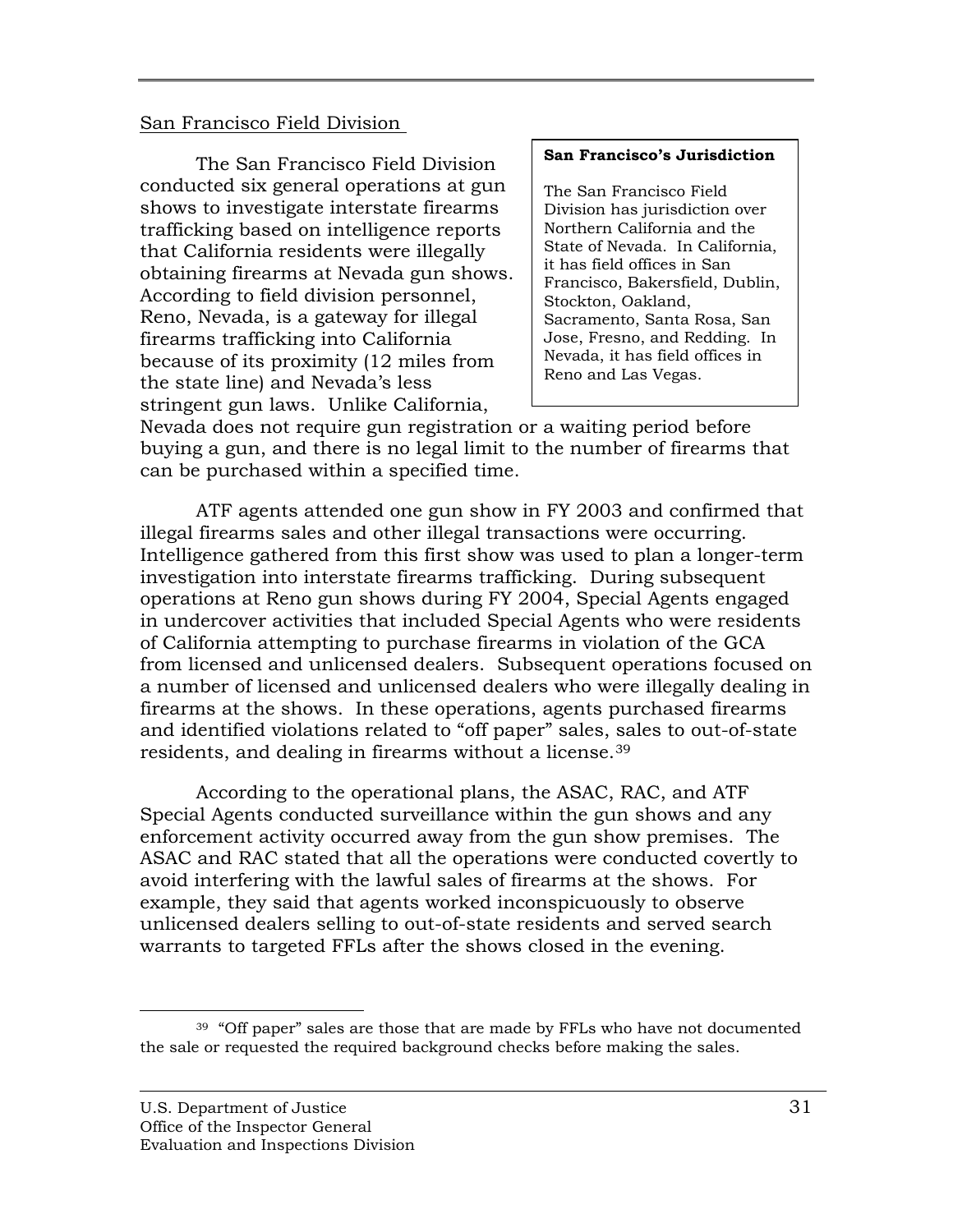<span id="page-44-0"></span> As a result of the operations at the Reno gun shows , ATF seized or purchased 400 firearms before making arrests and executing search warrants, which resulted in the seizure of an additional 60 0 firearms and the recovery of explosives. Fourteen suspects were charge d with 52 counts of federal and state firearms violations. Eleven of the 14 were subsequently convicted.

# Wa shington Field Division

 The Washington Field Div isio n was the only one of the 12 field divisions that we reviewed that reported conducting overt operations at gun shows. According to ATF officials, the Washington Field Division also w as the only one of ATF's 23 field divisions t o conduct residency checks based on a designated geographic area. From M ay 2004 through August 2005, the Washington Field Division's Richmond III Field Office conducted eight investigative operations targeting general illegal activity occurring at gun shows in the

#### **urisdiction Washington's J**

The Washington Field Division has jurisdiction over Virginia, the District of Columbia, and eight counties in West Virginia (Morgan, Berkeley, Jefferson, Mineral, Hampshire, Grant, Hardy, and Pendleton). It has field offices in Washington, D.C.; Bristol, Charlottesville, Falls Church, Harrisonburg, Norfolk, Richmond, Roanoke, Winchester, Virginia; and Martinsburg, West Virginia.

Richmond, Virginia, area. According to the former and curre nt RACs of the Richmond III Field Office, the operations were initiated be cause law enforcement intelligence indicated that known gang members a nd other criminals were obtaining firearms at local gun shows and many gun purchases were made using false addresses. ATF officials said that from 2002 through 2005, more than 400 firearms sold by FFLs at Richmondarea gun shows were later recovered in connection with criminal activity, with more than 300 of those guns recovered in the Richmond area alone.

Further, the former and current RACs told us that when their agents tried to interview individuals who had originally purchased the not live at the addresses listed on their firearms transaction documents. They said that some purchasers had used old addresses, fictitious addresses, or addresses of vacant lots on their federal firearms transaction records.40 firearms at the gun shows, they found that many of the purchasers did

<u>.</u>

<sup>40</sup> Federal law prohibits knowingly giving false information to an FFL in connection with the purchase of a firearm and prohibits the sale of a firearm by an FFL to a person prohibited from possessing a firearm. The accuracy of the information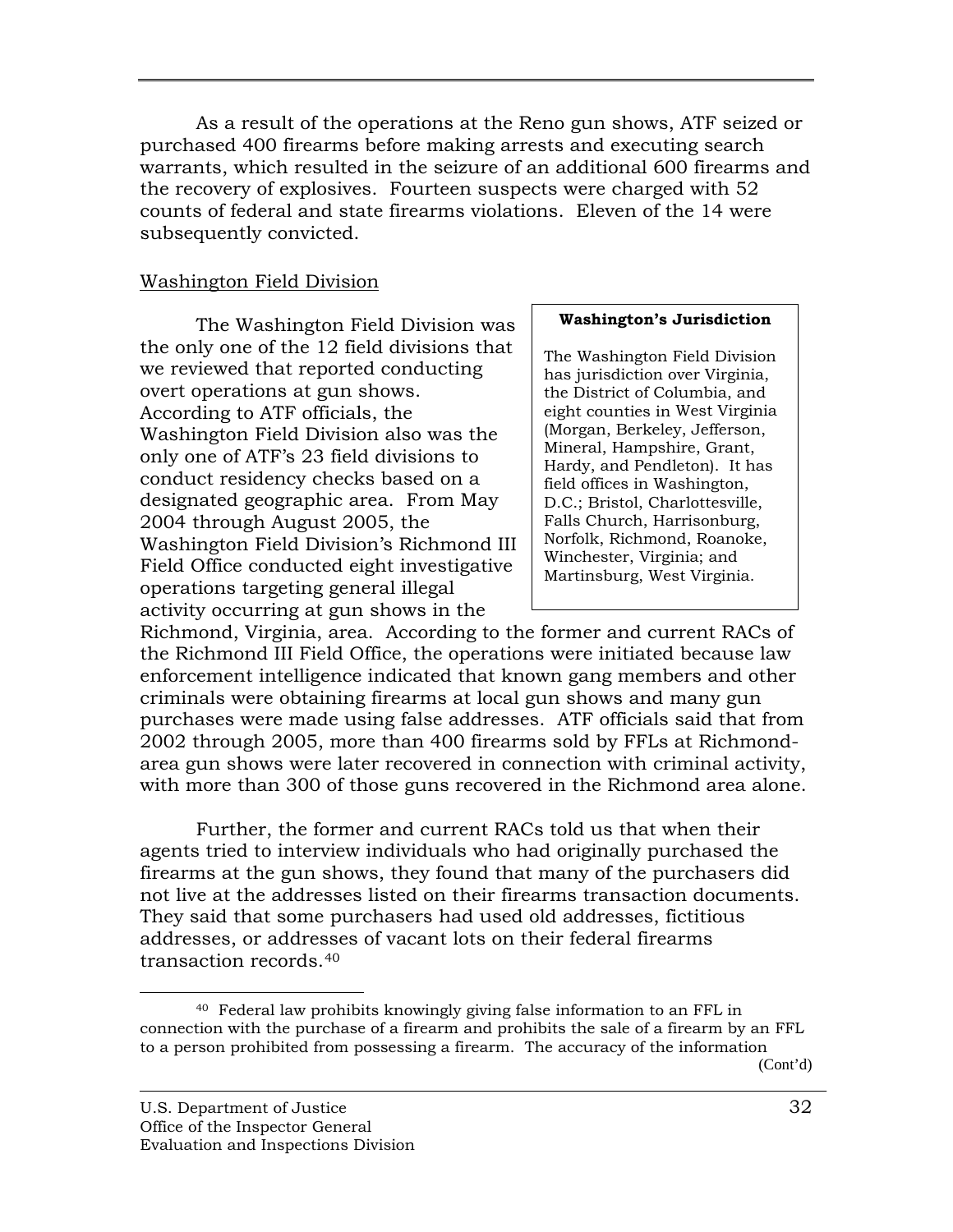The former RAC led the first six investigative operation s at Richmond-area gun shows conducted during May 2004 thro ugh March 2005. The Commander-on-the-Scene of the first six opera tions was the Acting RAC at the time of the seventh operation in May 200 5 and the RAC at the time of the eighth operation in August 2005. AT F Special Agents prepared operational plans for each of the eight Rich mond-area operations. The serving R AC obtained approval of the plans from the U.S. Attorney's Office, ATF's Office of General Counsel, and the SAC of the Washington Field Division.

At each of the investigative operations, the RAC said he planned to identify potential straw purchasers and individuals who gave inaccurate information on their federal firearms transaction records, especially those giving false addresses. According to the operational plans and the RACs, the objectives of the operations were to enforce federal firearms firearms through illegal sales, especially through straw purchases. trafficking laws and to prevent prohibited persons from obtaining

ATF conducted the first seven operations at gun shows held at a building called The Showplace, which is located just outside Richmond's city limits but adjacent to the city's three highest violent crime areas. The same gun show promoter organized the seven shows, and the promoter and his attorney met with ATF officials on several occasions during the shows. The promoter asked ATF to provide educational materials and training for FFLs at the gun shows so they could better identify straw purchases and other firearms violations.

For the first seven operations, ATF agents established a mobile command post about 2 miles from the site of the gun show and used surveillance units to monitor activity in the gun show. When possible, the RAC said that enforcement activity occurred off-site of the show. Before each show, the RAC notified the promoters and property managers that ATF would be conducting operations at the gun show.

 During the first seven operations, ATF agents used blanket residency checks to verify the addresses of potential gun buyers. According to ATF officials, ATF Special Agents are permitted to verify addresses as part of an investigation. While there are several ways to verify an address, for these seven operations ATF asked local law enforcement officers to visit the addresses to determine whether the

purchasers provide is particularly important because it is used to initiate the background check process the GCA requires.

1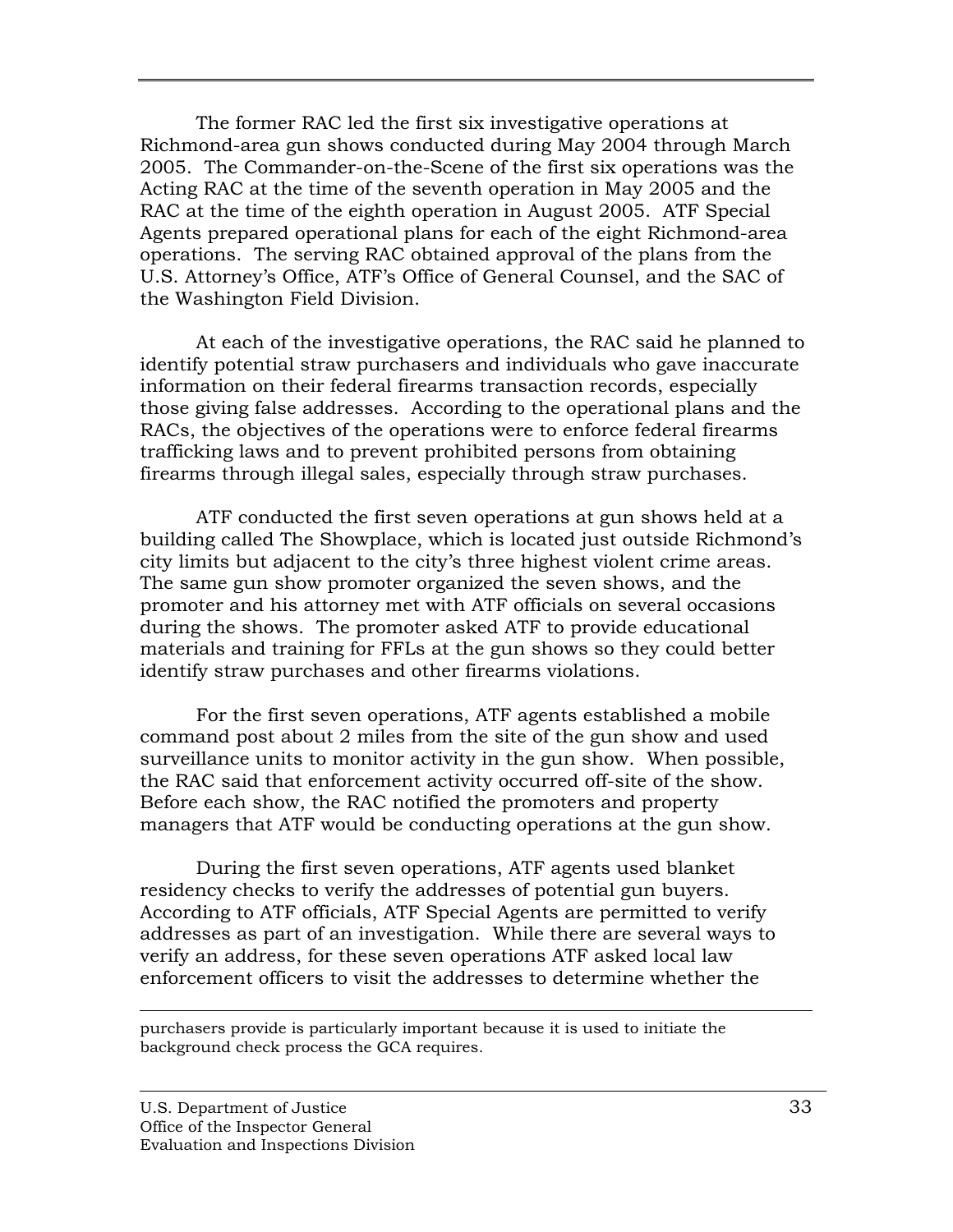buyers actually lived there. These visits were made to C ity of Richmond addresses supplied by potential gun buyers if FFLs delivered t heir transaction documents directly for background checks to o n-site Virginia State Police personnel. If the visits could not be conducted within 20 minutes by law enforcement officers in the field, the purchase s were allowed to proceed. No visits were made if FFLs telephoned r equests for background checks from their tables or booths at the shows rather than taking paper forms to the police personnel on site. Acc ording to the RACs, the purpose of the residency checks was to identify tho se buyers giving false addresses on their firearms transaction documen ts, a problem that had been identified in past investigations. Potent ial buyers who did not reside at the addresses they had provided were interviewed off-site of the gun shows by ATF agents, and some were subsequently charged with providing false information on federal and state documents.

ATF also positioned surveillance teams inside the gun shows to observe persons making straw purchases. The RACs and agents stated that evidence of straw purchases is based on behavioral characteristics such as purchasers who are disinterested in or lacking knowledge about the guns they buy, taking buying instructions from a companion or over a cell phone, and presenting identification dated the day of the gun show. ATF personnel said that the characteristics are not based on gender or race but on the actions of the individuals. According to the RAC, suspected straw purchasers were sometimes approached by ATF agents or other law enforcement personnel before a sale was completed and, at other times, they were followed and interviewed away from the gun shows. In some cases, ATF agents seized suspects' guns and handed them a pre-printed letter telling them they may have violated federal firearms laws and citing a date and time for a follow-up interview. When suspects admitted making straw purchases or the guns were found in possession of prohibited persons, the suspects were arrested. These enforcement actions were taken off-site of the gun shows.

For the seventh and eighth operations, the new RAC expanded the objectives of the operations to focus overtly on education, enforcement, and prevention for a deterrent effect. Therefore, operations carried out at the May 2005 and August 2005 gun shows included enforcement techniques that were more visible to the public.

 The RAC instructed agents and police officers to use their judgment as to when and where to make contact with suspects and that possible contact points included FFL tables, snack bars, the on-site Virginia State Police office foyer, or the officer's or agent's vehicle.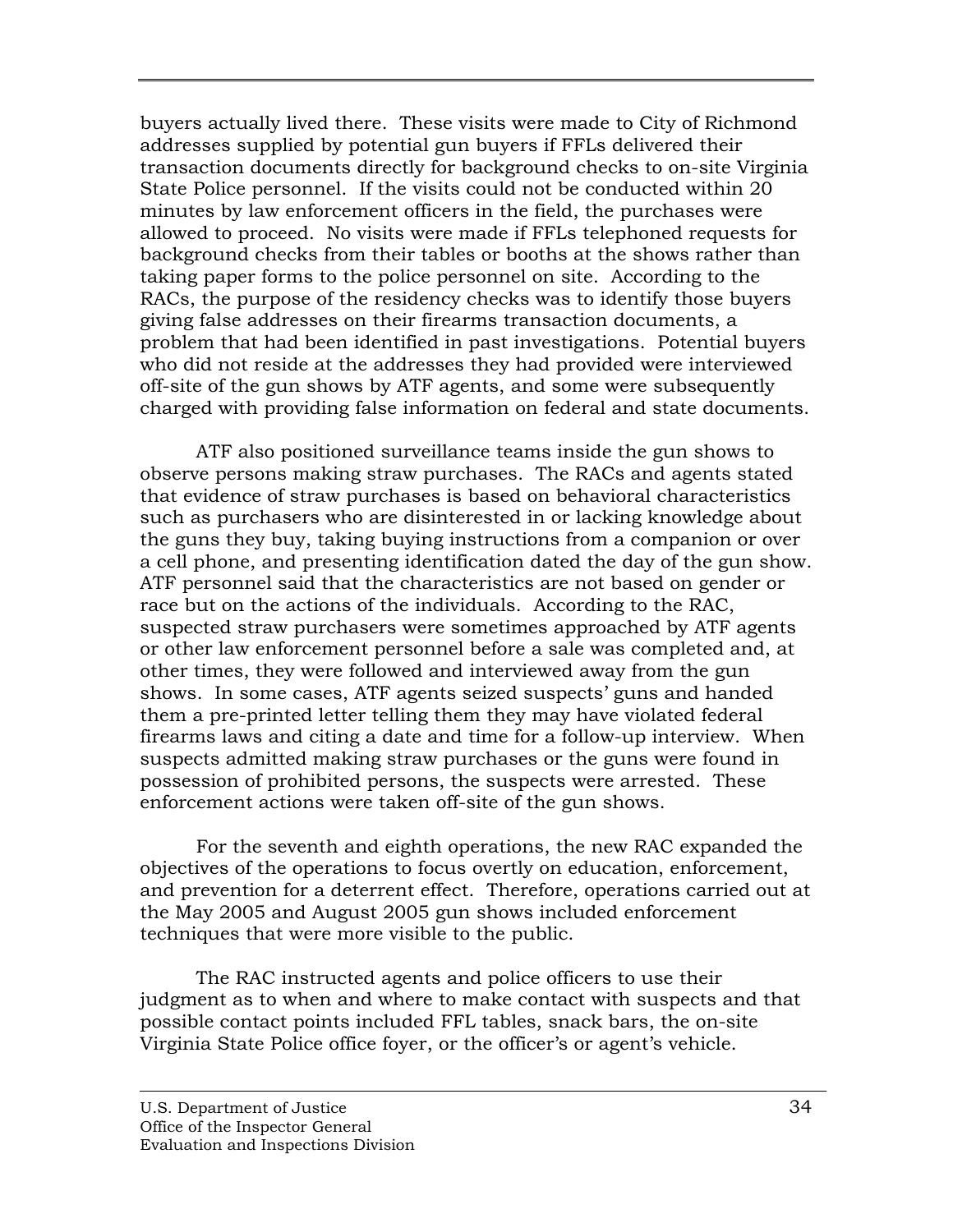However, ATF agents did not hand out letters to suspected s traw purchasers. According to the RAC, ATF agents, and othe r attendees at the gun shows, this overt approach provided increased contac t with potential straw purchasers as agents and officers informed in dividuals attending the gun shows about the penalties for unlawfull y purchasing a firearm for another person. ATF agents reported that the operations res ulted in "hundreds of citizen contacts."

The eighth operation, conducted in August 2005, was different in several ways. First, the site of the gun show changed from The Showplace to the Richmond International Raceway and Fairgrounds complex. The gun show also was organized by a different gun show promoter who had no prior experience with this type of overt ATF operation. The RAC established a law enforcement command post inside the gun show facility and, for the first time, pre-operation briefings were held on the grounds of the gun show facility in full view of many FFLs and the attending public. The RAC also expanded the geographic area for the residency checks to include not only the City of Richmond but also all of Henrico County. County police had expressed concern about illegal gun purchases and crime guns in the county. This was the first operation in which the Henrico County Division of Police helped conduct residency checks. As in the previous seven operations, when FFLs telephoned their requests for background checks to the Virginia State Police, the buyers' residences were not visited by the police for verification. Also, potential buyers who did not reside at the addresses they had provided were interviewed off-site of the gun show by ATF agents, and some were subsequently charged with providing false information on federal and state documents. If residency could not be verified within 20 minutes, the firearms purchase was not delayed.

As a result of the 302 residency checks conducted as part of the eight operations at Richmond-area gun shows, ATF found that 47 purchasers, or 16 percent, provided invalid addresses. However, the U.S. Attorney's Office rarely chose to prosecute a case that involved only an invalid address. The Washington Field Division also used residency checks to a much lesser extent during a gun show in Chantilly, Virginia, in August 2004, where one residency check was conducted, and during a gun show in Hampton, Virginia, in September 2004, where eight residency checks were conducted.

In January 2006, ATF's Assistant Director for Field Operations issued guidance to ATF personnel reinforcing policy and best practices related to operations at gun shows, including conducting residency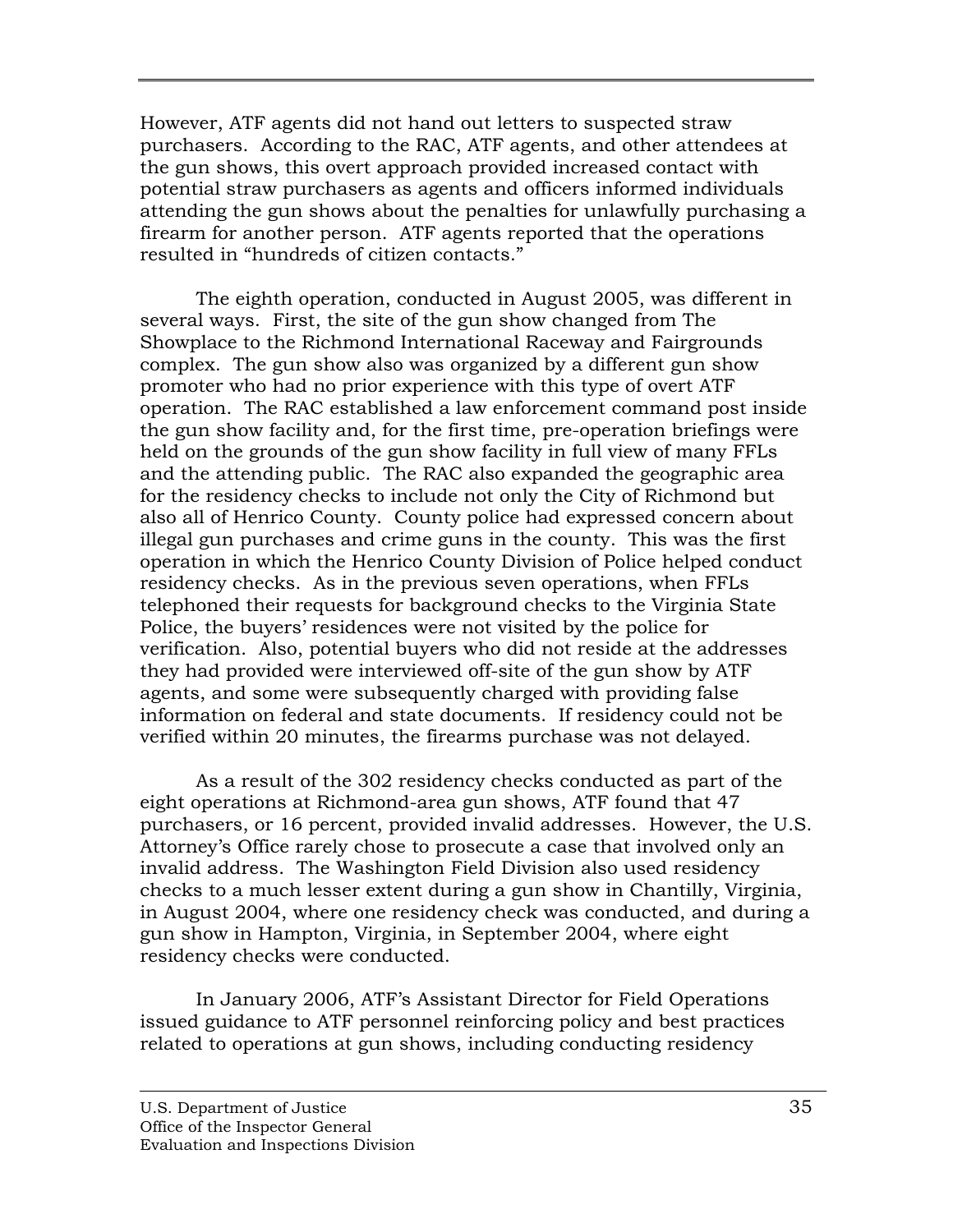<span id="page-48-0"></span>checks. In his guidance, the Assistant Director stated, "It is not ATF policy to conduct residence checks without reasonab le suspicion that criminal violations may exist." ATF officials said that they are incorporating the guidance into ATF's Order 3310.4B, Firearms En forcement Program.

Overall, the eight investigative operations conducted by the Washington Field Division at Richmond-area gun shows resulted in 24 arrests and 23 convictions for firearms violations. Most of the convictions were for straw purchases. ATF Special Agents also seized 47 illegally purchased firearms.

# **ATF Special Agents complied with ATF Headquarters' policies and procedures for planning operations at gun shows.**

We reviewed 121 operational plans and found that 120 (99 percent) of these plans complied with ATF policies and procedures regarding operational planning. All of the operational plans except one used the designated template, ATF Form 3210.7, ATF Operational Plan, and contained information identified by ATF policy as appropriate for conducting the operations. For example, the operational plans contained a description of specific targets and vehicles, information describing the operational staging area, lists of personnel and their roles and responsibilities, a tactical narrative describing how the operation was to be conducted, and safety information such as the location of the command post and the nearest hospital.

One operational plan we reviewed did not fully meet ATF's policy and procedures for operational planning. When we requested the operational plan for this particular gun show operation, we only received a tactical narrative and a roster of assigned personnel and their roles and responsibilities. We did not receive a completed ATF Form 3210.7, the standard planning template for significant investigative operations. Further, the tactical narrative did not provide the location of the gun show and the location of the command post. The RAC for the operation stated that the ATF Form 3210.7 that was prepared for previous gun show operations also covered this operation, but the location of the gun show, command post, and law enforcement roles had changed and a new form should have been prepared.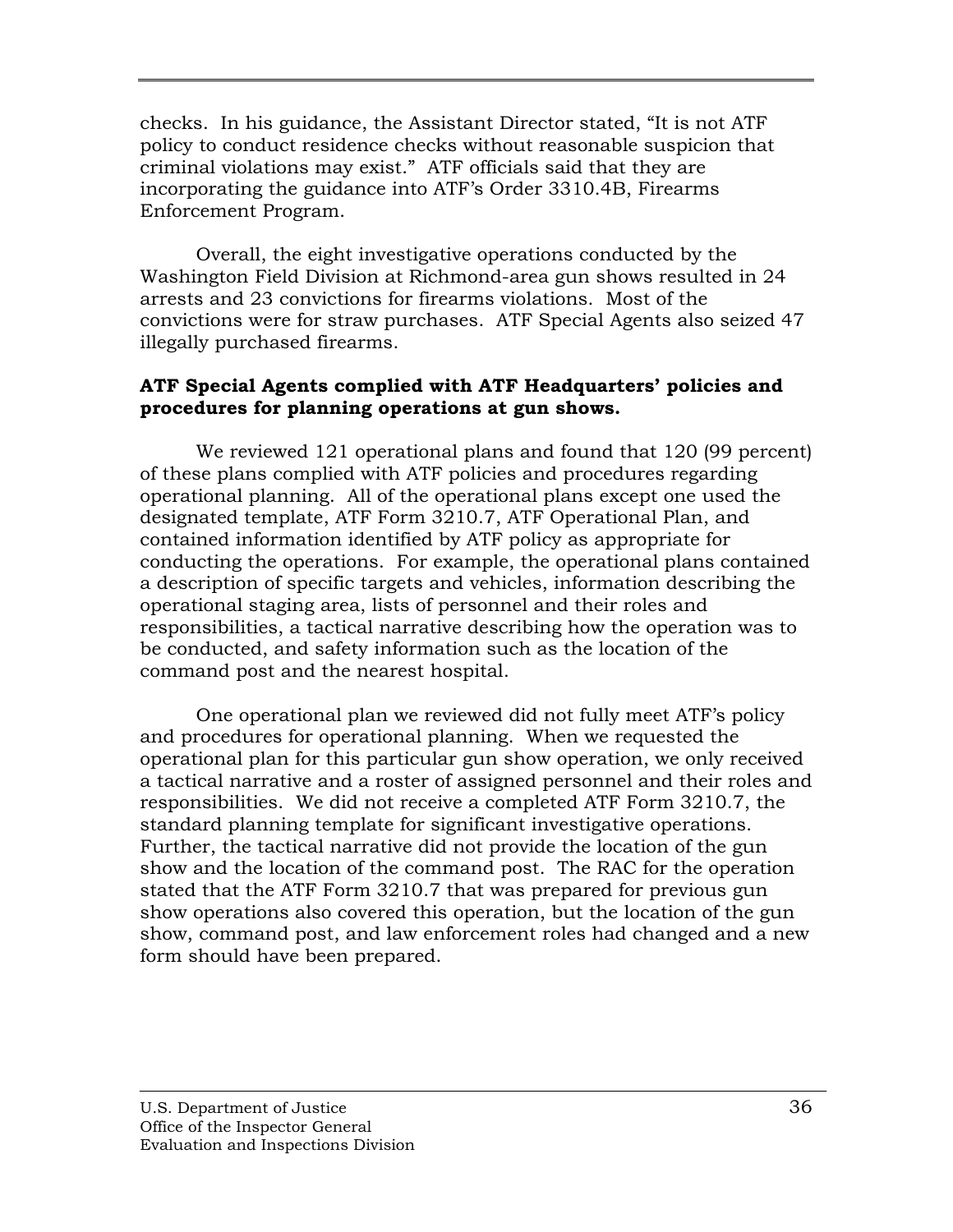# <span id="page-49-0"></span>**Most gun show promoters and all state and local law enfo rcement personnel we interviewed supported ATF's operations at gun shows.**

Five of the seven gun n interviewed from differe t areas of the country where large numbers of gun shows firearms enforcement efforts. These five promoters had a experience organizing gun shows. Collectively, they conduct 94 shows per year with a total attendance in promoters stated that they had a "good" or "very good" relationship with ATF and shows. One promoter, how ever, told us there is show promoters we are held each year complimented ATF's total of 96 years of excess of 150,000. The that they had never received complaints about ATF's tactics or behavior at their

#### Few Complaints about ATF During FY 2004 Through FY 2006

In response to our request for all complaints received from FY 2004 through FY 2006 regarding Special Agent conduct and activities at gun shows, ATF provided us with 22 letters 20 complainants, from 20 complainants. Of the 18 expressed concern about the August 2005 gun show in Richmond. However, 17 of the 18 complainants had not attended the August 2005 show. Of those 17 complaints, 15 were based on an article posted on an Internet website.

Of the remaining two letters, the first complainant complained about his arrest for possession of a firearm by a prohibited person due to a misdemeanor domestic assault conviction in New Jersey. He was stopped and arrested after being followed from a gun show on suspicion of a straw purchase. The second complainant had been indicted recently for selling firearms without a license at a gun show and was angry that his inventory had been seized by ATF.

always a small group that questions any ATF involvement at a gun show for any reason. He did not consider such comments to be complaints, but rather a "philosophical statement."

Two Richmond-area promoters expressed concerns that ATF Special Agents used aggressive and harassing techniques at the August 2005 gun show that was held at the Richmond International Raceway and Fairgrounds complex. One promoter, who had testified at the first congressional hearing on February 15, 2006, restated her concerns to us: that law enforcement agents interrogated and intimidated potential customers, targeted women and minorities as potential straw purchasers, visited the homes of buyers to verify their addresses, and detained some gun buyers after they left the gun show and seized their weapons without cause.<sup>41</sup>

<sup>1</sup> 41 The Subcommittee on Crime, Terrorism, and Homeland Security, Committee on the Judiciary, House of Representatives, conducted the hearings on February 15 (Cont'd)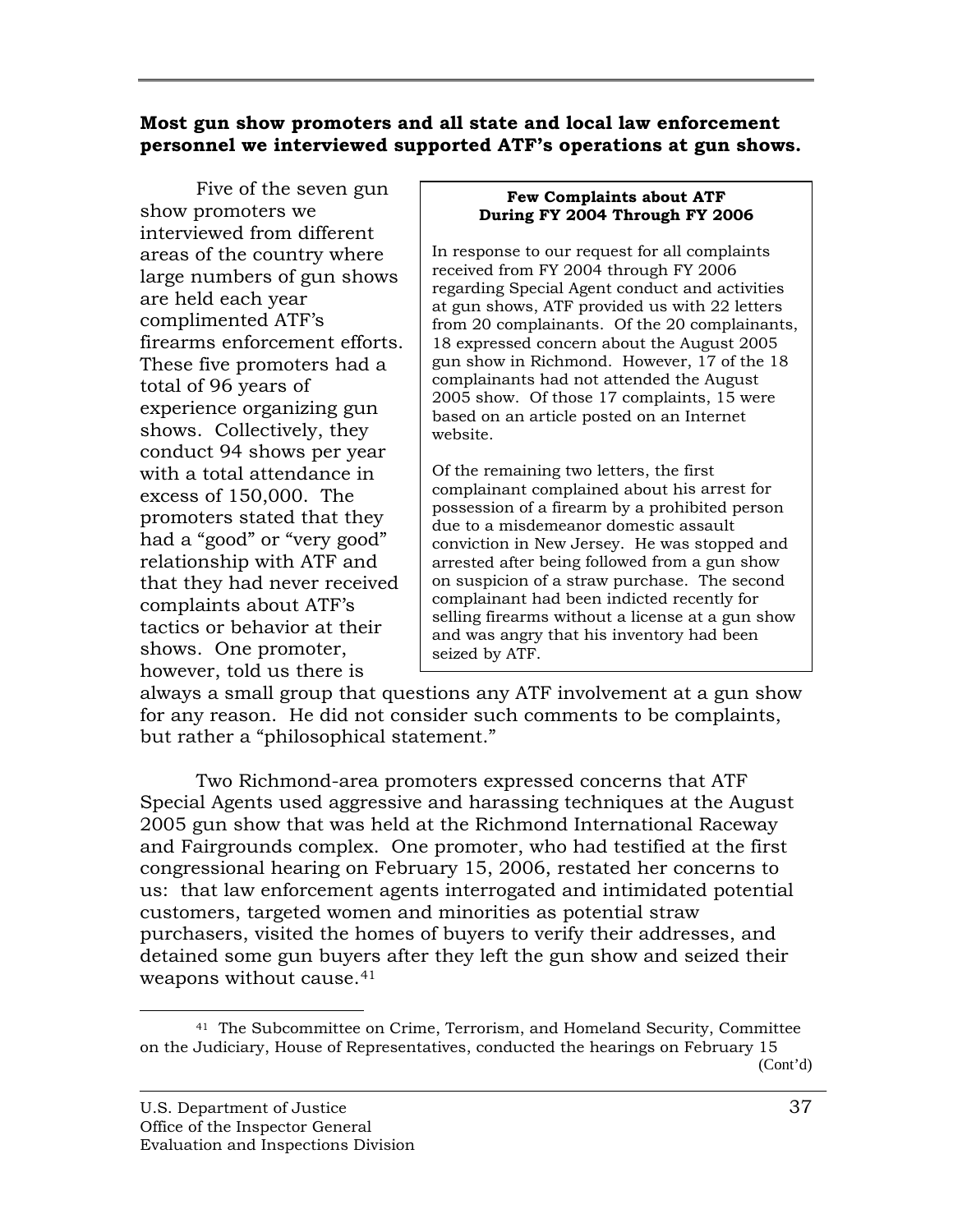All seven of the promoters told us that illegal gun sales and purchases at gun shows are an appropriate concern and that they expect ATF to enforce federal firearms laws at gun shows. They also stated that illegal gun sales by unlicensed vendors hurt the legitimate bu sinesses at the shows and that they had all received at least some compla ints from FFLs about the activities of unlicensed dealers. In addition to individual gun show promoters, we interview ed several public interest groups representing gun show promoters, FFLs, gun owners, and collectors. Their comments are summarized below.

- The National Association of Arms Shows (NAAS) is a national organization representing gun show promoters. T he President, a promoter of 45 major gun shows a year, said NAAS 's objectives were to develop a dialogue for solving the common problems faced by promoters and for promoting safet y and compliance standards for gun shows. He stated that he had not heard of any pro blem with ATF attendance at gun shows from promoters other than the two Richmond promoters. He believed that what he had heard about the Richmond gun show was "out of character" for ATF.
- The National Shooting Sports Foundation (NSSF) is a trade association with a membership of more than 3,60 0 firearms manufacturers, distributors, retailers, sportsme n's organizations, and publishers. The NSSF also has a subsidiary division called the National Association of Firearm s Retailers that represents 50,879 FFLs across the country . The Senior Vice President of the NSSF characterized his organ ization's relationship with ATF as good. NSSF representativ es meet quarterly with ATF officials to discuss their joint "Do n't Lie for the Other Guy" campaign and to explore other colla borative efforts, such as redesigning the ATF Form 4473 (Firearms Transaction Record) and developing a standardized electronic version of the form. NSSF's Senior Vice President told us that the majority of FFLs represented by the NSSF primarily sell firearms from their place of business (e.g., store) rather than at gun shows. While he was troubled by what he had heard and read about the Richmond gun shows, he had no firsthand

1 and 28, 2006. (See Government Printing Office website for a full transcript of the hearings, 109<sup>th</sup> Congress, Serial No. 109-123; or the U.S. House of Representatives website, 109th Congress for Part I on February 15, 2006, and Part II on February 28, 2006, for the transcripts of the hearings.)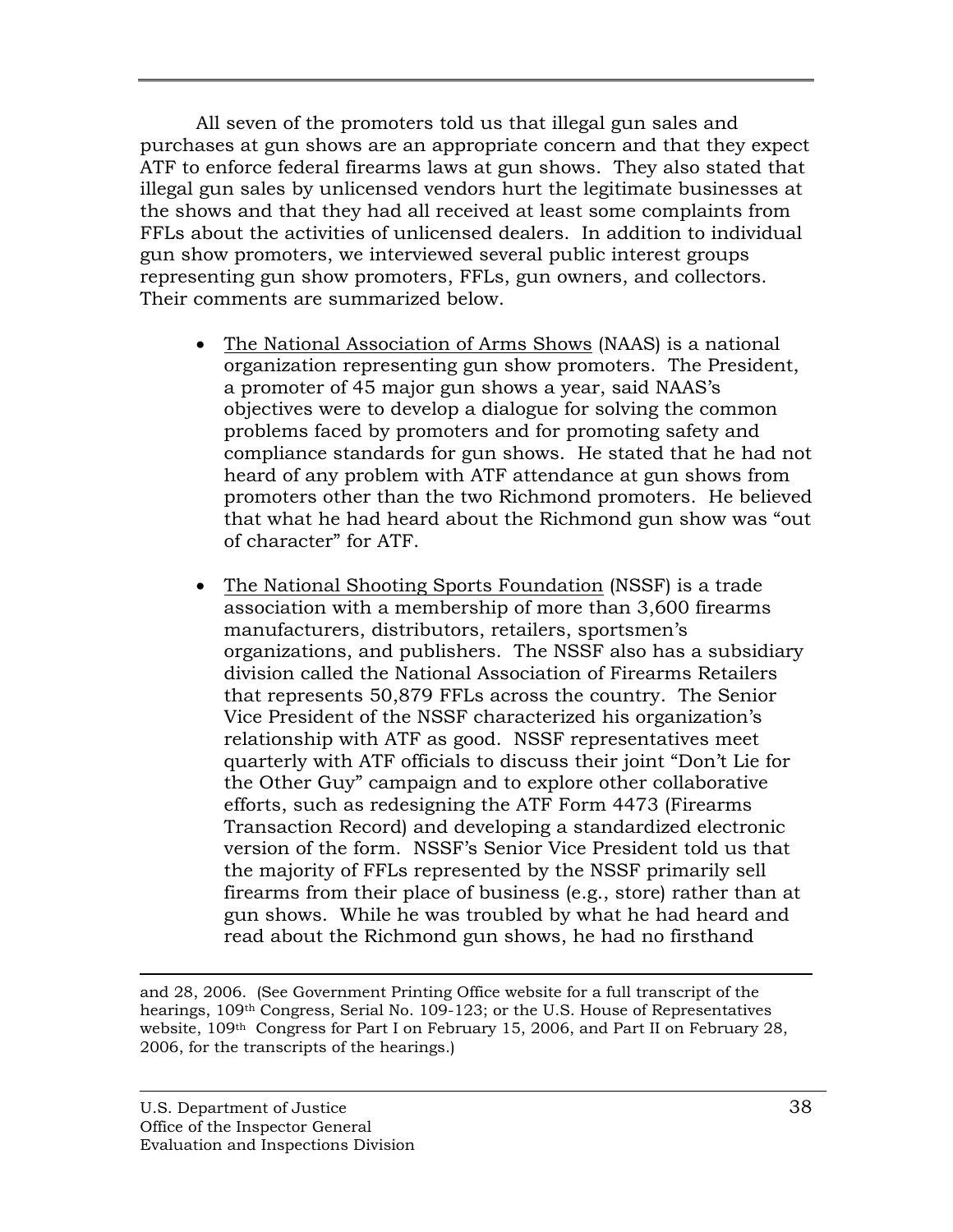knowledge of ATF gun show operations. Rather, he said the NSSF's concerns center on ATF's regulatory inspections of FFLs.

• The National Rifle Association (NRA) is a non-profit group that promotes marksmanship, firearms safety, and the protection of hunting and personal protection firearms rights in the United States. We talked with an NRA attorney who worked in the NRA's Office of Legislative Counsel, Institute for Legi slative Action, and who handled the NRA's investigation of the Richmond-area gun shows. He told us that ATF Special Agents normally do a good job and that ATF's first seven gu n show operations in the Richmond-area had not generate d NRA concerns. However, he believed that ATF agents and other law enforcement agencies had used unnecessarily aggressive and harassing tactics at the eighth gun show in Richmond.

During our site visits to Richmond and Reno, we interviewed state and local law enforcement officials with the Richmond City Police, Henrico County Division of Police, Virginia State Police, and Washoe (Nevada) County Sheriff's Office. Generally, these officials stated that they supported ATF's activities. The state and local law enforcement ATF was an important partner in fighting local violent crime and that officials' comments specific to gun show enforcement are summarized below.

- Richmond City Police officers were directly involved in the eight ATF operations at gun shows in the R ichmond area from May stated that his department was in favor of these operations and appreciated ATF's assistance in combating the area's high level of gun crime. He also stated that gun shows are a source of 2004 through August 2005. The police official we interviewed firearms for criminals in the Richmond area.
- Henrico County Division of Police officers had less involvement than the Richmond City Police in the ATF's Richmon d-area gun show operations and participated most significantly at the August 2005 gun show. While Henrico County Police received complaints about its involvement in this gun show operation, in general Henrico officials said they were supportive of ATF's work. One police official stated that operational plans prepared by ATF are usually thorough and well thought out and that ATF usually works very discreetly at gun shows.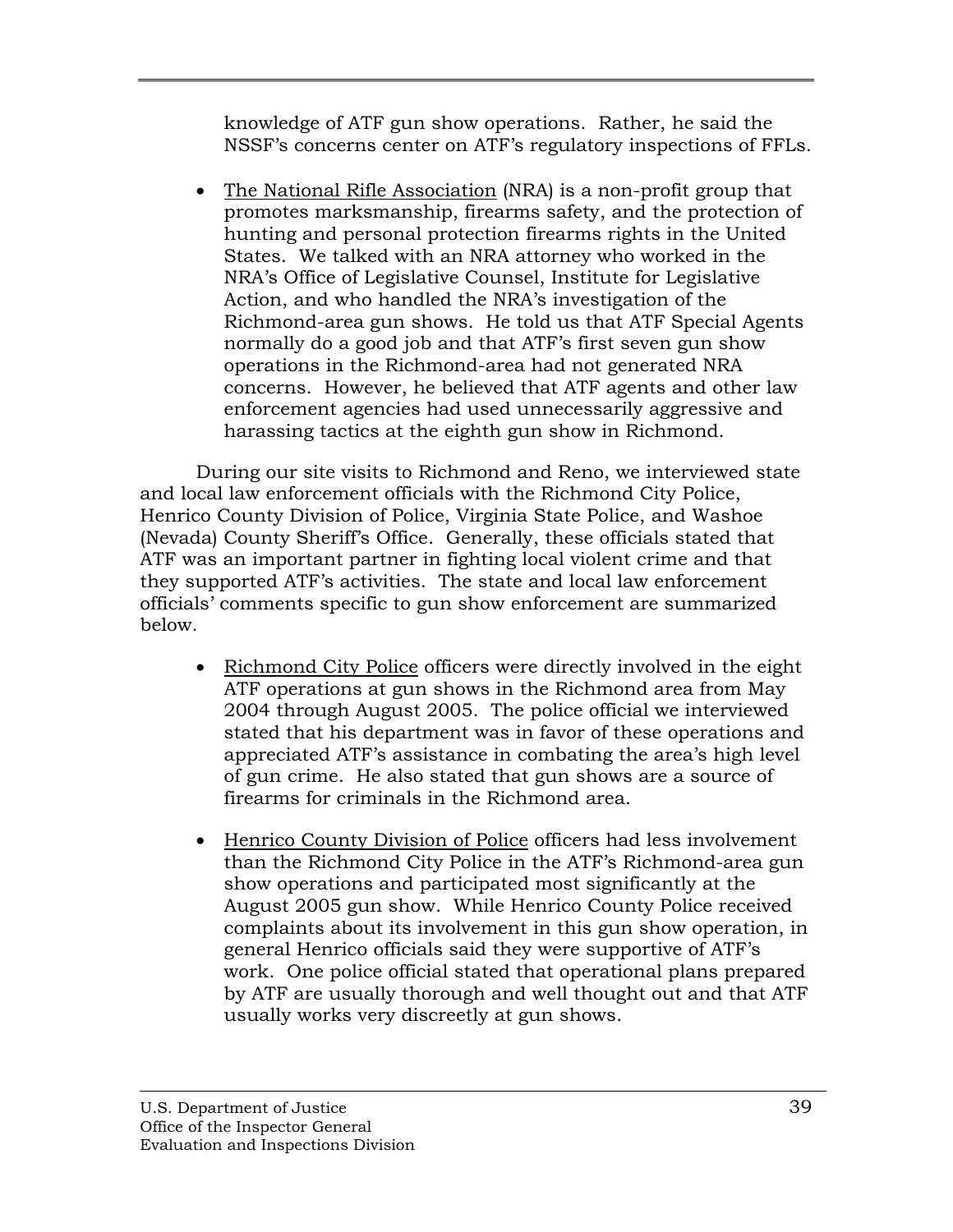- <span id="page-52-0"></span>• Virginia State Police officers provided law enfor cement support to ATF during the eight operations at Richmon d-area gun shows. In addition, other Virginia State Police emp loyees conducted National Instant Criminal Background C hecks on the site of the gun show for most of the shows. Virginia State Police officials who observed ATF's performance at the shows told us that ATF Special Agents conducted their work in a professional manner.
- The Washoe County Sheriff's Office has law enforcement jurisdiction for the unincorporated areas surround ing Reno, Nevada. The Assistant Sheriff said that his off ice works more closely with ATF than with any other federal law enforcement agency, and he has assigned a Deputy Sheriff to wor k permanently at ATF's Reno Field Office. The Depu ty has worked with ATF Special Agents on firearms invest igations, which included operations at gun shows. The Assi stant Sheriff stated that his office had a positive relationship with ATF and that ATF's work, including its work at local gun shows, has served to reduce local firearms trafficking activities, especially interstate trafficking to California.

# **Matters for Management Consideration**

 During our review of operational plans and interviews with field division personnel, we identified two matters related to ATF policy that could strengthen investigative operations at gun shows. In the following sections, we provide information about the two matters for ATF management's consideration.

# ATF's national policies contain contradictory guidance on approving operations.

ATF Order 3310.4B, Firearms Enforcement Program, contradicts instructions in ATF Order 3210.1A, Operational Planning, regarding approval requirements for operational plans. Order 3310. 4B states that "the SAC is the approving official for all significant/sensitive enforcement activities such as issuing notices, summonses or subpoenas, making arrests, or executing warrants on the gun show or flea market premises, or their adjacent parking lots." However, Order 3210.1A states that an ATF Form 3210.7, ATF Operational Plan, is required for "search warrants, arrest warrants, undercover purchases, buy-busts, and/or special undercover operations" and "shall be . . . submitted to the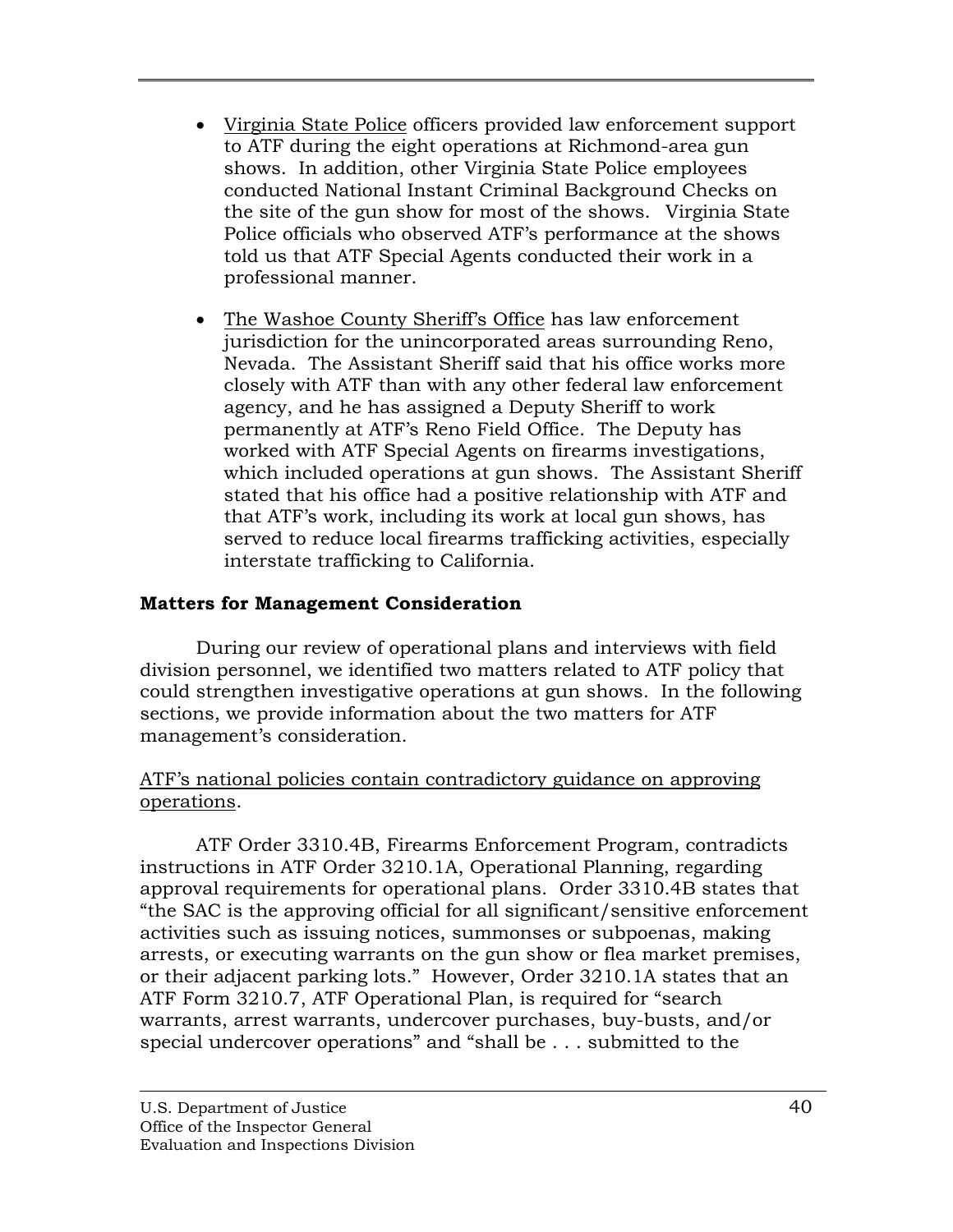affected RAC/GS [Group Supervisor] for review and approva l." The order goes on to state, "the RAC/GS must notify the ASAC of the o peration. Notification may also take place by telephone, facsimile, or e -mail." No reference is made to SAC approval or to ATF Order 3310.4B . Although we found that SACs or ASACs generally were knowledgeable a bout gun show operations in their divisions, field office and division pe rsonnel expressed some uncertainty about the approval chain for the operational plans when we asked about the process during interviews. T herefore, the ATF should consider clarifying the operational plan approval process by revising the guidance in ATF Order 3310.4B and ATF Order 3210.1A so that they agree.

# One field division has developed local policy for conducting investigative operations at gun shows in its region.

Because national policy for investigative operations a t gun shows is general and primarily focused on specific suspects, the H ouston Field Division has developed policy to guide operations involving general illegal firearms activity at gun shows to meet local priorities and con ditions. The field divisions we reviewed that conducted the general ope rations told us that the operations require more guidance because they are aimed at a wider range of criminal firearms activity, involve u nknown suspects, and may involve interstate and international juris dictions and laws. The Houston Field Division, which conducted severa l operations at gun shows targeting interstate and international firearms traf ficking, issued written regional guidance describing the SAC's requirem ents and best practices for operations at gun shows. Person nel from the other field divisions we reviewed told us that they relied on verbal guidance, which was articulated on a case-by-case basis by the SAC during the approval process for specific operations. However, several field divisions' succession of SACs during our study period made it difficult for agents to know what verbal guidance was in effect from SAC to SAC.

requirements that supplement national policy and facilitate conducting investigative operations at gun shows. Key provisions include: After reviewing the Houston Division's policy, we found that it addressed several planning, communication, coordination, and legal

1. Increased involvement by ATF support personnel, such as Intelligence Research Specialists and Tactical Operations Officers, early in the planning process.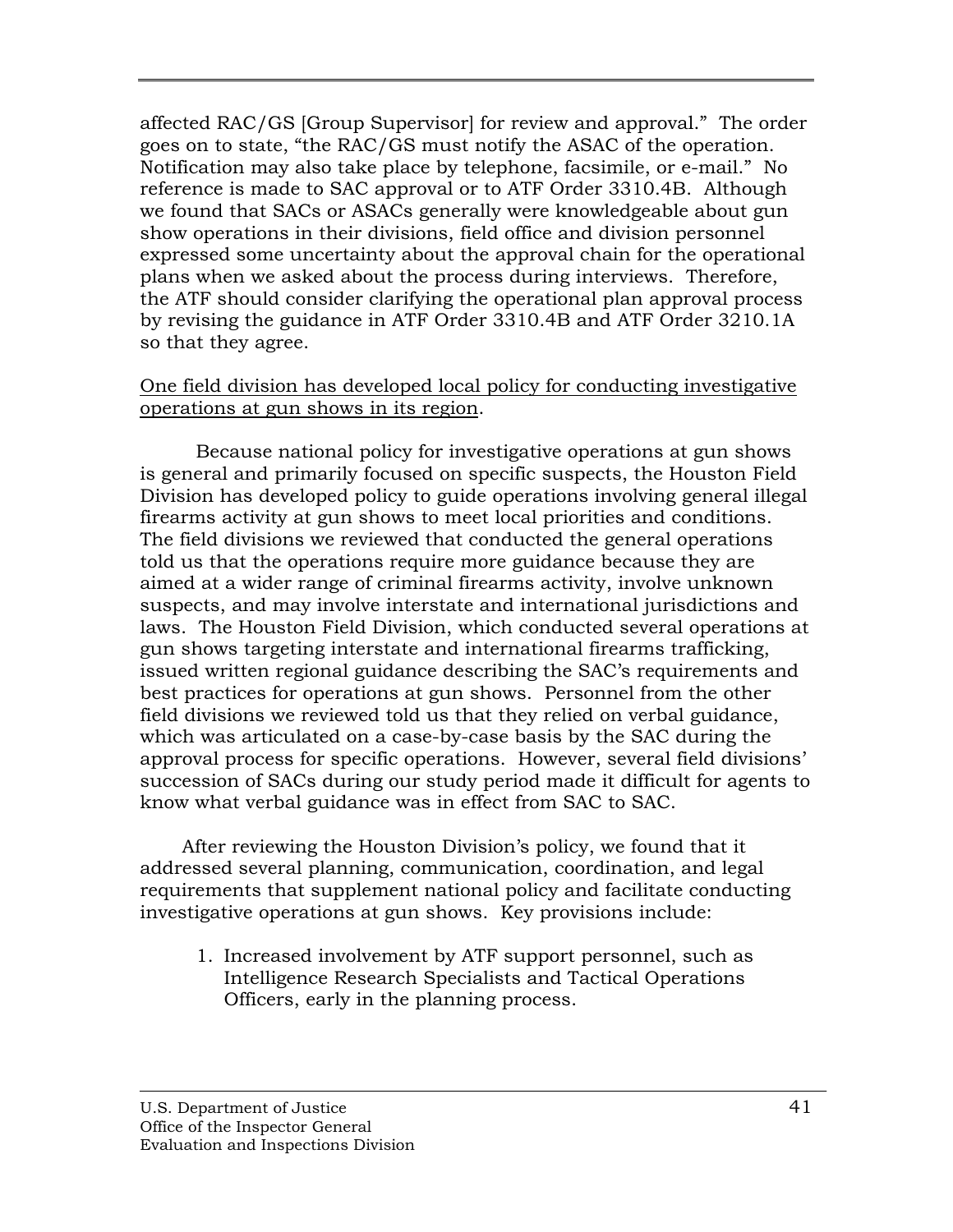- 2. Strong consideration of local law enforcement parti cipation, particular ly securing marked police vehicles for any necessary traffic stops.
- 3. Timely submission of operational plans to allow for thorough review, analysis, and authorization to occur.
- 4. Participation by other federal law enforcement agencies that can contribute valuable knowledge and services that increase the effectiveness and safety of gun show operations. For example, the Houston guidance stresses that Special Agents should during operations at gun shows to handle any situations attempt to have a Department of Homeland Security presence involving illegal aliens in possession of firearms.
- 5. Consideration of certain legal concerns relevant to gun shows, such as approaching individuals in the show's parking lot.
- 6. Coordination of potential international firearms trafficking with federal, state, and foreign law enforcement agencies.

Divisions that identify a need to conduct investigative operations directed at general illegal firearms activity may find a policy like Houston's to be a "best practice" that could be adapted to their own circumstances. Therefore, we are providing this information so that ATF management may consider Houston's approach to developing local policies and procedures that describe unique regional problems and provide specific considerations and methods for handling issues encountered during operations at gun shows.